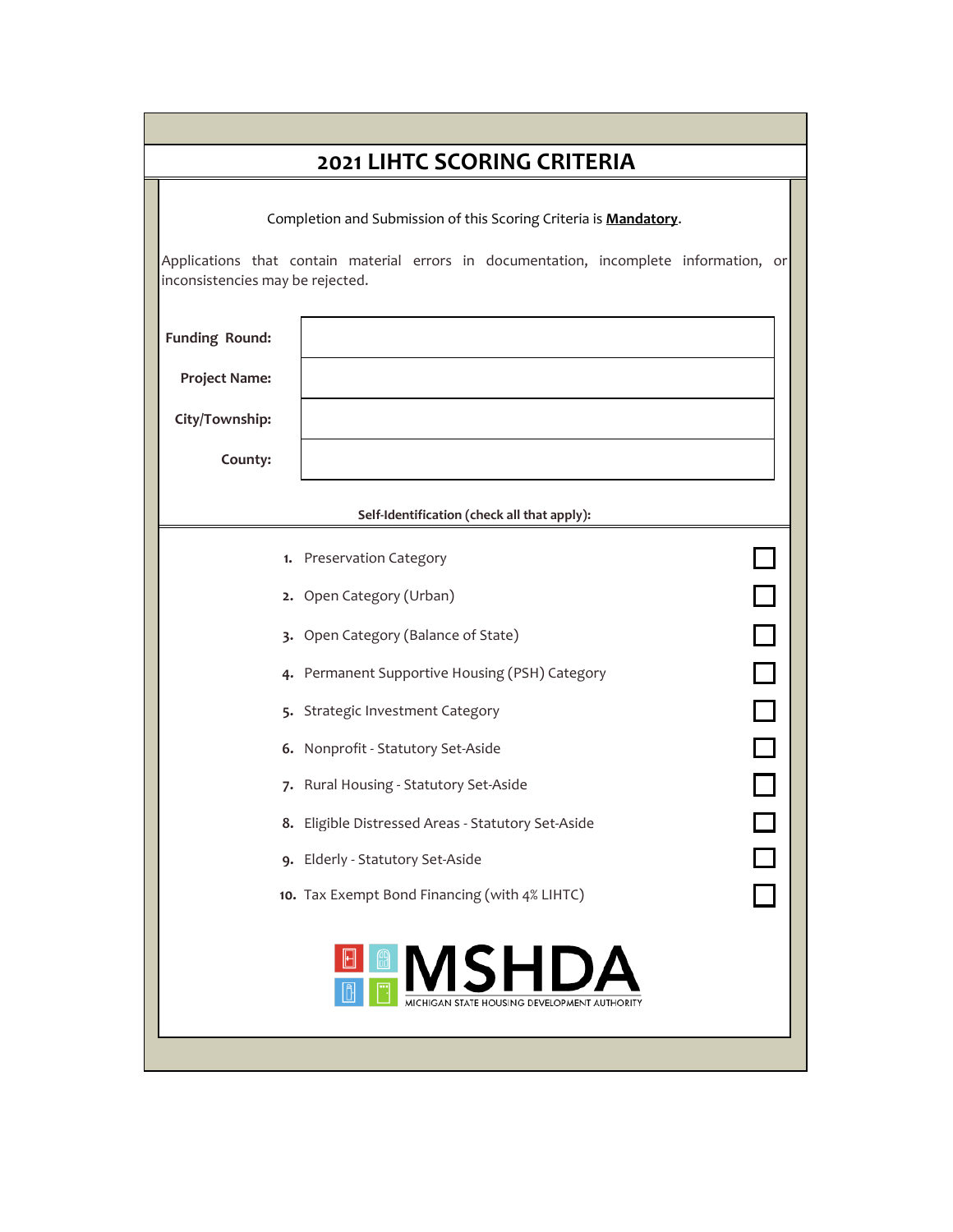| <b>SCORING CRITERIA</b>                                                                                                                                                |                           |                   |  |  |  |
|------------------------------------------------------------------------------------------------------------------------------------------------------------------------|---------------------------|-------------------|--|--|--|
| A. Opportunity Criteria                                                                                                                                                | Possible<br><b>Points</b> | <b>Self Score</b> |  |  |  |
|                                                                                                                                                                        |                           |                   |  |  |  |
| <b>Proximity to Transportation</b>                                                                                                                                     |                           |                   |  |  |  |
| Applicants that can <i>demonstrate</i> that the project is located within 1/4 of a mile<br>from a public transportation stop (i.e. bus stop), or are creating a public |                           |                   |  |  |  |

transportation stop within 1/4 of a mile, will be eligible to receive **5** points. Alternatively, a project will be considered for **5** points if the applicant can *demonstrate* that it will provide a form of transportation to the project that is comparable to or exceeding the service levels (e.g. accessibility, capacity, reliability, practicality, etc...) and scope of a typical fixed route public transportation system. For these purposes, comparable transportation should be available on weekends as well as weekdays and transportation that is provided by the development should have the capacity to adequately serve all the tenants in the development based on the size of the development. For example, one 15-passenger van may not be sufficient to serve a very large development. For further clarity, MSHDA expects that the transportation provided should be sufficient to allow each tenant in the development to take at least two trips during the seven day week. For example, a 15 passenger van running two routes per day seven days per week would accommodate 210 passengers per seven day week. This would be sufficient to accommodate a 100 unit development, which would require 200 trips per seven day week.

Applicants choosing to provide another form of transportation to the project will only receive **3** points if it is determined that the transportation provided is not comparable to the service levels and scope of a typical fixed route public transportation system as noted above. No points will be awarded if MSHDA determines that the form of transportation is very minimal/limited in nature.

*PLEASE NOTE: The score for projects with multiple scattered sites will be determined by a weighted average based on the percentage of the total number of units at the sites that qualify for the points compared to the total units in the project. No partial points will be awarded and points will be rounded down in the case that a project's weighted average score contains fractions of points.*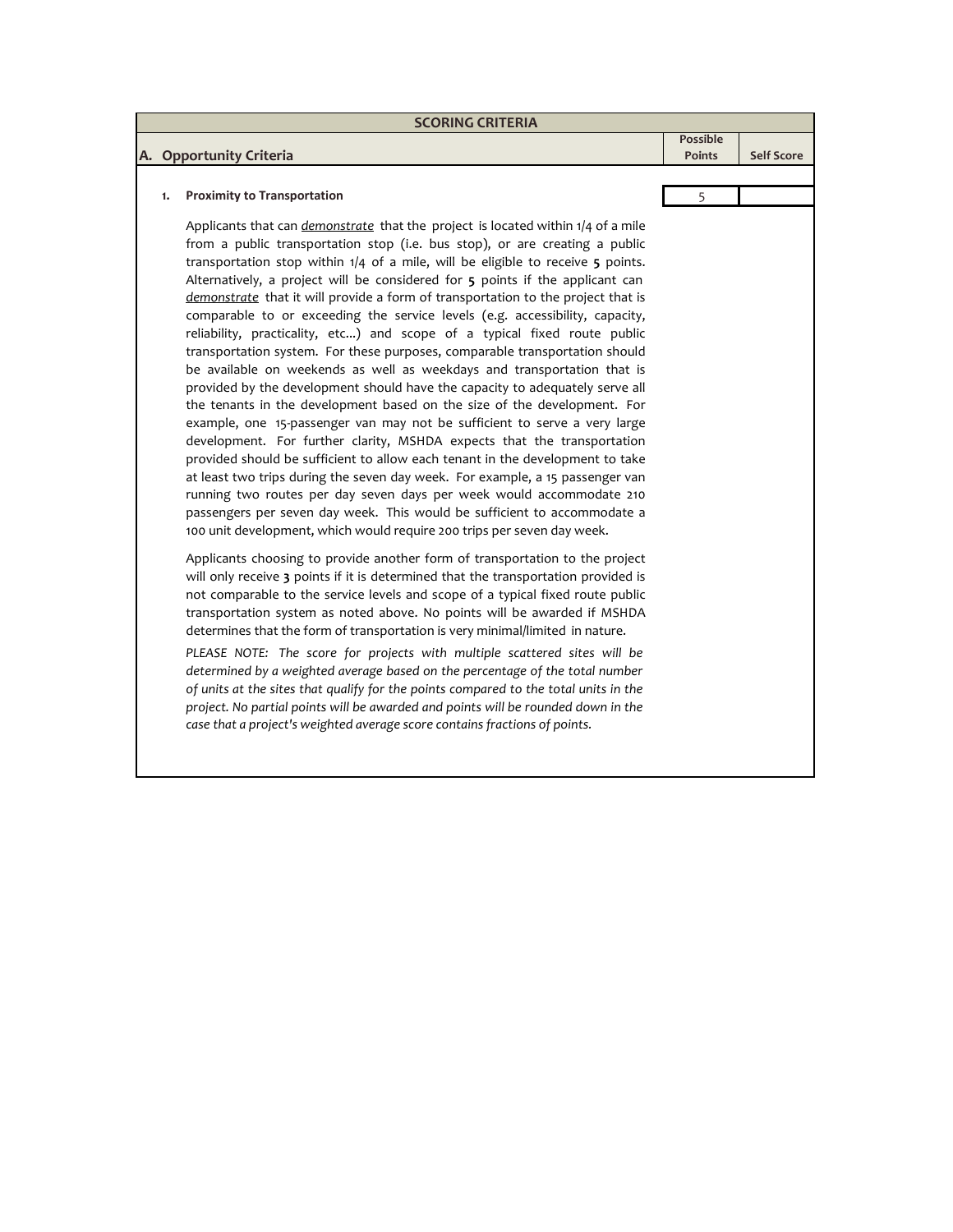| <b>SCORING CRITERIA</b>   |  |                   |
|---------------------------|--|-------------------|
| A. Opportunity Criteria   |  | <b>Self Score</b> |
| 2. Proximity to Amenities |  |                   |

Developments that are located within the required proximity to the amenities listed below will be awarded up to a maximum of 12 points. Applicants must demonstrate that they are within the required distance from the amenity by submitting a map that clearly highlights the location of the amenity as well as photographs of the specific amenity for which points are being claimed. If the documentation does not clearly demonstrate the proximity to the amenity, points may not be awarded for that amenity. Distances will be measured on a straight line as the crow flies and not according to walking distance.

| Amenity* Type                                    | non-Elderly | Elderly |
|--------------------------------------------------|-------------|---------|
| Full Service Grocery** within 1 mile             |             |         |
| Pharmacy within 1 mile                           |             |         |
| General Practice Dr. Office/Clinic within 1 mile |             |         |
| Park within 1 mile                               |             |         |
| Public School*** within 1 mile                   |             |         |
| Senior Center within 1 mile                      |             |         |
| <b>Total Possible Points</b>                     | 12          | 17      |

*\*MSHDA, in its sole discretion, will determine whether an amenity that is submitted counts as an eligible amenity for points.* 

*\*\*In order to qualify as a full service grocery store, it must have a selection of (1) fresh fruits and vegetables, (2) fresh and uncooked meats, and poultry, (3) dairy products, (4) canned foods, (5) frozen foods, (6) dry groceries and baked goods, and (7) non-alcoholic beverages.*

*\*\*\*Public School includes public charter schools where enrollment is free of charge.*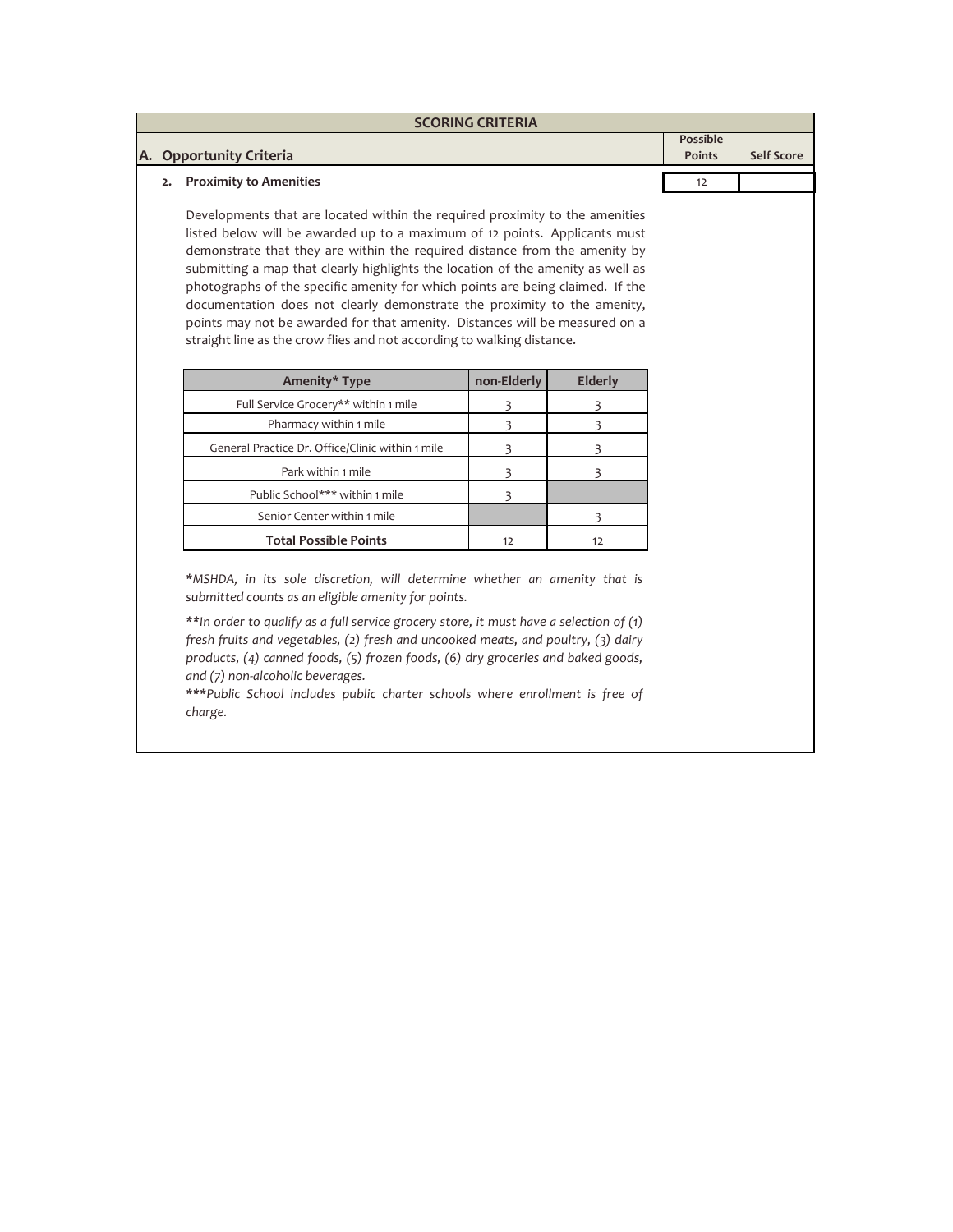|    | <b>SCORING CRITERIA</b>                                                                                                                                                                                                                                                                                                                                                                                                                                                                                                                                                                                                                                                                                                                                                     |                           |                   |
|----|-----------------------------------------------------------------------------------------------------------------------------------------------------------------------------------------------------------------------------------------------------------------------------------------------------------------------------------------------------------------------------------------------------------------------------------------------------------------------------------------------------------------------------------------------------------------------------------------------------------------------------------------------------------------------------------------------------------------------------------------------------------------------------|---------------------------|-------------------|
|    | A. Opportunity Criteria                                                                                                                                                                                                                                                                                                                                                                                                                                                                                                                                                                                                                                                                                                                                                     | Possible<br><b>Points</b> | <b>Self Score</b> |
|    |                                                                                                                                                                                                                                                                                                                                                                                                                                                                                                                                                                                                                                                                                                                                                                             |                           |                   |
| 3. | Education, Health and Well-Being, Economic Security, and Jobs, Goods, & Services                                                                                                                                                                                                                                                                                                                                                                                                                                                                                                                                                                                                                                                                                            | 4                         | 0                 |
|    | Projects will be awarded points for being located in close proximity to areas<br>that score high on the Enterprise Opportunity 360 Report in the areas of<br>Education, Health and Well-Being, Economic Security, and Accessibility to Jobs,<br>Goods, and Services. A maximum of 4 points will be awarded based on the<br>ranges below using the Opportunity 360 scoring tool, which can be determined<br>by going to the link below. Under each of the criteria below, areas with a State<br>Percentile score from 66 - 100 will receive 1 point.                                                                                                                                                                                                                         |                           |                   |
|    | Please note that the Opportunity 360 scoring tool is determined based on<br>census tracts. If a development is not located within a census tract with a high<br>Opportunity 360 score, but is located within 1/3 mile of that census tract, it will<br>be allowed to claim the Opportunity 360 point total of the census tract. For<br>example, if a development is located within a census tract that scores 2 points<br>using the table below, but is located within $1/3$ mile of a census tract that scores<br>4 points on the table below, it will be eligible for 4 points. The purpose of this is<br>to allow points for projects that are located in close proximity to a census tract<br>that scores high on the Opportunity 360 metric. Please note, the 1/3 mile |                           |                   |

# [htt](https://www.enterprisecommunity.org/opportunity360/measure)ps://www.Enterprisecommunity.org/opportunity360/measure

to the boundary line of the census tract.

distance will be measured on a straight line from the edge of the property line

A project's eligible points will be determined using the following table:

| Criteria                  | <b>State Percentile</b>      | <b>Points</b> |
|---------------------------|------------------------------|---------------|
|                           | <b>Opportunity 360 Score</b> |               |
| Education                 |                              |               |
| Health and Well-Being     |                              |               |
| <b>Economic Security</b>  |                              |               |
| Jobs, Goods, and Services |                              |               |
| <b>Total Points</b>       |                              |               |

*PLEASE NOTE: No partial points will be awarded. The score for projects with multiple scattered sites will be determined by the weighted average of the individual scores based on the percentage of the total number of units at each individual site compared to the total units in the project. No partial points will be awarded and points will be rounded down in the case that a project's weighted average score contains fractions of points.*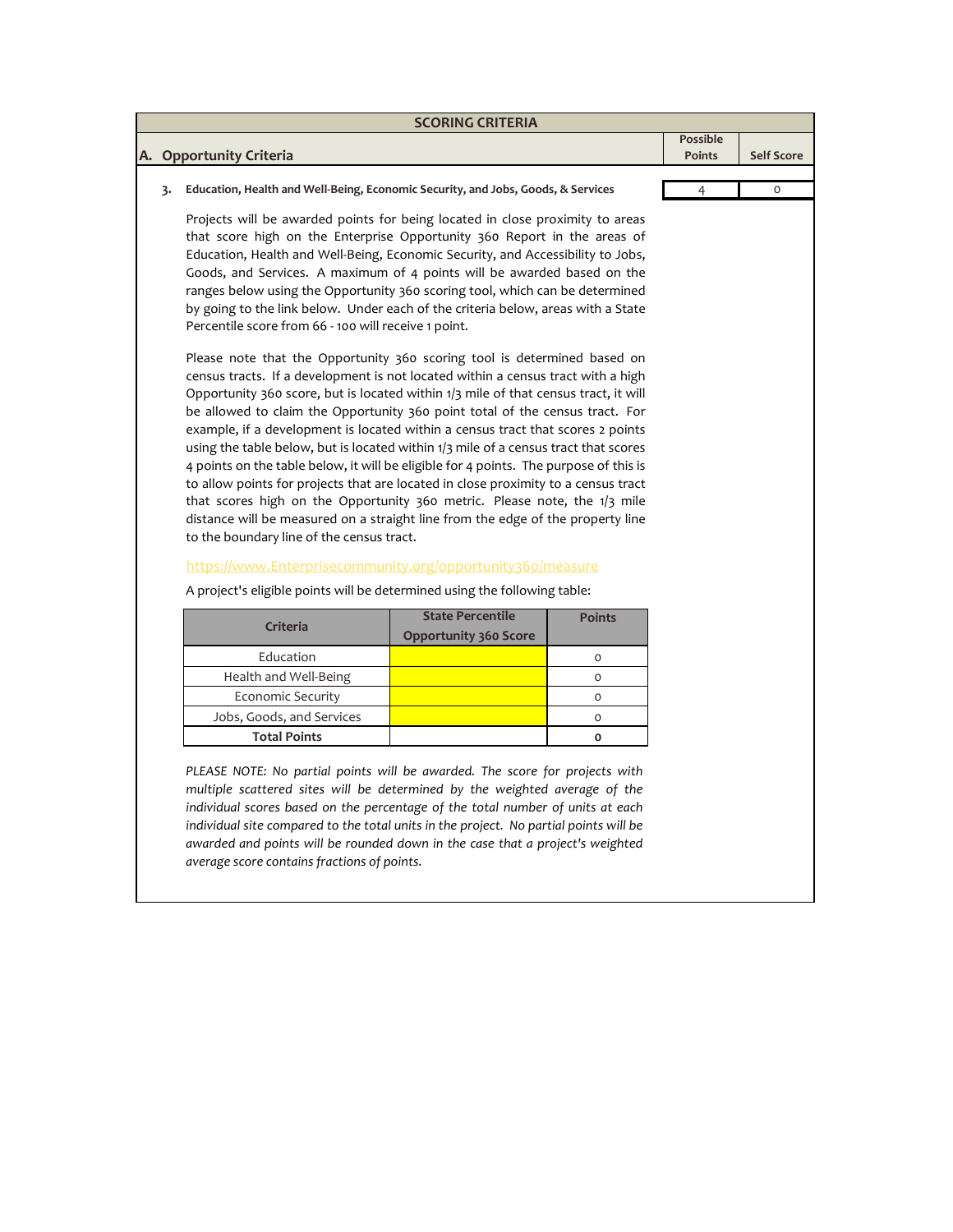| <b>SCORING CRITERIA</b> |                                                                                                                                                                                                                                                                                                                                                                                                                                                                                                                                                                                                                                   |               |                   |  |  |  |
|-------------------------|-----------------------------------------------------------------------------------------------------------------------------------------------------------------------------------------------------------------------------------------------------------------------------------------------------------------------------------------------------------------------------------------------------------------------------------------------------------------------------------------------------------------------------------------------------------------------------------------------------------------------------------|---------------|-------------------|--|--|--|
|                         |                                                                                                                                                                                                                                                                                                                                                                                                                                                                                                                                                                                                                                   | Possible      | <b>Self Score</b> |  |  |  |
|                         | A. Opportunity Criteria                                                                                                                                                                                                                                                                                                                                                                                                                                                                                                                                                                                                           | <b>Points</b> |                   |  |  |  |
| 4.                      | Developments near Downtowns/Corridors                                                                                                                                                                                                                                                                                                                                                                                                                                                                                                                                                                                             | 12            | 0                 |  |  |  |
|                         | Projects may be awarded either 5 points, 7 points, or 12 points for being located<br>within the required distance of the walkable Downtown(s)/Corridor(s) of a<br>particular municipality. For purposes of this criteria, a walkable<br>Downtown/Corridor is defined as follows:                                                                                                                                                                                                                                                                                                                                                  |               |                   |  |  |  |
|                         | 1/3 MILE FROM A DOWNTOWN/CORRIDOR                                                                                                                                                                                                                                                                                                                                                                                                                                                                                                                                                                                                 |               |                   |  |  |  |
|                         | <b>OPTION A = 12 Points</b><br>IF THE HIGHEST WALK SCORE IN THE MUNICIPALITY WHERE THE<br>DEVELOPMENT WILL BE LOCATED IS 80 OR ABOVE, THEN:<br>A development will earn 12 points if it is within 1/3 mile of a geographical<br>coordinate that has a Walk Score of 80 or above.                                                                                                                                                                                                                                                                                                                                                   |               |                   |  |  |  |
|                         | <b>OPTION B = 7 Points</b><br>THE HIGHEST WALK SCORE IN THE MUNICIPALITY WHERE THE<br>IF.<br>DEVELOPMENT WILL BE LOCATED IS BETWEEN 80 AND 50, THEN:<br>A development will earn 7 points if it is within 1/3 mile of the highest Walk Score<br>in the municipality. For example, if the highest Walk Score that can be found in<br>a municipality is a 57, then the development must be located with 1/3 mile of<br>that 57 Walk Score.                                                                                                                                                                                           |               |                   |  |  |  |
|                         | 1/2 MILE FROM A DOWNTOWN/CORRIDOR<br><b>OPTION C = 5 Points</b><br>If the proposed development is not located within 1/3 mile of an area described<br>in either OPTION A or OPTION B, but is located within 1/2 mile of an area<br>described in OPTION A or OPTION B, it will be eligible for 5 points.                                                                                                                                                                                                                                                                                                                           |               |                   |  |  |  |
|                         | PLEASE NOTE: No partial points will be awarded. For projects with multiple<br>scattered sites where some sites are located within the required distance of a<br>Downtown or Corridor and other sites are not located within the required<br>distance of a Downtown or Corridor, the points will be pro-rated based on the<br>number of units that are located within the required distance of a Downtown or<br>Corridor compared to the total units in the development. No partial points will be<br>awarded and points will be rounded down in the case that a project's weighted<br>average score contains fractions of points. |               |                   |  |  |  |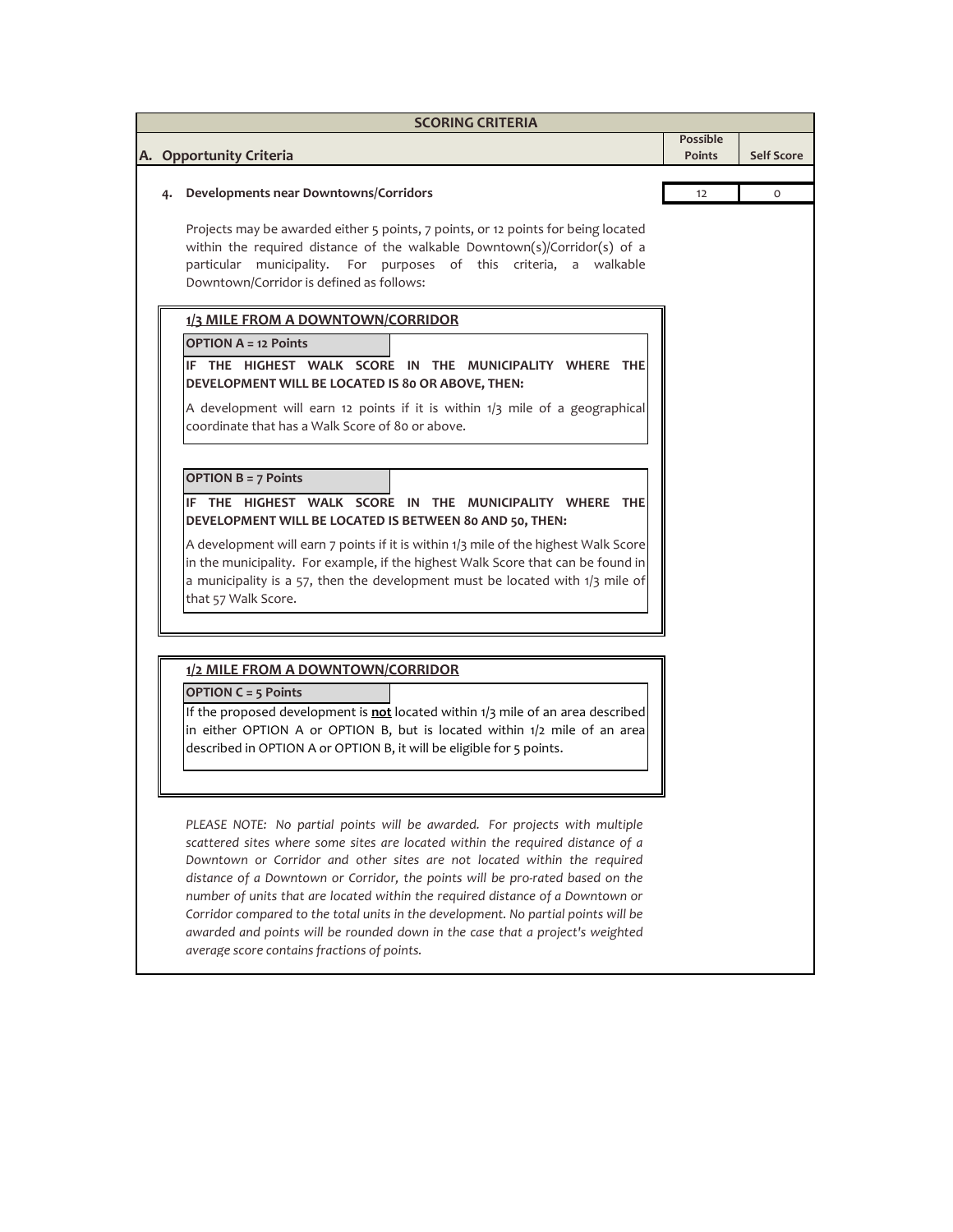| <b>SCORING CRITERIA</b> |                                                                                                                                                                                                                                                                                                                                                                                                                                                                                                     |                 |                   |  |  |
|-------------------------|-----------------------------------------------------------------------------------------------------------------------------------------------------------------------------------------------------------------------------------------------------------------------------------------------------------------------------------------------------------------------------------------------------------------------------------------------------------------------------------------------------|-----------------|-------------------|--|--|
|                         |                                                                                                                                                                                                                                                                                                                                                                                                                                                                                                     | <b>Possible</b> |                   |  |  |
|                         | A. Opportunity Criteria                                                                                                                                                                                                                                                                                                                                                                                                                                                                             | <b>Points</b>   | <b>Self Score</b> |  |  |
| 5.                      |                                                                                                                                                                                                                                                                                                                                                                                                                                                                                                     | 5               | $\circ$           |  |  |
|                         | Developments near an Employment Center                                                                                                                                                                                                                                                                                                                                                                                                                                                              |                 |                   |  |  |
|                         | PLEASE NOTE: if a development qualifies for either 5 points, 7 points, or 12<br>points under item A.4 above, it will not be eligible to receive the points under<br>this section.                                                                                                                                                                                                                                                                                                                   |                 |                   |  |  |
|                         | A development is located near an Employment Center if it is located within 1/2<br>mile of a single university (or college), single hospital, single governmental<br>entity, or a single private company that has at least 250 year-round employees<br>in one location for non-rural developments and at least 125 year-round<br>employees in one location for rural developments. In order for a project to be<br>considered for these points, the project must meet all of the following criteria: |                 |                   |  |  |
|                         | a. Areas will be considered Rural if they meet the definition of Rural in the<br>QAP.                                                                                                                                                                                                                                                                                                                                                                                                               |                 |                   |  |  |
|                         | The project must meet MSHDA site selection criteria.<br>b.                                                                                                                                                                                                                                                                                                                                                                                                                                          |                 |                   |  |  |
|                         | The project must obtain a letter from either the employer, a third-party<br>c.<br>employment agency, or local unit of government stating the number of full-<br>time year-round employees that work at the location that is within a 1/2 mile<br>(or one mile, if applicable) radius of the project.                                                                                                                                                                                                |                 |                   |  |  |
|                         | d. All 250 (or 125 for rural communities) year-round employees must be in the<br>same location (not multiple locations) that meets the criteria established<br>above to receive points.                                                                                                                                                                                                                                                                                                             |                 |                   |  |  |
|                         | PLEASE NOTE: The score for projects with multiple scattered sites will be<br>determined by a weighted average based on the percentage of the total number<br>of units at the sites that qualify for the points compared to the total units in the<br>project. No partial points will be awarded and points will be rounded down in the<br>case that a project's weighted average score contains fractions of points.                                                                                |                 |                   |  |  |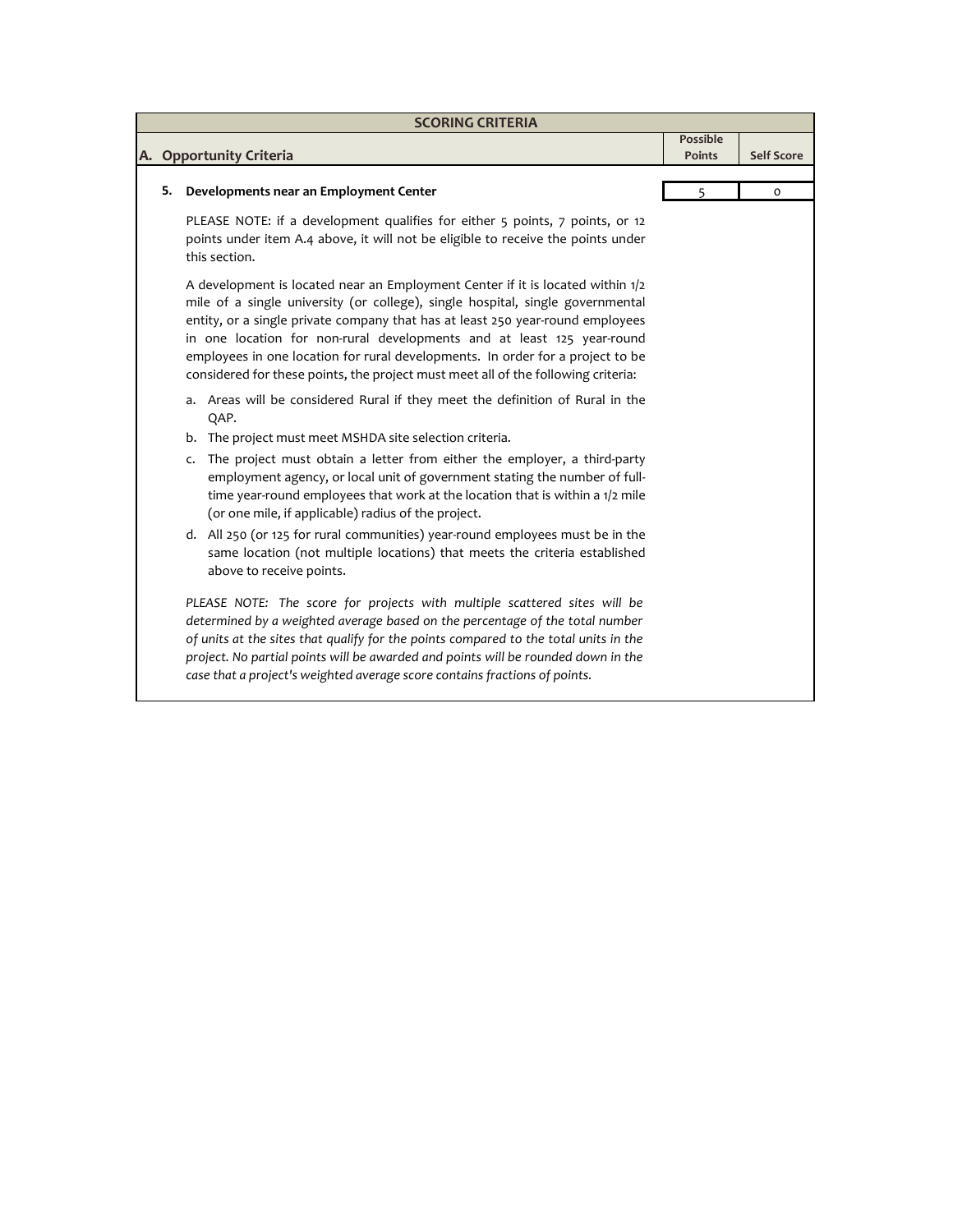| <b>SCORING CRITERIA</b> |                                                                                                                                                                                                                                                                                                                                                                                                                                                                                                                                                                                                                                                                                                                                                                                                                                                                                                                                                                                                                                                                       |                           |                   |  |  |
|-------------------------|-----------------------------------------------------------------------------------------------------------------------------------------------------------------------------------------------------------------------------------------------------------------------------------------------------------------------------------------------------------------------------------------------------------------------------------------------------------------------------------------------------------------------------------------------------------------------------------------------------------------------------------------------------------------------------------------------------------------------------------------------------------------------------------------------------------------------------------------------------------------------------------------------------------------------------------------------------------------------------------------------------------------------------------------------------------------------|---------------------------|-------------------|--|--|
|                         | A. Opportunity Criteria                                                                                                                                                                                                                                                                                                                                                                                                                                                                                                                                                                                                                                                                                                                                                                                                                                                                                                                                                                                                                                               | <b>Possible</b><br>Points | <b>Self Score</b> |  |  |
|                         |                                                                                                                                                                                                                                                                                                                                                                                                                                                                                                                                                                                                                                                                                                                                                                                                                                                                                                                                                                                                                                                                       |                           |                   |  |  |
| 6.                      | <b>Neighborhood Investment Activity Areas</b>                                                                                                                                                                                                                                                                                                                                                                                                                                                                                                                                                                                                                                                                                                                                                                                                                                                                                                                                                                                                                         | 10                        |                   |  |  |
|                         | Points will be awarded for projects that meet the criteria below:                                                                                                                                                                                                                                                                                                                                                                                                                                                                                                                                                                                                                                                                                                                                                                                                                                                                                                                                                                                                     |                           |                   |  |  |
|                         | 1. Located in an area where recent and significant investments are occurring<br>that may or may not be the result of a planned strategy. This will be<br>demonstrated through the submission of the items below:                                                                                                                                                                                                                                                                                                                                                                                                                                                                                                                                                                                                                                                                                                                                                                                                                                                      |                           |                   |  |  |
|                         | a. A signed letter or resolution from the local government dated within 60-<br>days of the application due date that identifies, supports and outlines<br>the significance of the proposed project, and includes:<br>Description of recent significant public and private investment in<br>i.<br>the area that has or is occurring proximate to the proposed project.                                                                                                                                                                                                                                                                                                                                                                                                                                                                                                                                                                                                                                                                                                 |                           |                   |  |  |
|                         | If there is a Neighborhood Revitalization Plan for the area, the letter<br>ii.<br>or Resolution must also (1) identify the Neighborhood Revitalization<br>Plan for the area, (2) provide a link to the plan if not included in the<br>application, $(3)$ outline the goals of the plan, $(4)$ define the specific<br>boundaries of the target area, and (5) describe how the proposed<br>project compliments the plan goals. For this purpose, a<br>Neighborhood Revitalization Plan is defined as follows: A published<br>document (approved and adopted by the local governing body by<br>ordinance or resolution) that assesses the existing physical structures<br>and infrastructure of the community and that targets specific<br>geographic areas for residential developments. The plan should also<br>contain detailed policy goals that include the redevelopment and<br>production of affordable housing as well as the proposed timeline for<br>achieving these goals. Additionally, the plan should explain municipal<br>support to the particular area. |                           |                   |  |  |
|                         | b. A detailed map outlining the target area which also identifies the<br>proposed project and clearly indicates the public and private<br>investments (via a legend) that have recently occurred, are occurring, or<br>are expected to occur in the area.                                                                                                                                                                                                                                                                                                                                                                                                                                                                                                                                                                                                                                                                                                                                                                                                             |                           |                   |  |  |
|                         | Continued on following page                                                                                                                                                                                                                                                                                                                                                                                                                                                                                                                                                                                                                                                                                                                                                                                                                                                                                                                                                                                                                                           |                           |                   |  |  |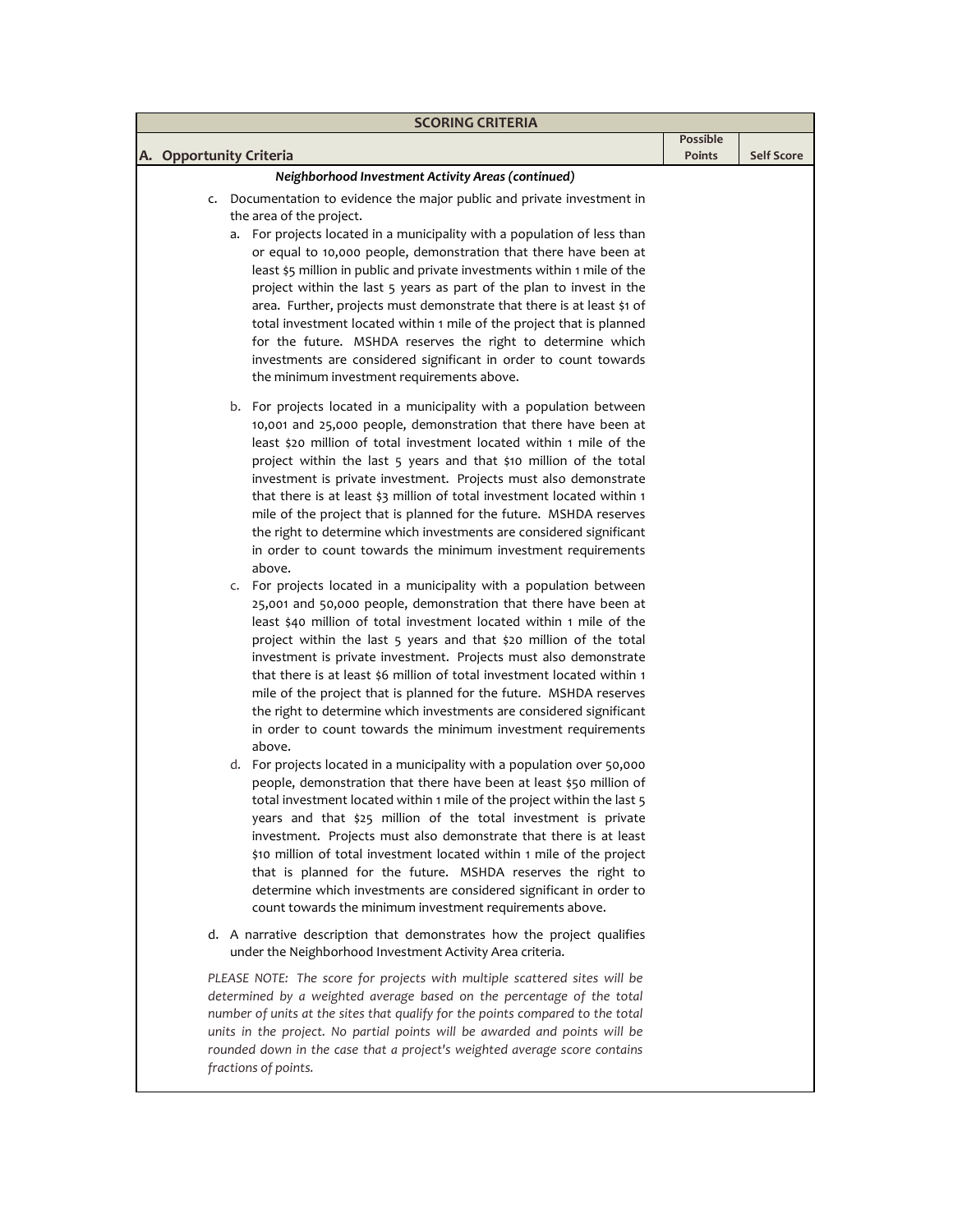| <b>SCORING CRITERIA</b> |                                                                                                                                                                                                                                                                                                                                                                                                                                                                                                                                                                                                                                                                                                                                                                                                                                                                                                                                                                                                                                                                                                                                                                                                                                                                                                                                       |                                  |                   |  |
|-------------------------|---------------------------------------------------------------------------------------------------------------------------------------------------------------------------------------------------------------------------------------------------------------------------------------------------------------------------------------------------------------------------------------------------------------------------------------------------------------------------------------------------------------------------------------------------------------------------------------------------------------------------------------------------------------------------------------------------------------------------------------------------------------------------------------------------------------------------------------------------------------------------------------------------------------------------------------------------------------------------------------------------------------------------------------------------------------------------------------------------------------------------------------------------------------------------------------------------------------------------------------------------------------------------------------------------------------------------------------|----------------------------------|-------------------|--|
|                         | A. Opportunity Criteria                                                                                                                                                                                                                                                                                                                                                                                                                                                                                                                                                                                                                                                                                                                                                                                                                                                                                                                                                                                                                                                                                                                                                                                                                                                                                                               | <b>Possible</b><br><b>Points</b> | <b>Self Score</b> |  |
|                         |                                                                                                                                                                                                                                                                                                                                                                                                                                                                                                                                                                                                                                                                                                                                                                                                                                                                                                                                                                                                                                                                                                                                                                                                                                                                                                                                       |                                  |                   |  |
| 7.                      | Affordable/Market Rent Differential                                                                                                                                                                                                                                                                                                                                                                                                                                                                                                                                                                                                                                                                                                                                                                                                                                                                                                                                                                                                                                                                                                                                                                                                                                                                                                   | 5                                |                   |  |
|                         | Projects that can demonstrate that they are located within 1/4 miles of a market-<br>rate rental development with 20 or more units that is renting units for 40%<br>above the 60% AMI rent limits for the county that the development is located in<br>will be eligible to receive points. For further clarity, if the 60% AMI rent level for<br>the county is \$600/month for a 1 bedroom unit, then in order to receive these<br>points a market rate development would need to be renting 1 bedroom units<br>for \$840/month and be located within 1/4 of the proposed development. In<br>order to receive points, the market-rate units must be comparable. For these<br>purposes, units will be considered comparable if they are the same number of<br>bedrooms and comparable in size as the affordable units that are being<br>proposed in the development. These points are only available to projects<br>where all of the proposed units meet this criteria.<br>In order to receive points in this area, applicants must submit documentation to<br>evidence the rents being charged at the market rate development. Further,<br>applicants must submit a map showing the location of the market rate<br>development and demonstrating that it is within 1/4 miles of the affordable<br>housing development being proposed. |                                  |                   |  |
|                         | If the development being proposed has larger units (3 or 4 bedroom units) and<br>if there are no comparable units within $1/4$ of a mile of the development of that<br>same size, MSHDA will consider making reasonable adjustments to the smaller<br>comparables (1 or 2 bedroom units) that are located within 1/4 mile of the<br>proposed development to determine if the proposed development meets the<br>intent of this criteria. Please contact MSHDA staff for more information on this.<br>This will be determined at MSHDA's sole discretion.                                                                                                                                                                                                                                                                                                                                                                                                                                                                                                                                                                                                                                                                                                                                                                               |                                  |                   |  |
|                         | PLEASE NOTE: The score for projects with multiple scattered sites will be<br>determined by a weighted average based on the percentage of the total number<br>of units at the sites that qualify for the points compared to the total units in the<br>project. No partial points will be awarded and points will be rounded down in the<br>case that a project's weighted average score contains fractions of points.                                                                                                                                                                                                                                                                                                                                                                                                                                                                                                                                                                                                                                                                                                                                                                                                                                                                                                                  |                                  |                   |  |
| 8.                      | Developments in Opportunity Zones or Rising Tide Communities                                                                                                                                                                                                                                                                                                                                                                                                                                                                                                                                                                                                                                                                                                                                                                                                                                                                                                                                                                                                                                                                                                                                                                                                                                                                          | 3                                | 0                 |  |
|                         | Developments that are located within an Opportunity Zone as enacted under<br>the 2017 Tax Cuts and Jobs Act or within a Rising Tide Community will be eligible<br>to receive points. For more information about Opportunity Zones please see<br>the MSHDA website. For more information about Rising Tide Communities,<br>please visit www.mirisingtide.org<br>Developments must meet all MSHDA site selection criteria outlined in the<br>market study guidelines.                                                                                                                                                                                                                                                                                                                                                                                                                                                                                                                                                                                                                                                                                                                                                                                                                                                                   |                                  |                   |  |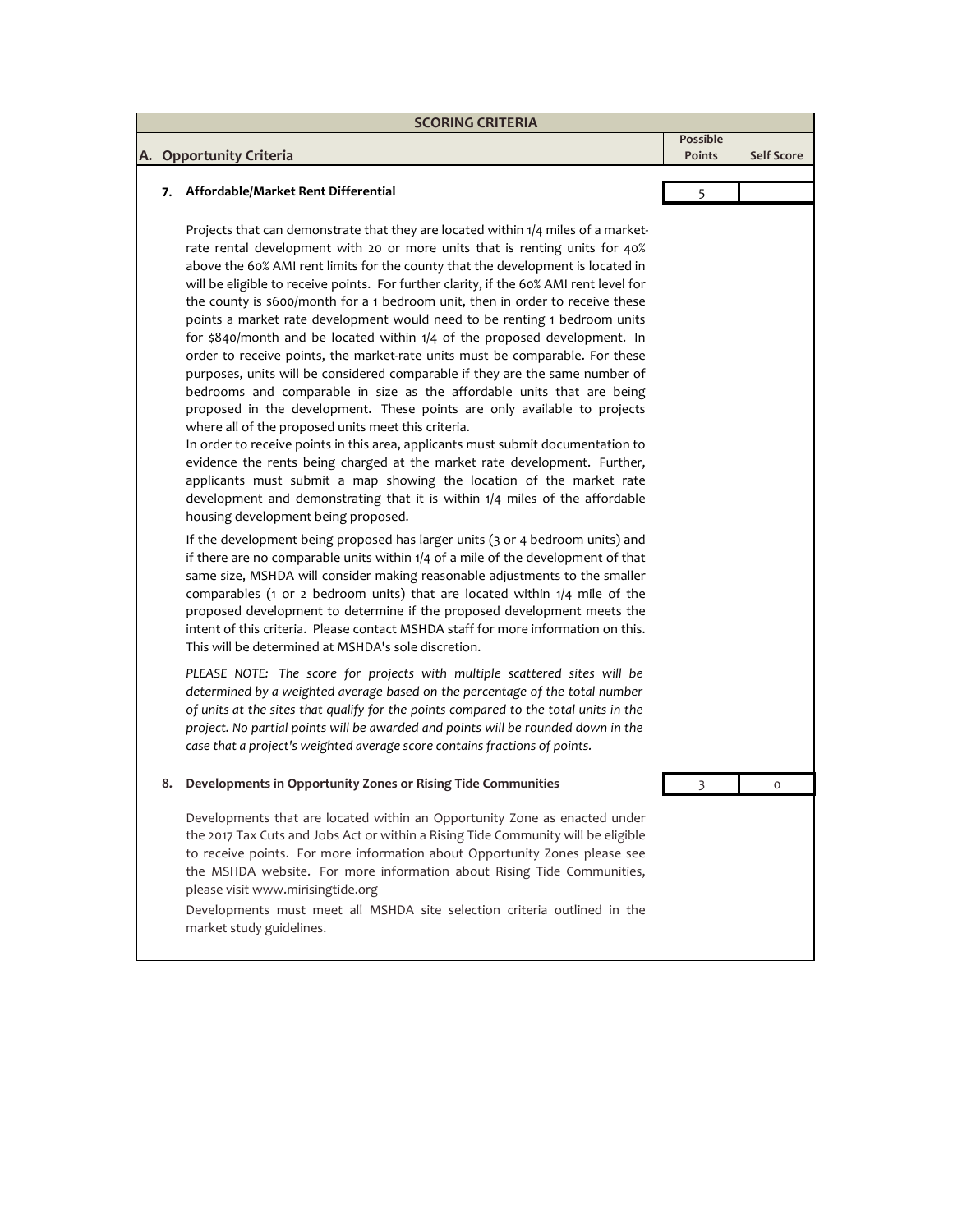| <b>SCORING CRITERIA</b> |                                                                                                                                                                                                                                                                                                                                                                                                                                                                                                                                                                                            |                                  |                   |  |  |
|-------------------------|--------------------------------------------------------------------------------------------------------------------------------------------------------------------------------------------------------------------------------------------------------------------------------------------------------------------------------------------------------------------------------------------------------------------------------------------------------------------------------------------------------------------------------------------------------------------------------------------|----------------------------------|-------------------|--|--|
|                         | <b>B.</b> Development Characteristics                                                                                                                                                                                                                                                                                                                                                                                                                                                                                                                                                      | <b>Possible</b><br><b>Points</b> | <b>Self Score</b> |  |  |
|                         |                                                                                                                                                                                                                                                                                                                                                                                                                                                                                                                                                                                            |                                  |                   |  |  |
| 1.                      | <b>Historic Rehabilitation Projects</b>                                                                                                                                                                                                                                                                                                                                                                                                                                                                                                                                                    | 5                                |                   |  |  |
|                         | Projects that are completing a certified rehabilitation that conforms with<br>the Secretary of Interior's Standards for Rehabilitation of a certified historic<br>property and is listed, either individually or as part of a district, on the<br>National or State Historic Register; or that the State Historic Preservation<br>Office expects to be listed on the National or State Historic Register.                                                                                                                                                                                  |                                  |                   |  |  |
|                         | Applicants must demonstrate that they have submitted a copy of the Part 1<br>Historic Application to the State Historic Preservation Office (SHPO) prior to<br>application submission in order to receive points in this area and a<br>confirmation letter from SHPO that the project is listed on the National or<br>State Historic Register and is in the process of listing the property. The<br>applicant must also provide a certification that the rehabilitation will<br>conform with the Secretary of Interior's Standards for Rehabilitation of a<br>certified historic property. |                                  |                   |  |  |
|                         | PLEASE NOTE: The score for projects with multiple scattered sites will be<br>determined by a weighted average based on the percentage of the total<br>number of units at the sites that qualify for the points compared to the total<br>units in the project. No partial points will be awarded and points will be<br>rounded down in the case that a project's weighted average score contains<br>fractions of points.                                                                                                                                                                    |                                  |                   |  |  |
| $\overline{2}$ .        | <b>Native American Housing</b>                                                                                                                                                                                                                                                                                                                                                                                                                                                                                                                                                             | 5                                |                   |  |  |
|                         | A project that contains all of the following characteristics and meeting the<br>following characteristics will be awarded 5 points.                                                                                                                                                                                                                                                                                                                                                                                                                                                        |                                  |                   |  |  |
|                         | The proposed project is sponsored by a federally recognized tribe and<br>a.<br>within the jurisdiction and/or service area of that tribe or its Tribally<br>Designated Housing Entity (TDHE).                                                                                                                                                                                                                                                                                                                                                                                              |                                  |                   |  |  |
|                         | b. NAHASDA or other tribal funding is being leveraged within the<br>proposed project to help finance the development costs and/or provide<br>an ongoing operating subsidy.                                                                                                                                                                                                                                                                                                                                                                                                                 |                                  |                   |  |  |
|                         | The project can show that it has high need in the area in which it is being<br>$\mathsf{C}$ .<br>proposed by providing a demonstrated waiting list for prospective<br>tenants that is equal to at least 12 months long.                                                                                                                                                                                                                                                                                                                                                                    |                                  |                   |  |  |
|                         |                                                                                                                                                                                                                                                                                                                                                                                                                                                                                                                                                                                            |                                  |                   |  |  |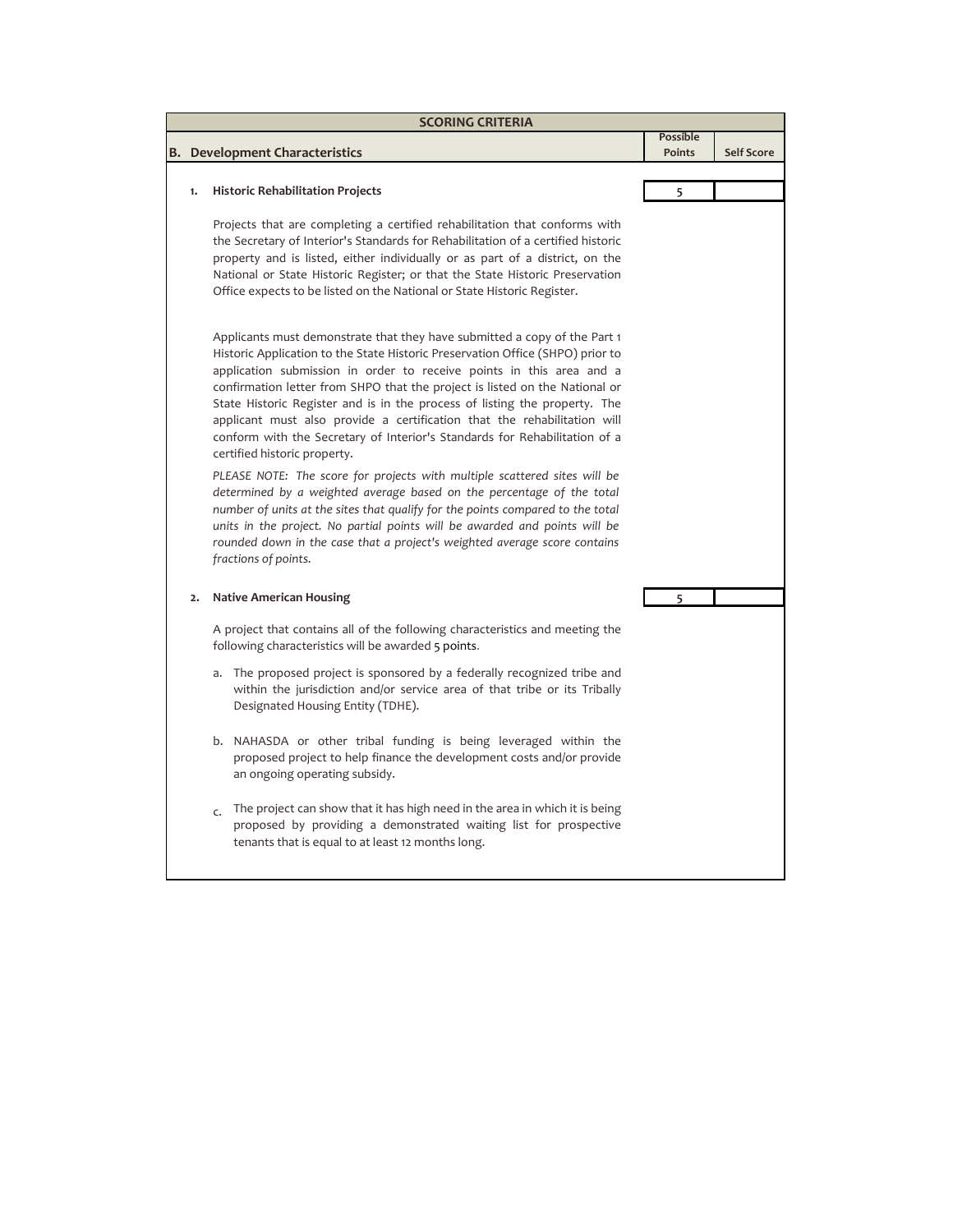| <b>SCORING CRITERIA</b> |                                                                                                                                                                                                                                                                                                                                                                                                                                                                                                                                                                                                                                                                                                                                                                                                                                                                                                                                                                                                                                                                                                                                                                                                                                          |                                  |                   |  |
|-------------------------|------------------------------------------------------------------------------------------------------------------------------------------------------------------------------------------------------------------------------------------------------------------------------------------------------------------------------------------------------------------------------------------------------------------------------------------------------------------------------------------------------------------------------------------------------------------------------------------------------------------------------------------------------------------------------------------------------------------------------------------------------------------------------------------------------------------------------------------------------------------------------------------------------------------------------------------------------------------------------------------------------------------------------------------------------------------------------------------------------------------------------------------------------------------------------------------------------------------------------------------|----------------------------------|-------------------|--|
|                         | <b>B.</b> Development Characteristics                                                                                                                                                                                                                                                                                                                                                                                                                                                                                                                                                                                                                                                                                                                                                                                                                                                                                                                                                                                                                                                                                                                                                                                                    | <b>Possible</b><br><b>Points</b> | <b>Self Score</b> |  |
|                         |                                                                                                                                                                                                                                                                                                                                                                                                                                                                                                                                                                                                                                                                                                                                                                                                                                                                                                                                                                                                                                                                                                                                                                                                                                          |                                  |                   |  |
| 3.                      | <b>Affordable Assisted Living</b>                                                                                                                                                                                                                                                                                                                                                                                                                                                                                                                                                                                                                                                                                                                                                                                                                                                                                                                                                                                                                                                                                                                                                                                                        | 5                                |                   |  |
|                         | Projects that are proposing an Affordable Assisted Living (AAL) structure<br>will be eligible for points. AAL projects must have been reviewed and<br>approved by the AAL steering committee prior to application submission as<br>evidenced by submission of an approval letter with the project application.<br>If an AAL project does not receive approval by the steering committee, it<br>will not be prohibited from applying, but will not be eligible for these 5<br>points. The AAL steering committee will be composed of various industry<br>members that are experienced in this form of housing.<br>AAL developments must submit a review packet approximately 45 days<br>prior to the funding round due date for review by the AAL Steering<br>Committee. Please see the timeline in the QAP for the specific deadline to<br>submit the review packet. The review packet must contain a detailed<br>concept letter describing the development team members, the location of<br>the development, project specific information (units, sizes, rent levels,<br>services, service providers, funding, etc.). Developments must also submit a<br>copy of the most recent pro-forma for review by the AAL Steering<br>Committee. |                                  |                   |  |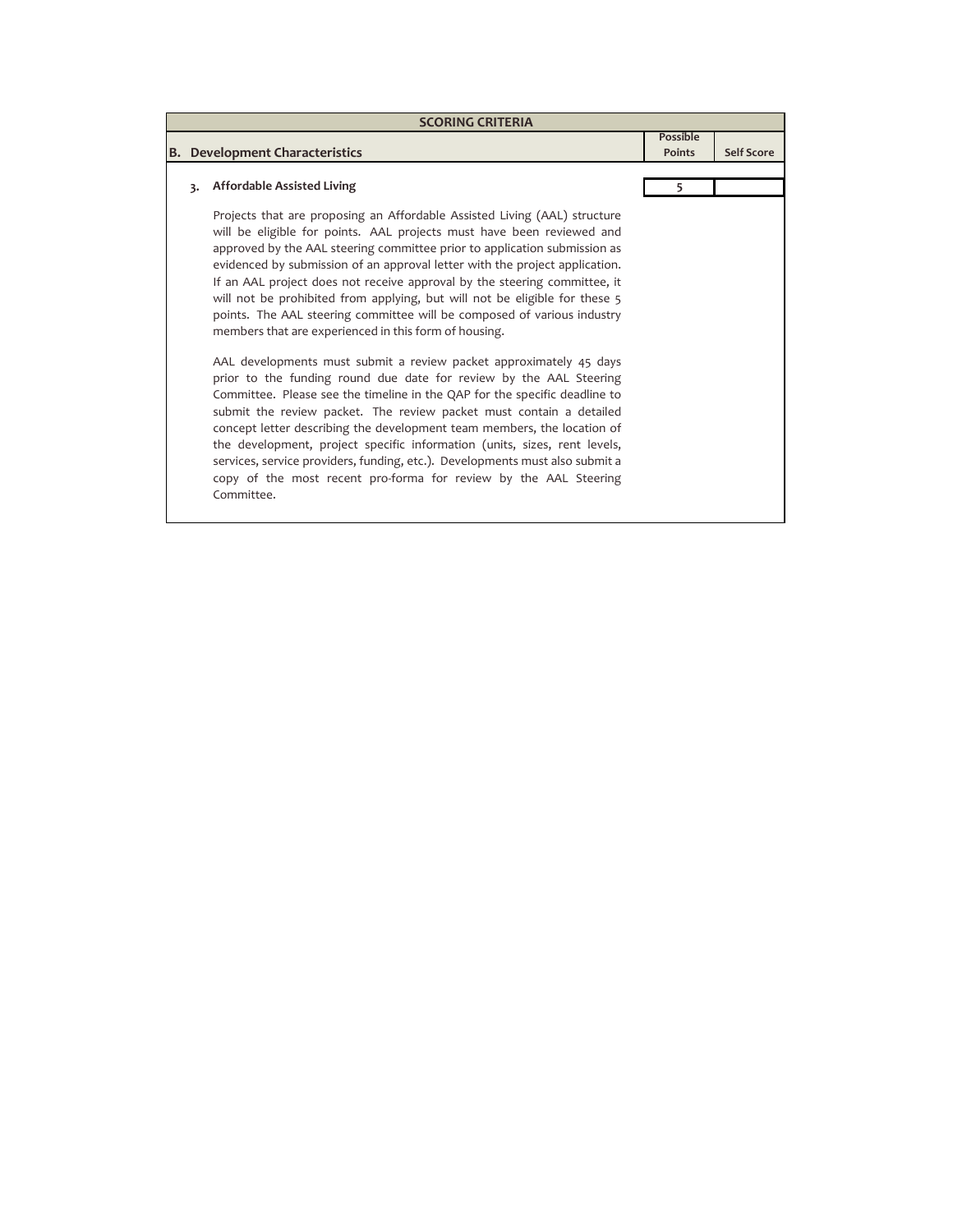|  | <b>SCORING CRITERIA</b>                                                                                                                                                                                                                                                                                                                                |                           |                   |
|--|--------------------------------------------------------------------------------------------------------------------------------------------------------------------------------------------------------------------------------------------------------------------------------------------------------------------------------------------------------|---------------------------|-------------------|
|  | <b>B.</b> Development Characteristics                                                                                                                                                                                                                                                                                                                  | <b>Possible</b><br>Points | <b>Self Score</b> |
|  | <b>Low-Income Targeting</b>                                                                                                                                                                                                                                                                                                                            | 20                        | #DIV/o!           |
|  | Projects that commit to restricting units to low-income tenants will receive<br>points for depth and breadth of targeting. The lower rent targeting must be<br>evenly distributed among bedroom types. Also, the market rate units must<br>be as evenly distributed as possible among bedroom types and buildings.                                     |                           |                   |
|  | When assembling the low-income targeting portion of the application,<br>applicants should be aware of the following:                                                                                                                                                                                                                                   |                           |                   |
|  | a. No points will be awarded for the use of MSHDA Project-Based<br>Vouchers                                                                                                                                                                                                                                                                            |                           |                   |
|  | b. No more than 20% of a project's total units may be targeted to units that<br>are less than or equal to 30% AMI without PBRA                                                                                                                                                                                                                         |                           |                   |
|  | c. No more than 50% of a project's total units may be targeted and counted<br>toward total points without PBRA                                                                                                                                                                                                                                         |                           |                   |
|  | d. PBRA does not include PSH-designated units that are anticipated to<br>receive newly allocated Project Based Vouchers from MSHDA.                                                                                                                                                                                                                    |                           |                   |
|  | e. Projects using an owner established sinking fund for rental assistance<br>(e.g. rental subsidy reserve) will not be eligible to receive points under<br>the project-based rental assistance portion of the scoring                                                                                                                                  |                           |                   |
|  | Points will be awarded using the Unit Targeting Point Calculation Form<br>("Targeting Form") attached as Exhibit 1 and 2 to this Scoring Criteria.                                                                                                                                                                                                     |                           |                   |
|  | Note: To receive points for units with project-based subsidy, applicants must<br>submit evidence of project-based rent subsidy and commit to renewing the<br>subsidy through the end of the extended use period. Due to federal<br>regulatory restrictions, project-based vouchers allocated by MSHDA do not<br>qualify for points under this section. |                           |                   |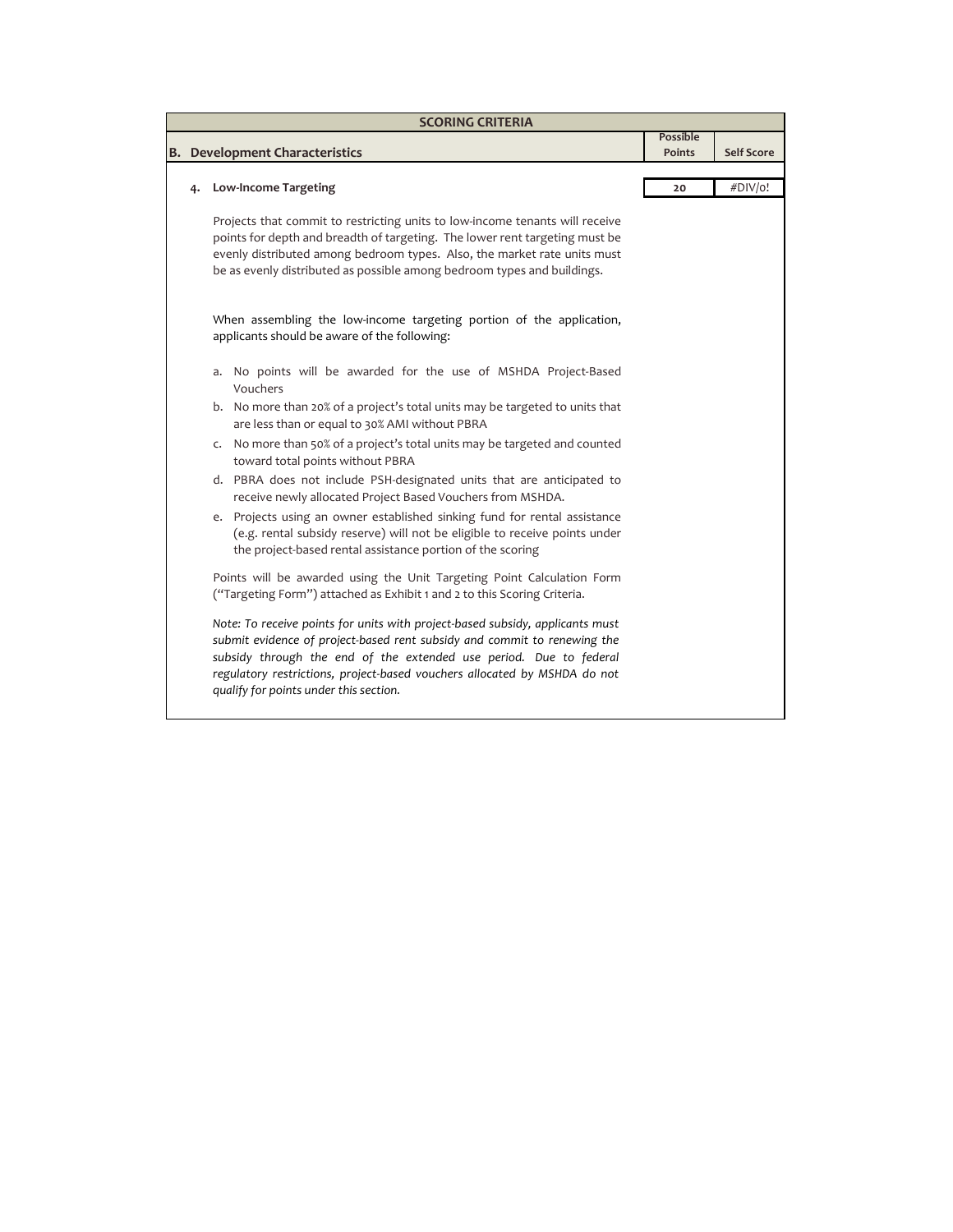|    |                                                                                                                                                                                                                                                                                                                                                                                                                                                                                                                                                                                                                                                                                                                                                                                                                                                                        | <b>SCORING CRITERIA</b> |                                  |                   |
|----|------------------------------------------------------------------------------------------------------------------------------------------------------------------------------------------------------------------------------------------------------------------------------------------------------------------------------------------------------------------------------------------------------------------------------------------------------------------------------------------------------------------------------------------------------------------------------------------------------------------------------------------------------------------------------------------------------------------------------------------------------------------------------------------------------------------------------------------------------------------------|-------------------------|----------------------------------|-------------------|
|    | <b>B.</b> Development Characteristics                                                                                                                                                                                                                                                                                                                                                                                                                                                                                                                                                                                                                                                                                                                                                                                                                                  |                         | <b>Possible</b><br><b>Points</b> | <b>Self Score</b> |
| 5. | <b>Affordability Commitment</b>                                                                                                                                                                                                                                                                                                                                                                                                                                                                                                                                                                                                                                                                                                                                                                                                                                        |                         | 5                                | $\Omega$          |
|    | Projects that agree to commit to an extended use period longer than 15<br>years (i.e., beyond the minimum total commitment of 15 years compliance<br>plus 15 years extended use = 30 years) will receive 0.34 points for each<br>additional year, up to a maximum of 5 points. Fractional points will be<br>rounded down. Thus, a project committing to a total affordability period of<br>45 years would earn the maximum 5 points.                                                                                                                                                                                                                                                                                                                                                                                                                                   |                         |                                  |                   |
|    | Compliance Period                                                                                                                                                                                                                                                                                                                                                                                                                                                                                                                                                                                                                                                                                                                                                                                                                                                      | 15 Years                |                                  |                   |
|    | plus: IRS Required "Extended Use Period"                                                                                                                                                                                                                                                                                                                                                                                                                                                                                                                                                                                                                                                                                                                                                                                                                               | 15 Years                |                                  |                   |
|    | plus: Additionally Committed Years                                                                                                                                                                                                                                                                                                                                                                                                                                                                                                                                                                                                                                                                                                                                                                                                                                     | Years                   |                                  |                   |
|    | equals: Total Affordability Commitment                                                                                                                                                                                                                                                                                                                                                                                                                                                                                                                                                                                                                                                                                                                                                                                                                                 | 30 Years                |                                  |                   |
| 6. | <b>Tenant Ownership</b><br>Projects that agree to offer 100% of the housing tax credit units for sale to<br>tenants in such units at the end of the initial 15-year compliance period will<br>receive 1 point. To qualify for the points, the owner must provide a detailed<br>tenant ownership plan that complies with the Internal Revenue Code and is<br>acceptable to the Authority. The plan must describe the terms of the right<br>of first refusal given to the tenants, including the means of exercising the<br>right of first refusal, the determination of the sale price for each unit, and<br>any continuing use or deed restrictions that will be imposed on the units by<br>the seller following any such transfer. NOTE: Elderly projects and/or<br>projects that are utilizing project-based rental assistance are not eligible for<br>these points. |                         | $\mathbf{1}$                     |                   |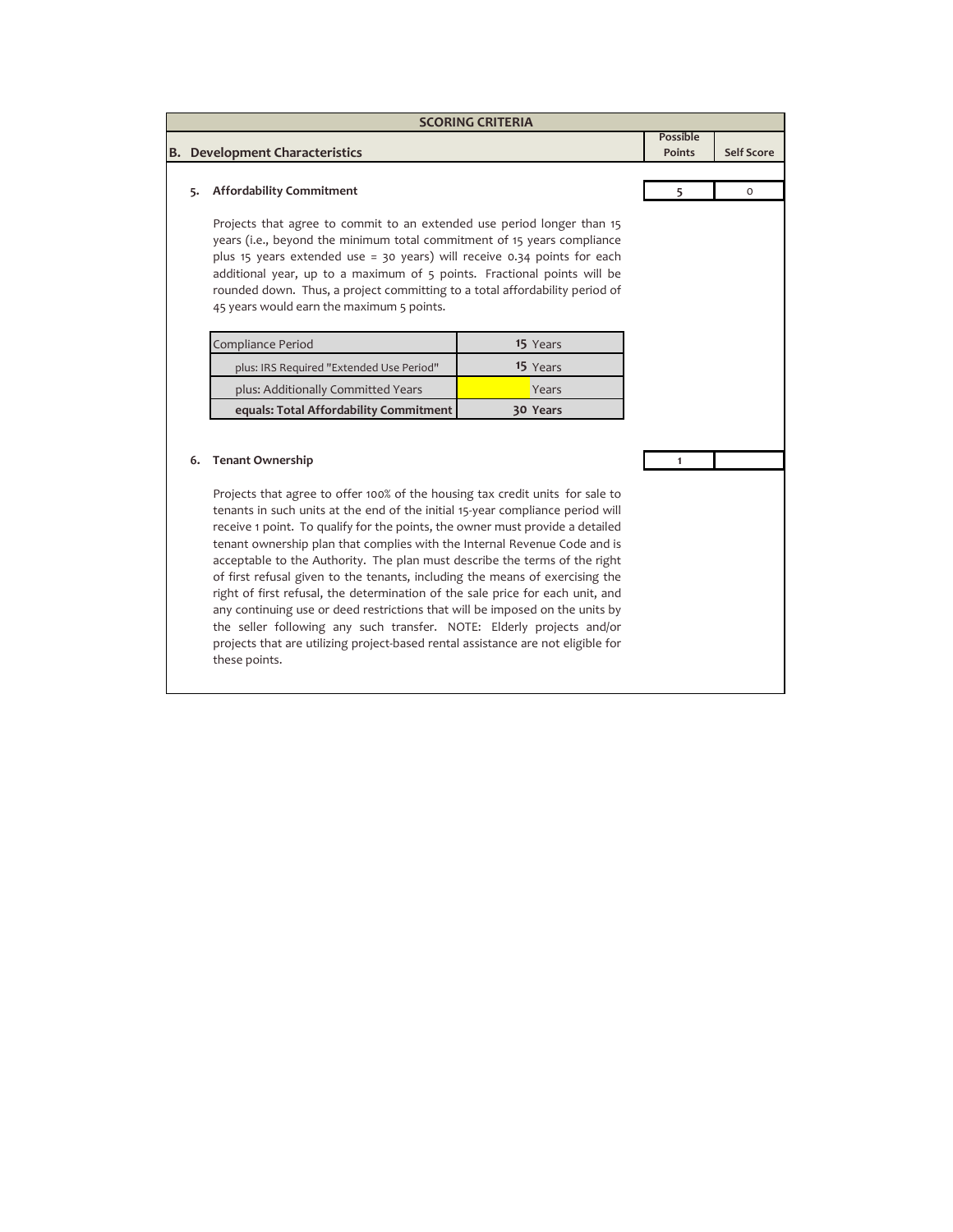|    | <b>SCORING CRITERIA</b>                                                                                                                                                                                                                                                                                                                                                                                                 |                                  |                   |
|----|-------------------------------------------------------------------------------------------------------------------------------------------------------------------------------------------------------------------------------------------------------------------------------------------------------------------------------------------------------------------------------------------------------------------------|----------------------------------|-------------------|
|    | <b>B.</b> Development Characteristics                                                                                                                                                                                                                                                                                                                                                                                   | <b>Possible</b><br><b>Points</b> | <b>Self Score</b> |
|    |                                                                                                                                                                                                                                                                                                                                                                                                                         |                                  |                   |
| 7. | <b>Mixed Income Development</b>                                                                                                                                                                                                                                                                                                                                                                                         | $\overline{2}$                   | #DIV/o!           |
|    | NOTE: Applications should use the Exhibit 1 Unit Targeting Point<br>Calculation Form to complete this section. Please note that a<br>condominium structure may be allowable (as described below), but is not<br>required under this point item.                                                                                                                                                                         |                                  |                   |
|    | In order to be eligible for points under Mixed Income Development,<br>projects must be either:                                                                                                                                                                                                                                                                                                                          |                                  |                   |
|    | - Creating new market rate units or preserving existing market rate units<br>as part of the LIHTC project, owned by the LIHTC entity, or;                                                                                                                                                                                                                                                                               |                                  |                   |
|    | Creating new market rate units or preserving existing market rate units<br>$\overline{\phantom{a}}$<br>as part of the same development plan and on a similar development<br>timeline as the LIHTC units, but that will be owned by a separate<br>ownership entity under a condominium structure.                                                                                                                        |                                  |                   |
|    | Projects meeting the requirements of this section will be eligible for up to 2<br>points based on the scoring matrix below:                                                                                                                                                                                                                                                                                             |                                  |                   |
|    | Greater or equal to 10% of units at market rate = 1 points                                                                                                                                                                                                                                                                                                                                                              |                                  |                   |
|    | Greater or equal to 20% of units at market rate = 2 points<br>$\overline{\phantom{a}}$                                                                                                                                                                                                                                                                                                                                  |                                  |                   |
|    | Market rate units must be evenly distributed among bedroom types and<br>buildings as is possible and appropriate based on the market demand. The<br>Internal Revenue Code states that scattered site projects cannot include<br>market rate units.                                                                                                                                                                      |                                  |                   |
|    | PLEASE NOTE: The score for projects with multiple scattered sites will be<br>determined by a weighted average based on the percentage of the total<br>number of units at the sites that qualify for the points compared to the total<br>units in the project. No partial points will be awarded and points will be<br>rounded down in the case that a project's weighted average score contains<br>fractions of points. |                                  |                   |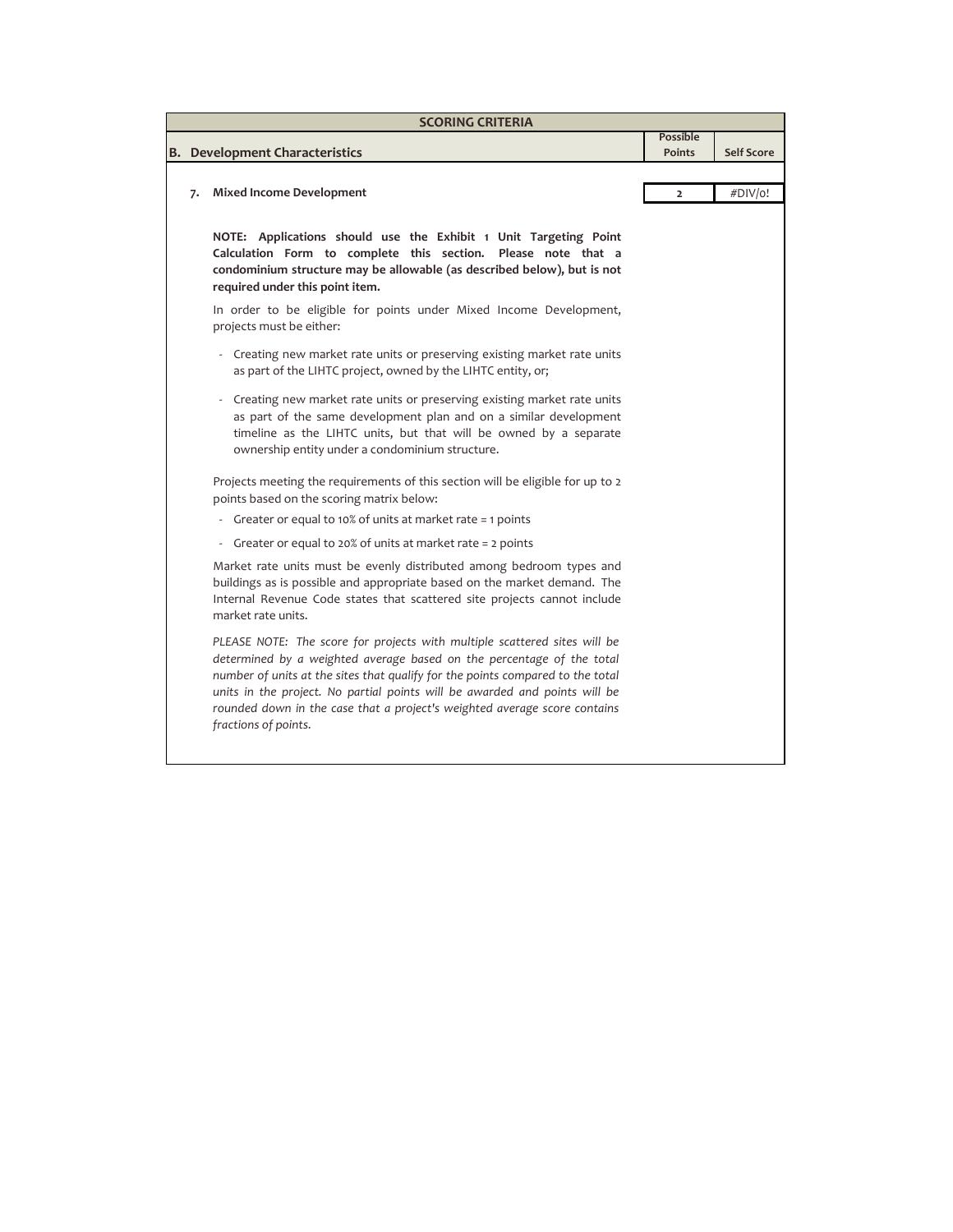|  | <b>SCORING CRITERIA</b>                                                                                                                                                                                                                                                                                                                                                                                                                                                                                                                                                                                                                                                                                                                                                                                                                                                                                                                                                                                                                                                                                                                                                                                                                                                                                                                                                                                                                                                                                                                                                                                                                                                                                            |                                  |                   |
|--|--------------------------------------------------------------------------------------------------------------------------------------------------------------------------------------------------------------------------------------------------------------------------------------------------------------------------------------------------------------------------------------------------------------------------------------------------------------------------------------------------------------------------------------------------------------------------------------------------------------------------------------------------------------------------------------------------------------------------------------------------------------------------------------------------------------------------------------------------------------------------------------------------------------------------------------------------------------------------------------------------------------------------------------------------------------------------------------------------------------------------------------------------------------------------------------------------------------------------------------------------------------------------------------------------------------------------------------------------------------------------------------------------------------------------------------------------------------------------------------------------------------------------------------------------------------------------------------------------------------------------------------------------------------------------------------------------------------------|----------------------------------|-------------------|
|  |                                                                                                                                                                                                                                                                                                                                                                                                                                                                                                                                                                                                                                                                                                                                                                                                                                                                                                                                                                                                                                                                                                                                                                                                                                                                                                                                                                                                                                                                                                                                                                                                                                                                                                                    | <b>Possible</b><br><b>Points</b> | <b>Self Score</b> |
|  | <b>B.</b> Development Characteristics                                                                                                                                                                                                                                                                                                                                                                                                                                                                                                                                                                                                                                                                                                                                                                                                                                                                                                                                                                                                                                                                                                                                                                                                                                                                                                                                                                                                                                                                                                                                                                                                                                                                              |                                  |                   |
|  | 8. Accessible Community Space                                                                                                                                                                                                                                                                                                                                                                                                                                                                                                                                                                                                                                                                                                                                                                                                                                                                                                                                                                                                                                                                                                                                                                                                                                                                                                                                                                                                                                                                                                                                                                                                                                                                                      | 3                                |                   |
|  | Projects will receive 3 points for providing accessible community space for<br>use by tenants, including individuals with children. The accessible<br>community space is envisioned as one room or contiguous space that may<br>be used for activities such as dining, crafts, exercise, medical clinic,<br>socializing, birthday parties, holiday gatherings, study areas and/or other<br>activities for individuals with children, or any other activity or use that may<br>benefit tenants; and does not include common space such as hallways,<br>offices, lobbies, bathrooms, laundry rooms, etc. To receive points, the<br>accessible community space must, at a minimum, be sized according to the<br>scoring grid below and must be located within a reasonable proximity to the<br>proposed project, if the space is provided in a separate building. If an<br>accessible community space being shared by multiple phases of the same<br>project is proposed, it must meet the minimum square footage requirement<br>for all of the units in all of the phases of the project that will share the<br>accessible community space. Additionally, in the case of multiple phases, an<br>easement agreement must be executed to allow the phases to have equal<br>access to the accessible community space. A certification signed by the<br>project Architect, Applicant, and Contractor must be submitted to<br>demonstrate that the project will contain the minimum required amount of<br>Accessible Community Space. A certification as well as an as-built drawing<br>of the community space will also be required after construction completion<br>to demonstrate that the requirements have been met. |                                  |                   |
|  | <b>Number of units</b><br><b>Minimum Square Feet</b>                                                                                                                                                                                                                                                                                                                                                                                                                                                                                                                                                                                                                                                                                                                                                                                                                                                                                                                                                                                                                                                                                                                                                                                                                                                                                                                                                                                                                                                                                                                                                                                                                                                               |                                  |                   |

| Number of units | Minimum Square Feet |  |
|-----------------|---------------------|--|
| 1 to 50 units   | 500                 |  |
| 51 to 100 units | 1,000               |  |
| $101 +$ units   | 1,500               |  |

\*Including market-rate units, but excluding management units

*Please Note: In the case of multiple scattered sites, if the accessible community space is not located within a reasonable proximity to all sites, the points under this section will be pro-rated based on the number of units that are located within a reasonable proximity to the accessible community space as compared to the total units in the project. No partial points will be awarded and points will be rounded down in the case that a project's weighted average score contains fractions of points.*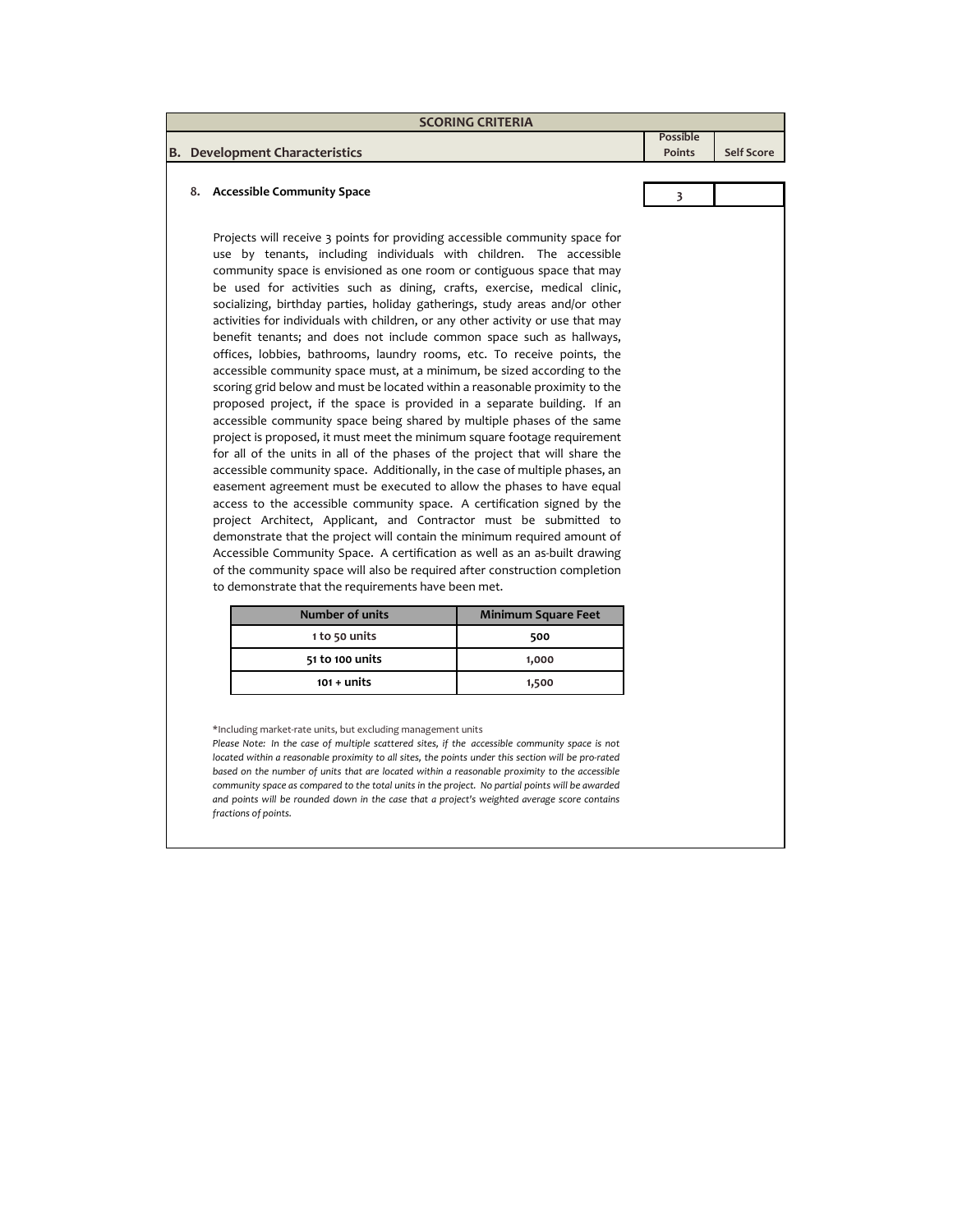|    | <b>SCORING CRITERIA</b>                                                                                                                                                                                                                                                                                                                                                                                                                                               |                                  |                   |
|----|-----------------------------------------------------------------------------------------------------------------------------------------------------------------------------------------------------------------------------------------------------------------------------------------------------------------------------------------------------------------------------------------------------------------------------------------------------------------------|----------------------------------|-------------------|
|    | <b>Development Characteristics</b>                                                                                                                                                                                                                                                                                                                                                                                                                                    | <b>Possible</b><br><b>Points</b> | <b>Self Score</b> |
|    |                                                                                                                                                                                                                                                                                                                                                                                                                                                                       |                                  |                   |
| ۹. | QAP Green Policy Points                                                                                                                                                                                                                                                                                                                                                                                                                                               | 10                               |                   |
|    | Transfer from MSHDA Green Policy                                                                                                                                                                                                                                                                                                                                                                                                                                      |                                  |                   |
|    | Please see Green Policy Certification on MSHDA website                                                                                                                                                                                                                                                                                                                                                                                                                |                                  |                   |
|    | 10. Evidence of Proper Zoning                                                                                                                                                                                                                                                                                                                                                                                                                                         | 5                                |                   |
|    | Evidence that the proposed site is already properly zoned for the intended<br>use.                                                                                                                                                                                                                                                                                                                                                                                    |                                  |                   |
|    | 11. Evidence of Site Plan Approval                                                                                                                                                                                                                                                                                                                                                                                                                                    | 5                                |                   |
|    | Evidence that the proposed site has received site plan approval. Please<br>note that these points will be available for projects only upon submission of<br>a letter from the municipality indicating that the relevant board or<br>commission of the municipality has reviewed the proposal, including the<br>level of rehabilitation work to be completed, the site, and that no further<br>plan approvals or reviews are necessary, other than on the staff level. |                                  |                   |
|    | 12. Visitable Units                                                                                                                                                                                                                                                                                                                                                                                                                                                   |                                  |                   |
|    | Projects that incorporate "visitability" design features into all units with first<br>floor living space or access to units by elevator will receive points. The<br>following design features are required to receive points:                                                                                                                                                                                                                                         |                                  |                   |
|    | No step entry<br>a.<br>Barrier free parking - with ramps as needed<br>b.<br>Barrier free entry door<br>$\mathsf{C}$ .<br>d. Barrier free 1/2 bath on first floor<br>e. Electrical switches at reachable heights<br>f. Accessible route through the first floor living space                                                                                                                                                                                           |                                  |                   |
|    | 13. Barrier Free Units                                                                                                                                                                                                                                                                                                                                                                                                                                                | 3                                |                   |
|    | Projects that commit to building 10% of the units within the development<br>according to barrier free or fully adaptable to barrier free standards will<br>receive points.                                                                                                                                                                                                                                                                                            |                                  |                   |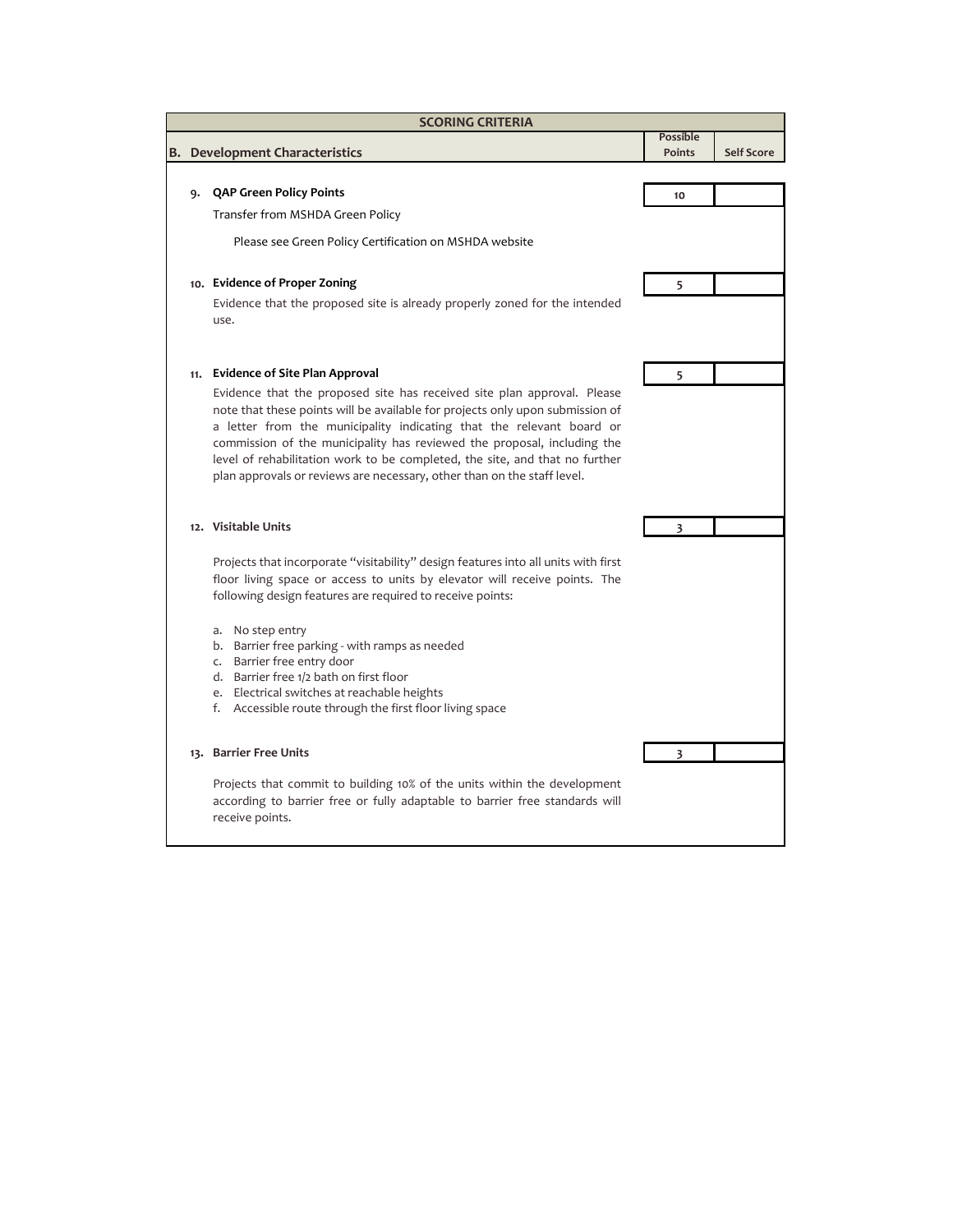|    |                                                                                                                                                                                                                                                 |                   | <b>SCORING CRITERIA</b>                                                                                                                                                                                                                                                                                                                                                                                                                                                                                                                            |                    |                   |
|----|-------------------------------------------------------------------------------------------------------------------------------------------------------------------------------------------------------------------------------------------------|-------------------|----------------------------------------------------------------------------------------------------------------------------------------------------------------------------------------------------------------------------------------------------------------------------------------------------------------------------------------------------------------------------------------------------------------------------------------------------------------------------------------------------------------------------------------------------|--------------------|-------------------|
|    | C. Development Team Characteristics                                                                                                                                                                                                             |                   |                                                                                                                                                                                                                                                                                                                                                                                                                                                                                                                                                    | Possible<br>Points | <b>Self Score</b> |
| 1. | Previous Experience of GP/Member                                                                                                                                                                                                                |                   |                                                                                                                                                                                                                                                                                                                                                                                                                                                                                                                                                    | 10                 | $\Omega$          |
|    |                                                                                                                                                                                                                                                 |                   |                                                                                                                                                                                                                                                                                                                                                                                                                                                                                                                                                    |                    |                   |
|    | Previous successful participation of the General Partner/Member of the proposed<br>development will be measured based on the criteria below. The first tier of the metric awards                                                                |                   |                                                                                                                                                                                                                                                                                                                                                                                                                                                                                                                                                    |                    |                   |
|    | points for previous successful experience developing a LIHTC project. The second tier of the                                                                                                                                                    |                   |                                                                                                                                                                                                                                                                                                                                                                                                                                                                                                                                                    |                    |                   |
|    | metric awards points for previous successful experience with a variety of the most common                                                                                                                                                       |                   |                                                                                                                                                                                                                                                                                                                                                                                                                                                                                                                                                    |                    |                   |
|    | resources used to produce affordable rental housing. The third tier of the metric awards<br>points for previous successful experience developing, owning, and operating LIHTC projects.                                                         |                   |                                                                                                                                                                                                                                                                                                                                                                                                                                                                                                                                                    |                    |                   |
|    | Applicants should (1) determine how many points they qualify for under the first tier, then (2)                                                                                                                                                 |                   |                                                                                                                                                                                                                                                                                                                                                                                                                                                                                                                                                    |                    |                   |
|    | determine how many points they qualify for under the second tier, then (3) determine how                                                                                                                                                        |                   |                                                                                                                                                                                                                                                                                                                                                                                                                                                                                                                                                    |                    |                   |
|    | many points they qualify for under the third tier, then (4) determine how many points they<br>qualify for under the fourth tier to arrive at their total score, which is the sum of the points                                                  |                   |                                                                                                                                                                                                                                                                                                                                                                                                                                                                                                                                                    |                    |                   |
|    | under Tier 1, Tier 2, Tier 3, and Tier 4. A maximum of 10 points will be available under this                                                                                                                                                   |                   |                                                                                                                                                                                                                                                                                                                                                                                                                                                                                                                                                    |                    |                   |
|    | section. Please see detail below for information on the required Certification that must be                                                                                                                                                     |                   |                                                                                                                                                                                                                                                                                                                                                                                                                                                                                                                                                    |                    |                   |
|    | submitted and requirements for partnerships between owners.                                                                                                                                                                                     |                   |                                                                                                                                                                                                                                                                                                                                                                                                                                                                                                                                                    |                    |                   |
|    |                                                                                                                                                                                                                                                 | TIER <sub>1</sub> |                                                                                                                                                                                                                                                                                                                                                                                                                                                                                                                                                    |                    |                   |
|    | Successful LIHTC Projects that have received 8609s within the last 3 years will be counted                                                                                                                                                      |                   |                                                                                                                                                                                                                                                                                                                                                                                                                                                                                                                                                    |                    |                   |
|    | towards points in Tier 1:                                                                                                                                                                                                                       |                   |                                                                                                                                                                                                                                                                                                                                                                                                                                                                                                                                                    |                    |                   |
|    | Please note that applicants will not be allowed to count the same project in both Tier 1 and<br>Tier 3.                                                                                                                                         |                   |                                                                                                                                                                                                                                                                                                                                                                                                                                                                                                                                                    |                    |                   |
|    | <b>Successful LIHTC Projects</b>                                                                                                                                                                                                                |                   | <b>Points</b>                                                                                                                                                                                                                                                                                                                                                                                                                                                                                                                                      |                    |                   |
|    | 1 project                                                                                                                                                                                                                                       |                   | $\mathbf{1}$                                                                                                                                                                                                                                                                                                                                                                                                                                                                                                                                       |                    |                   |
|    |                                                                                                                                                                                                                                                 |                   |                                                                                                                                                                                                                                                                                                                                                                                                                                                                                                                                                    |                    |                   |
|    | 2 projects                                                                                                                                                                                                                                      |                   | $\overline{2}$                                                                                                                                                                                                                                                                                                                                                                                                                                                                                                                                     |                    |                   |
|    | 3 or more projects                                                                                                                                                                                                                              | TIER <sub>2</sub> | 3                                                                                                                                                                                                                                                                                                                                                                                                                                                                                                                                                  |                    |                   |
|    | Successful projects that have funding sources that meet the following requirements (in<br>addition to the requirements outlined under Certification of Successful Operations and<br>Compliance below) will be counted towards points in Tier 2: |                   | 1. The sources require the targeting of lower income and rent levels than market rate<br>financing and have the applicable restrictions placed on the property.<br>2. Minimum 15-Year compliance period, which includes monitoring and reporting                                                                                                                                                                                                                                                                                                   |                    |                   |
|    | requirements.                                                                                                                                                                                                                                   |                   | 3. Programs can include: LIHTC, HOME, NSP, HUD 811, HUD 202, CDBG, FHLB, USDA RD,                                                                                                                                                                                                                                                                                                                                                                                                                                                                  |                    |                   |
|    | should contact MSHDA)                                                                                                                                                                                                                           |                   | 1602 Funds, TCAP (these are given as examples of programs that would qualify.<br>Applicants with questions about whether a program not listed above would qualify                                                                                                                                                                                                                                                                                                                                                                                  |                    |                   |
|    |                                                                                                                                                                                                                                                 |                   | 4. Please note that LIHTC Projects can count towards points in Tier 2, and Tier 3.                                                                                                                                                                                                                                                                                                                                                                                                                                                                 |                    |                   |
|    | 15 years cannot be included.                                                                                                                                                                                                                    |                   | 5. Only rental projects that have been owned and operated by the Applicant and that<br>have been placed in service for a minimum of three years will count for points under<br>Tier 2. For purposes of this scoring criterion, this three-year timeframe starts from the<br>placed in service date or date of ownership, whichever is later, until present or until<br>ownership ceased, whichever is shorter. For developments to count towards these<br>points, they must have been placed in service within the last 15 years - anything beyond |                    |                   |
|    | number.                                                                                                                                                                                                                                         |                   | 6. All non-LIHTC projects must have a minimum of twelve units (LIHTC projects can be<br>any size) to be considered and multiple projects cannot be combined to achieve this                                                                                                                                                                                                                                                                                                                                                                        |                    |                   |
|    |                                                                                                                                                                                                                                                 |                   |                                                                                                                                                                                                                                                                                                                                                                                                                                                                                                                                                    |                    |                   |
|    | <b>Successful Projects</b><br>1 project                                                                                                                                                                                                         |                   | Points<br>$\mathbf{1}$                                                                                                                                                                                                                                                                                                                                                                                                                                                                                                                             |                    |                   |
|    | 2 or more projects                                                                                                                                                                                                                              |                   | $\overline{\mathbf{c}}$                                                                                                                                                                                                                                                                                                                                                                                                                                                                                                                            |                    |                   |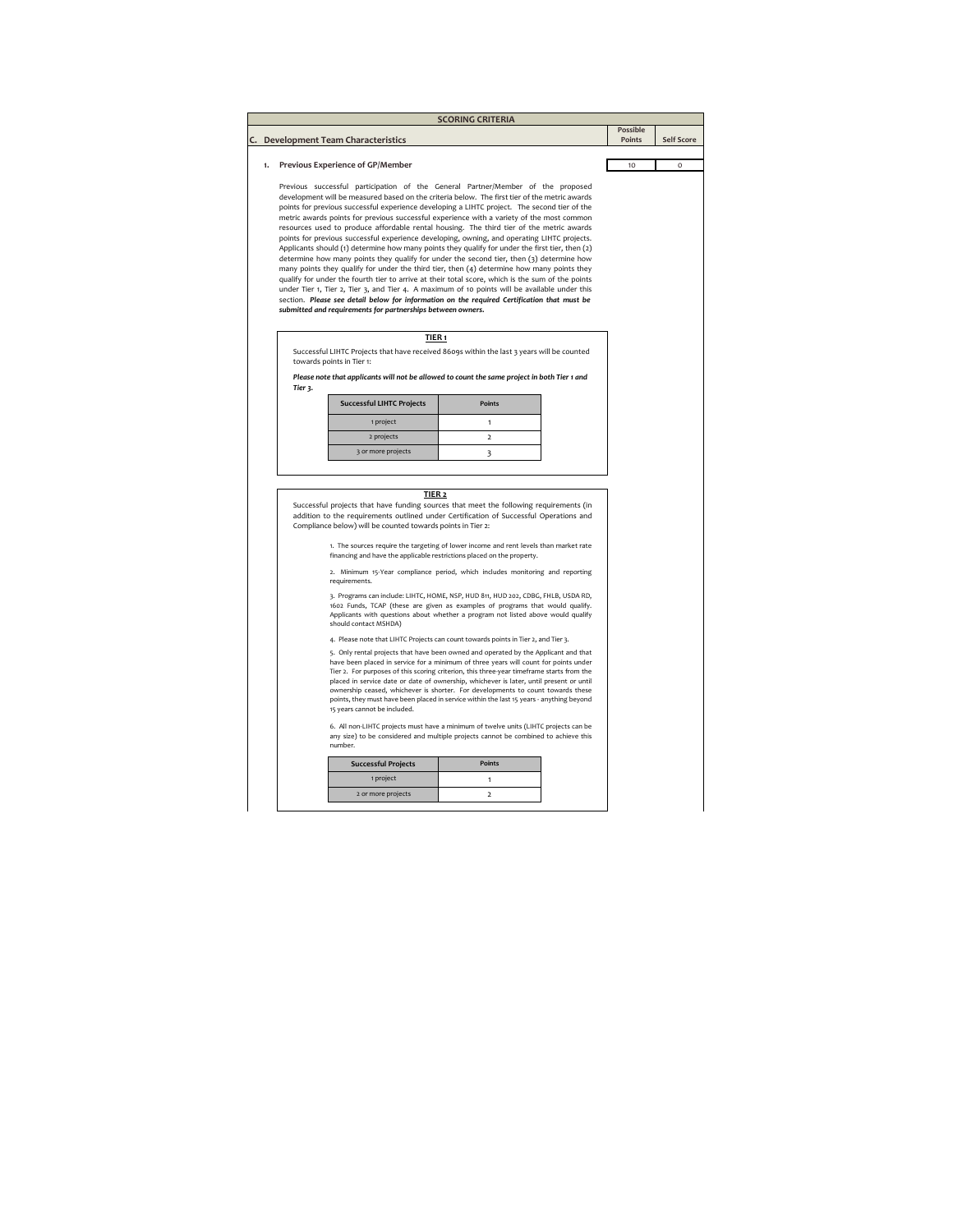|               |                                                                                                                                                                                                                                                                                                                                                                                                                                                                                                                                                                                                                                                                                                                                                                                                                                         | <b>SCORING CRITERIA</b> |                    |                   |
|---------------|-----------------------------------------------------------------------------------------------------------------------------------------------------------------------------------------------------------------------------------------------------------------------------------------------------------------------------------------------------------------------------------------------------------------------------------------------------------------------------------------------------------------------------------------------------------------------------------------------------------------------------------------------------------------------------------------------------------------------------------------------------------------------------------------------------------------------------------------|-------------------------|--------------------|-------------------|
|               |                                                                                                                                                                                                                                                                                                                                                                                                                                                                                                                                                                                                                                                                                                                                                                                                                                         |                         | Possible<br>Points | <b>Self Score</b> |
|               | C. Development Team Characteristics                                                                                                                                                                                                                                                                                                                                                                                                                                                                                                                                                                                                                                                                                                                                                                                                     |                         |                    |                   |
|               | Previous Experience of GP/Member (Continued)                                                                                                                                                                                                                                                                                                                                                                                                                                                                                                                                                                                                                                                                                                                                                                                            |                         |                    |                   |
|               | TIER <sub>3</sub>                                                                                                                                                                                                                                                                                                                                                                                                                                                                                                                                                                                                                                                                                                                                                                                                                       |                         |                    |                   |
|               | Only rental projects that have been owned and operated by the Applicant and that have                                                                                                                                                                                                                                                                                                                                                                                                                                                                                                                                                                                                                                                                                                                                                   |                         |                    |                   |
|               | been placed in service for a minimum of three years will count for points under Tier 3. For<br>purposes of this scoring criterion, this three-year timeframe starts from the placed in                                                                                                                                                                                                                                                                                                                                                                                                                                                                                                                                                                                                                                                  |                         |                    |                   |
|               | service date or date of ownership, whichever is later, until present or until ownership                                                                                                                                                                                                                                                                                                                                                                                                                                                                                                                                                                                                                                                                                                                                                 |                         |                    |                   |
|               | ceased, whichever is shorter. For developments to count towards these points, they                                                                                                                                                                                                                                                                                                                                                                                                                                                                                                                                                                                                                                                                                                                                                      |                         |                    |                   |
|               | must have been placed in service within the last 15 years - anything beyond 15 years                                                                                                                                                                                                                                                                                                                                                                                                                                                                                                                                                                                                                                                                                                                                                    |                         |                    |                   |
|               | cannot be included. An Authorization for Release of Information (found in the Addendum<br>I) must be completed for all out-of-state LIHTC projects listed.                                                                                                                                                                                                                                                                                                                                                                                                                                                                                                                                                                                                                                                                              |                         |                    |                   |
|               |                                                                                                                                                                                                                                                                                                                                                                                                                                                                                                                                                                                                                                                                                                                                                                                                                                         |                         |                    |                   |
|               | <b>Successful LIHTC Projects</b>                                                                                                                                                                                                                                                                                                                                                                                                                                                                                                                                                                                                                                                                                                                                                                                                        | <b>Points</b>           |                    |                   |
|               | 1 project                                                                                                                                                                                                                                                                                                                                                                                                                                                                                                                                                                                                                                                                                                                                                                                                                               | $\mathbf{1}$            |                    |                   |
|               | 2 projects                                                                                                                                                                                                                                                                                                                                                                                                                                                                                                                                                                                                                                                                                                                                                                                                                              | $\overline{\mathbf{2}}$ |                    |                   |
|               | 3 projects                                                                                                                                                                                                                                                                                                                                                                                                                                                                                                                                                                                                                                                                                                                                                                                                                              | 3                       |                    |                   |
|               | 4 projects                                                                                                                                                                                                                                                                                                                                                                                                                                                                                                                                                                                                                                                                                                                                                                                                                              | $\overline{4}$          |                    |                   |
|               | 5 projects                                                                                                                                                                                                                                                                                                                                                                                                                                                                                                                                                                                                                                                                                                                                                                                                                              | 5                       |                    |                   |
|               | 6 projects                                                                                                                                                                                                                                                                                                                                                                                                                                                                                                                                                                                                                                                                                                                                                                                                                              | 6                       |                    |                   |
|               | 7 or more projects                                                                                                                                                                                                                                                                                                                                                                                                                                                                                                                                                                                                                                                                                                                                                                                                                      | 7                       |                    |                   |
|               | TIER 4<br>Applicants will be eligible for the points in Tier 4 if any GP/Member (exclusive of<br>investor members or syndicators) qualifies for the points below.<br>a) Applicants will receive 1 point if they have provided services in the community<br>(County) in which the development is located. Services may include: providing                                                                                                                                                                                                                                                                                                                                                                                                                                                                                                |                         |                    |                   |
| listed below: | neighborhood organizing and revitalization services, financial empowerment or<br>counseling services, and/or being a contract provider of supportive services. 1<br>point will be awarded for five years or more of service provision as described<br>above. This point item should be documented by a narrative from the applicant<br>describing the services and the number of years that those services have been<br>provided in the community. The services must have been consistently provided<br>for at least five years in order for the applicant to receive funding.<br>b) Applicants will receive 1 point if they can demonstrate that at least one LIHTC<br>project that is counted in Tier 2 above is of the same construction type as the<br>development being proposed. The different construction types of projects are |                         |                    |                   |
|               | i. New Construction                                                                                                                                                                                                                                                                                                                                                                                                                                                                                                                                                                                                                                                                                                                                                                                                                     |                         |                    |                   |
|               | ii. Vacant Uninhabitable Rehab or Adaptive Reuse                                                                                                                                                                                                                                                                                                                                                                                                                                                                                                                                                                                                                                                                                                                                                                                        |                         |                    |                   |
|               | iii Acquisition/Rehabilitation                                                                                                                                                                                                                                                                                                                                                                                                                                                                                                                                                                                                                                                                                                                                                                                                          |                         |                    |                   |
|               | <b>TOTAL SCORE</b>                                                                                                                                                                                                                                                                                                                                                                                                                                                                                                                                                                                                                                                                                                                                                                                                                      |                         |                    |                   |
|               | <b>TIER 1 SCORE:</b>                                                                                                                                                                                                                                                                                                                                                                                                                                                                                                                                                                                                                                                                                                                                                                                                                    |                         |                    |                   |
|               | <b>TIER 2 SCORE:</b>                                                                                                                                                                                                                                                                                                                                                                                                                                                                                                                                                                                                                                                                                                                                                                                                                    |                         |                    |                   |
|               | TIER 3 SCORE:                                                                                                                                                                                                                                                                                                                                                                                                                                                                                                                                                                                                                                                                                                                                                                                                                           |                         |                    |                   |
|               | <b>TIER 4 SCORE:</b>                                                                                                                                                                                                                                                                                                                                                                                                                                                                                                                                                                                                                                                                                                                                                                                                                    |                         |                    |                   |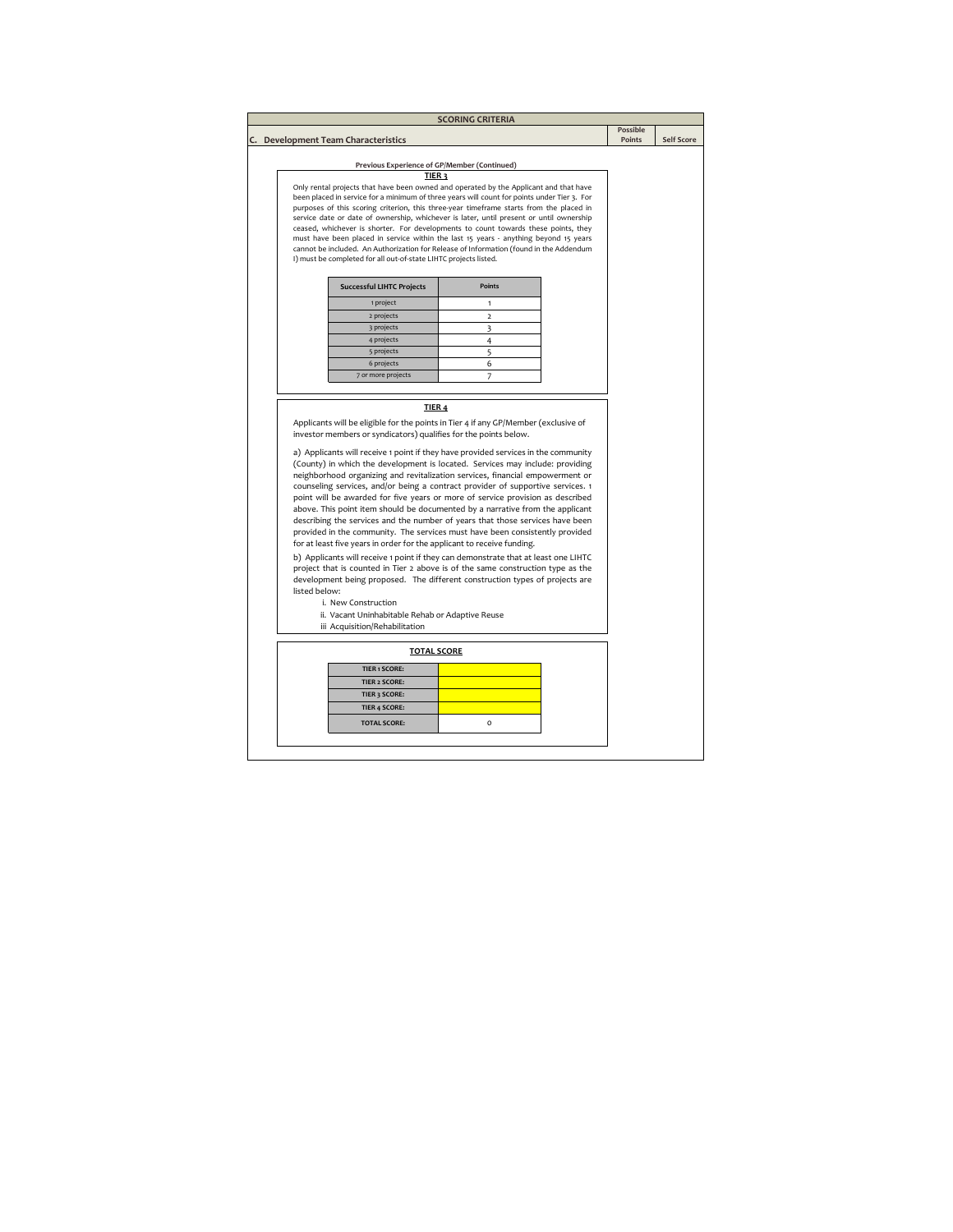| <b>SCORING CRITERIA</b>                                                                                                                                                                                                                                                                                                                                                                                                                                                                                                                                                                                                                                                                                                                                                                                                                                                                                                                                                                                                                                                                                                                                                                                                                                                                                                                                                                                                                                                                                                                                                                                                                                                                                                                                        |                           |                   |
|----------------------------------------------------------------------------------------------------------------------------------------------------------------------------------------------------------------------------------------------------------------------------------------------------------------------------------------------------------------------------------------------------------------------------------------------------------------------------------------------------------------------------------------------------------------------------------------------------------------------------------------------------------------------------------------------------------------------------------------------------------------------------------------------------------------------------------------------------------------------------------------------------------------------------------------------------------------------------------------------------------------------------------------------------------------------------------------------------------------------------------------------------------------------------------------------------------------------------------------------------------------------------------------------------------------------------------------------------------------------------------------------------------------------------------------------------------------------------------------------------------------------------------------------------------------------------------------------------------------------------------------------------------------------------------------------------------------------------------------------------------------|---------------------------|-------------------|
| C. Development Team Characteristics                                                                                                                                                                                                                                                                                                                                                                                                                                                                                                                                                                                                                                                                                                                                                                                                                                                                                                                                                                                                                                                                                                                                                                                                                                                                                                                                                                                                                                                                                                                                                                                                                                                                                                                            | <b>Possible</b><br>Points | <b>Self Score</b> |
|                                                                                                                                                                                                                                                                                                                                                                                                                                                                                                                                                                                                                                                                                                                                                                                                                                                                                                                                                                                                                                                                                                                                                                                                                                                                                                                                                                                                                                                                                                                                                                                                                                                                                                                                                                |                           |                   |
| Previous Experience of GP/Member (continued)                                                                                                                                                                                                                                                                                                                                                                                                                                                                                                                                                                                                                                                                                                                                                                                                                                                                                                                                                                                                                                                                                                                                                                                                                                                                                                                                                                                                                                                                                                                                                                                                                                                                                                                   |                           |                   |
|                                                                                                                                                                                                                                                                                                                                                                                                                                                                                                                                                                                                                                                                                                                                                                                                                                                                                                                                                                                                                                                                                                                                                                                                                                                                                                                                                                                                                                                                                                                                                                                                                                                                                                                                                                |                           |                   |
| Certification of Successful Operations and Compliance                                                                                                                                                                                                                                                                                                                                                                                                                                                                                                                                                                                                                                                                                                                                                                                                                                                                                                                                                                                                                                                                                                                                                                                                                                                                                                                                                                                                                                                                                                                                                                                                                                                                                                          |                           |                   |
| Any projects where the owner has materially defaulted on any obligation (including but not<br>limited to project foreclosure, filing a bankruptcy petition, or providing a deed in lieu of<br>foreclosure) or has any uncorrected 8823s that have been outstanding for longer than six<br>months cannot be counted towards these points.                                                                                                                                                                                                                                                                                                                                                                                                                                                                                                                                                                                                                                                                                                                                                                                                                                                                                                                                                                                                                                                                                                                                                                                                                                                                                                                                                                                                                       |                           |                   |
| To receive consideration for previous participation, the applicant must fully complete the<br>GP/Member Experience Form and certify that the projects for which it is requesting points<br>have maintained a positive operating cash flow from typical residential income alone and have<br>funded reserves in accordance with the partnership or operating agreement and any<br>applicable loan documents for the year in which each development's last financial statement<br>has been prepared ("successful properties"). If a particular project has not maintained<br>positive operating cash flow as outlined above, but the GP/Member has been advancing funds<br>to keep the project operating financially and physically maintained, additional documentation<br>to evidence this may be submitted for consideration in awarding points for that property. In<br>addition, for projects that were originally structured to operate with negative operating cash<br>flow from typical residential income but were structured with sufficient capitalized reserves to<br>mitigate the negative operations, additional documentation may be submitted to evidence<br>this for consideration in awarding points. To receive consideration for projects previously<br>owned by the proposed general partner or member which it no longer owns, a similar<br>certification may be submitted with respect to the last full year of ownership by the proposed<br>general partner along with verification of the number of years that the project was owned by<br>that general partner. In order to receive points under this criteria, the Applicant must<br>complete and execute the General Partner/Member Experience Certification found in<br>Addendum I. |                           |                   |
| Partnerships Between Owners                                                                                                                                                                                                                                                                                                                                                                                                                                                                                                                                                                                                                                                                                                                                                                                                                                                                                                                                                                                                                                                                                                                                                                                                                                                                                                                                                                                                                                                                                                                                                                                                                                                                                                                                    |                           |                   |
| In the case of projects where there will be multiple general partners or members as part of<br>the ownership structure, applicants should note the following requirements:                                                                                                                                                                                                                                                                                                                                                                                                                                                                                                                                                                                                                                                                                                                                                                                                                                                                                                                                                                                                                                                                                                                                                                                                                                                                                                                                                                                                                                                                                                                                                                                     |                           |                   |
| a) In order for a partner/member's previous experience to be considered for points, the<br>partner/member must be a guarantor for the LIHTC equity investment and construction financing<br>that is needed to complete the proposed project. To demonstrate who will be providing the<br>guarantees, the documentation provided from the proposed equity investor and construction<br>lender as part of the application submission must clearly identify the proposed guarantor(s).                                                                                                                                                                                                                                                                                                                                                                                                                                                                                                                                                                                                                                                                                                                                                                                                                                                                                                                                                                                                                                                                                                                                                                                                                                                                            |                           |                   |
| b) Any GP/Member receiving points must remain a part of the ownership entity for the 15-year<br>Compliance Period, at a minimum.                                                                                                                                                                                                                                                                                                                                                                                                                                                                                                                                                                                                                                                                                                                                                                                                                                                                                                                                                                                                                                                                                                                                                                                                                                                                                                                                                                                                                                                                                                                                                                                                                               |                           |                   |
| c) Points will be awarded based on the GP/Member with the greatest amount of experience<br>(provided the entity is also a guarantor) as determined below (the individual experience of two or<br>more co-GP/Managing Members will not be added together to get the total points).                                                                                                                                                                                                                                                                                                                                                                                                                                                                                                                                                                                                                                                                                                                                                                                                                                                                                                                                                                                                                                                                                                                                                                                                                                                                                                                                                                                                                                                                              |                           |                   |
| d) A fully executed agreement between each of the entities must be provided, specifically calling<br>out, at a minimum, the roles and responsibilities of each partner or entity, the length of time each<br>partner/member will remain a part of the ownership entity, as well as the amount of developer fee<br>each will receive. Additionally, the agreement should specifically include language that allows<br>MSHDA the right to approve any changes to the ownership entity of the project.                                                                                                                                                                                                                                                                                                                                                                                                                                                                                                                                                                                                                                                                                                                                                                                                                                                                                                                                                                                                                                                                                                                                                                                                                                                            |                           |                   |
|                                                                                                                                                                                                                                                                                                                                                                                                                                                                                                                                                                                                                                                                                                                                                                                                                                                                                                                                                                                                                                                                                                                                                                                                                                                                                                                                                                                                                                                                                                                                                                                                                                                                                                                                                                |                           |                   |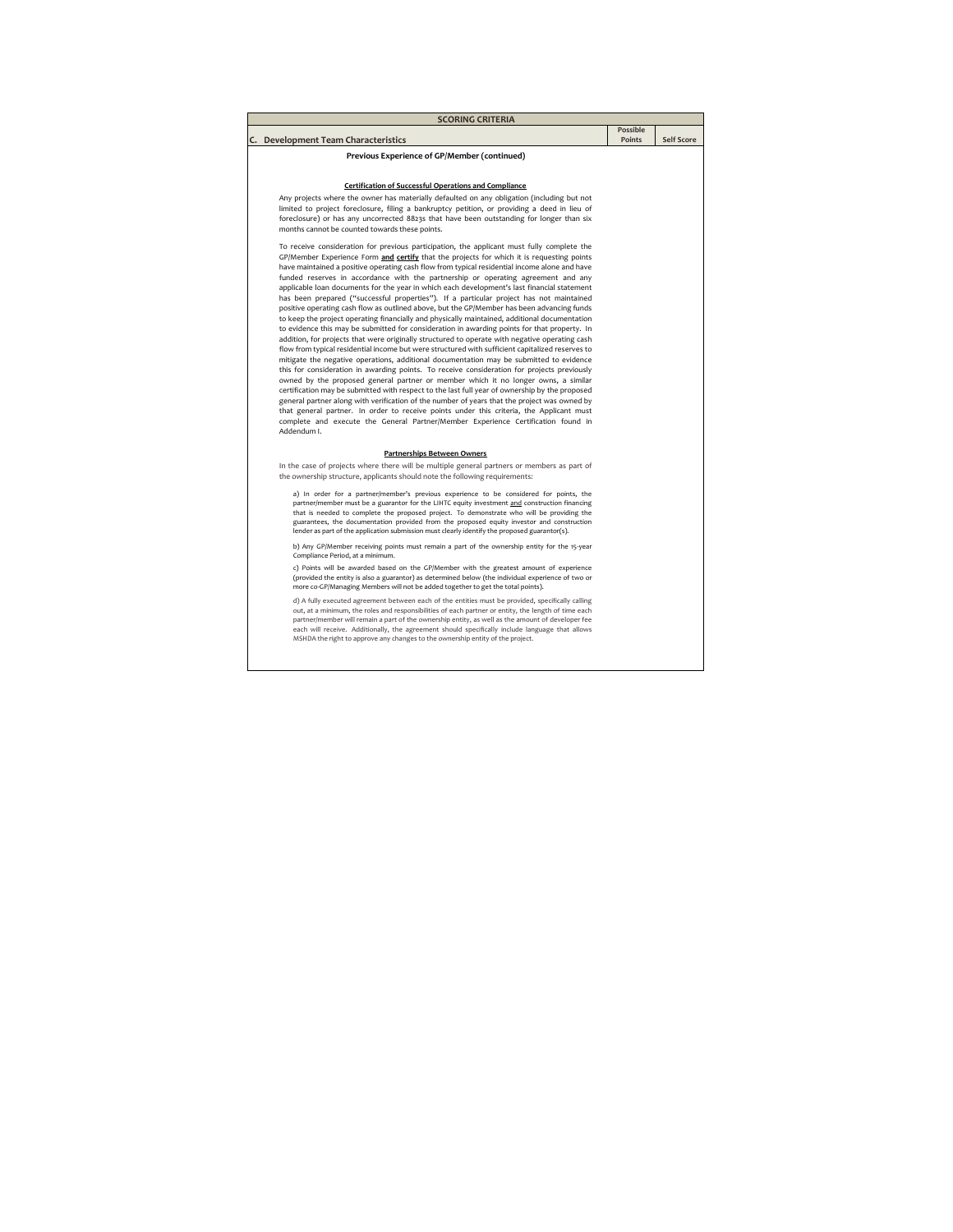|  |                                                                                                                                                                      | <b>SCORING CRITERIA</b>               |                                                                                                                                                                                                    |          |                   |
|--|----------------------------------------------------------------------------------------------------------------------------------------------------------------------|---------------------------------------|----------------------------------------------------------------------------------------------------------------------------------------------------------------------------------------------------|----------|-------------------|
|  |                                                                                                                                                                      |                                       |                                                                                                                                                                                                    | Possible |                   |
|  | C. Development Team Characteristics                                                                                                                                  |                                       |                                                                                                                                                                                                    | Points   | <b>Self Score</b> |
|  | 2. Previous Experience of Management Agent                                                                                                                           |                                       |                                                                                                                                                                                                    | 10       |                   |
|  |                                                                                                                                                                      |                                       |                                                                                                                                                                                                    |          |                   |
|  | Previous successful participation by a management agent in managing low-income                                                                                       |                                       |                                                                                                                                                                                                    |          |                   |
|  | housing tax credit projects, with at least three years of experience. Points will be                                                                                 |                                       |                                                                                                                                                                                                    |          |                   |
|  | awarded only if the date in which management began such project(s) is included in                                                                                    |                                       |                                                                                                                                                                                                    |          |                   |
|  | the application, and will be based on years managed. Applicants should note that<br>any projects that have uncorrected 8823s that have been outstanding for longer   |                                       |                                                                                                                                                                                                    |          |                   |
|  | than 6 months cannot be counted towards these points.                                                                                                                |                                       |                                                                                                                                                                                                    |          |                   |
|  | In the case of projects where there will be multiple Management Agents, applicants                                                                                   |                                       |                                                                                                                                                                                                    |          |                   |
|  | should note the following requirements (in addition to the above criteria):                                                                                          |                                       |                                                                                                                                                                                                    |          |                   |
|  |                                                                                                                                                                      |                                       | a) It is intended that any Management Agent receiving points (or another Management Agent with                                                                                                     |          |                   |
|  |                                                                                                                                                                      |                                       | equivalent capacity and experience) will remain a part of the property management team for the 15-<br>year Compliance Period, at a minimum. If, at any time, the Management Agent receiving points |          |                   |
|  | ceases to be the Management Agent at the property, MSHDA reserves the right to approve any                                                                           |                                       |                                                                                                                                                                                                    |          |                   |
|  | replacement Management Agent.                                                                                                                                        |                                       |                                                                                                                                                                                                    |          |                   |
|  |                                                                                                                                                                      |                                       | b) Points will be awarded based on the Management Agent with the greatest amount of<br>experience as determined below (the individual experience of two or more Management Agents                  |          |                   |
|  | will not be added together to get the total points).                                                                                                                 |                                       |                                                                                                                                                                                                    |          |                   |
|  |                                                                                                                                                                      |                                       | c) A fully executed agreement between each of the entities must be provided with the application,                                                                                                  |          |                   |
|  |                                                                                                                                                                      |                                       | specifically calling out, at a minimum, the roles and responsibilities of each Management Agent, the                                                                                               |          |                   |
|  |                                                                                                                                                                      |                                       | length of time each Management Agent will remain as Management Agents for the property, as<br>well as the amount of management fee each will receive. Additionally, the agreement should           |          |                   |
|  |                                                                                                                                                                      |                                       | specifically include language that allows MSHDA the right to approve any replacement                                                                                                               |          |                   |
|  | management agent.                                                                                                                                                    |                                       |                                                                                                                                                                                                    |          |                   |
|  | (Applicants must complete the Management Experience form outlining previous experience in order to                                                                   |                                       |                                                                                                                                                                                                    |          |                   |
|  | receive points under this section. Failure to accurately complete this form will result in the loss of these                                                         |                                       |                                                                                                                                                                                                    |          |                   |
|  | points.)                                                                                                                                                             |                                       |                                                                                                                                                                                                    |          |                   |
|  | <b>Number of Projects</b>                                                                                                                                            | <b>Project Size, Years</b><br>Managed | <b>Total Properties</b>                                                                                                                                                                            |          |                   |
|  | 1-4 Projects                                                                                                                                                         | $\geq$ 12 units, $\geq$ 3 years       | 2 Points                                                                                                                                                                                           |          |                   |
|  | 5-8 Projects                                                                                                                                                         | $\geq$ 12 units, $\geq$ 3 years       | 5 Points                                                                                                                                                                                           |          |                   |
|  | 9-11 Projects                                                                                                                                                        | $\geq$ 12 units, $\geq$ 3 years       | 8 Points                                                                                                                                                                                           |          |                   |
|  | 12+ Projects                                                                                                                                                         | $\geq$ 12 units, $\geq$ 3 years       | 10 Points                                                                                                                                                                                          |          |                   |
|  |                                                                                                                                                                      |                                       |                                                                                                                                                                                                    |          |                   |
|  | 3. Temporary Point Reduction                                                                                                                                         |                                       |                                                                                                                                                                                                    | $-5$     |                   |
|  |                                                                                                                                                                      |                                       |                                                                                                                                                                                                    |          |                   |
|  | MSHDA, in it's sole discretion, will reduce a project's score if the applicant, or any                                                                               |                                       |                                                                                                                                                                                                    |          |                   |
|  | related party, failed to meet program or MSHDA requirements on a prior project.                                                                                      |                                       |                                                                                                                                                                                                    |          |                   |
|  | These points will be assessed and evaluated on a round-by-round basis, and                                                                                           |                                       |                                                                                                                                                                                                    |          |                   |
|  | applicants will be notified when a situation necessitating the assessment of these<br>points occurs. When assessed, these negative points will apply to all projects |                                       |                                                                                                                                                                                                    |          |                   |
|  | submitted for a period of two funding rounds.                                                                                                                        |                                       |                                                                                                                                                                                                    |          |                   |
|  |                                                                                                                                                                      |                                       |                                                                                                                                                                                                    |          |                   |
|  | Some examples that could result in this reduction of points include, but are not<br>limited to the following:                                                        |                                       |                                                                                                                                                                                                    |          |                   |
|  | a. Failure to follow through with representations made at the time of application                                                                                    |                                       |                                                                                                                                                                                                    |          |                   |
|  |                                                                                                                                                                      |                                       | on previous projects where points were awarded that resulted in the project                                                                                                                        |          |                   |
|  | being funded.                                                                                                                                                        |                                       |                                                                                                                                                                                                    |          |                   |
|  | b. Poor response or slow response in providing follow-up documentation or<br>clarification requests made by MSHDA staff.                                             |                                       |                                                                                                                                                                                                    |          |                   |
|  |                                                                                                                                                                      |                                       |                                                                                                                                                                                                    |          |                   |
|  | Failure to meet one or multiple deadlines on previous developments.<br>c.                                                                                            |                                       |                                                                                                                                                                                                    |          |                   |

d. Failure to submit progress reports by the required deadline.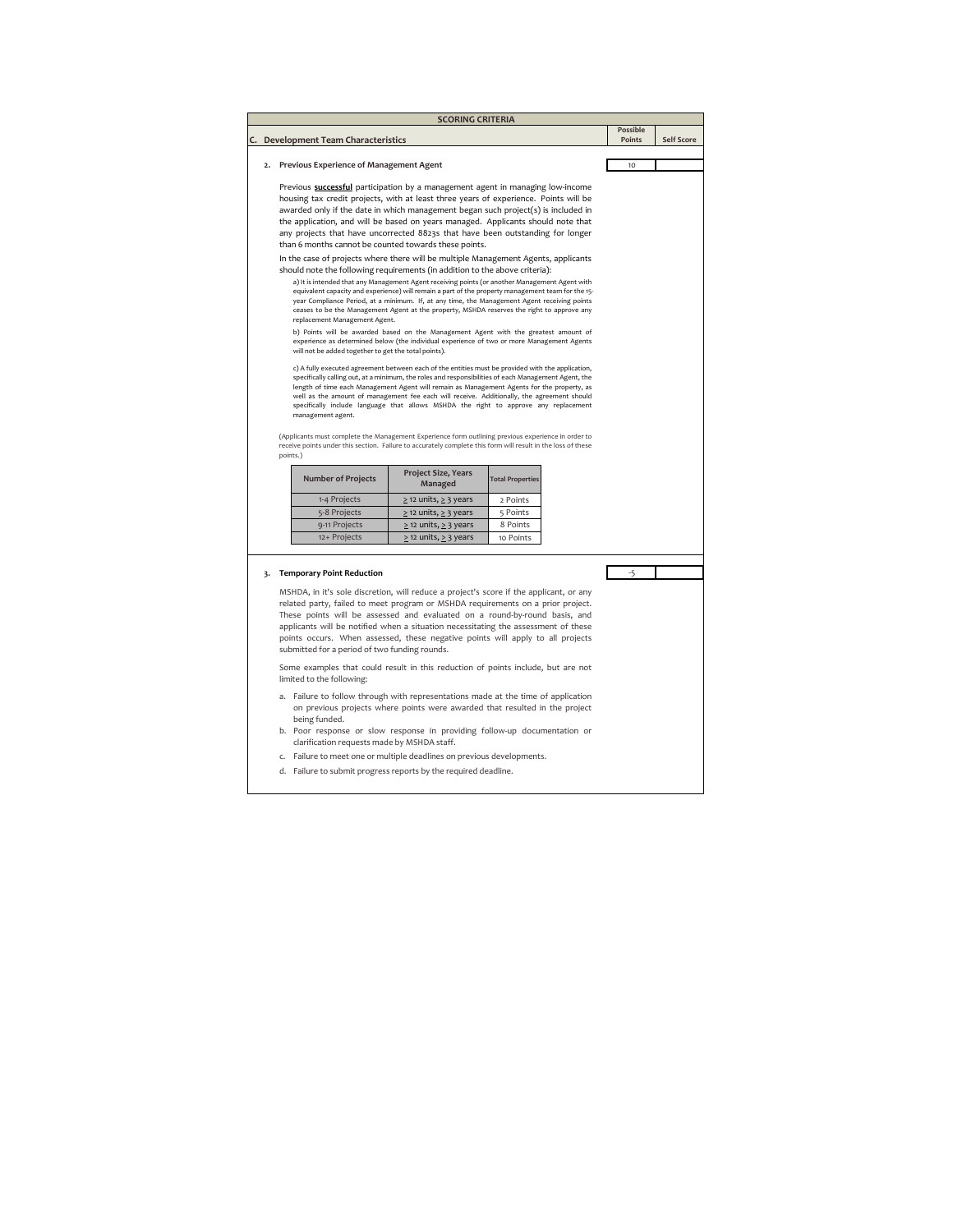| <b>SCORING CRITERIA</b> |                                                                                                                                                                                                        |          |                   |  |  |  |
|-------------------------|--------------------------------------------------------------------------------------------------------------------------------------------------------------------------------------------------------|----------|-------------------|--|--|--|
|                         |                                                                                                                                                                                                        | Possible | <b>Self Score</b> |  |  |  |
| C.                      | Development Team Characteristics                                                                                                                                                                       | Points   |                   |  |  |  |
|                         | Poor Previous Participation of Applicant<br>4.                                                                                                                                                         | $-20$    |                   |  |  |  |
|                         |                                                                                                                                                                                                        |          |                   |  |  |  |
|                         | Poor previous participation on the part of the applicant, or any related party will be penalized                                                                                                       |          |                   |  |  |  |
|                         | in the form of negative points. This includes, but is not limited to, failure to utilize a                                                                                                             |          |                   |  |  |  |
|                         | commitment or allocation of credit, failure to meet requirements necessary to obtain a                                                                                                                 |          |                   |  |  |  |
|                         | carryover allocation after notification has been provided to MSHDA that the requirements<br>would be met, inability to complete a previous project within three years of first submission,             |          |                   |  |  |  |
|                         | regulatory or mortgage defaults, foreclosure or granting of a deed in lieu of foreclosure,                                                                                                             |          |                   |  |  |  |
|                         | failure to submit annual LIHTC owner's certifications or any other compliance monitoring                                                                                                               |          |                   |  |  |  |
|                         | documentation in a timely manner (including but not limited to owner responses to file audits                                                                                                          |          |                   |  |  |  |
|                         | and/or physical inspections), removal under the limited partnership agreement or operating<br>agreement for a housing development, current outstanding HUD 2530 violations, current                    |          |                   |  |  |  |
|                         | outstanding program compliance violations for LIHTC (Uncorrected 8823), RHS, HOME, or                                                                                                                  |          |                   |  |  |  |
|                         | other federally funded rental properties or serious and repeated violation of program                                                                                                                  |          |                   |  |  |  |
|                         | requirements as determined by MSHDA.                                                                                                                                                                   |          |                   |  |  |  |
|                         | Applicants are strongly encouraged to check with MSHDA's asset management and LIHTC                                                                                                                    |          |                   |  |  |  |
|                         | compliance unit well in advance of the funding round deadline if they (or other members of                                                                                                             |          |                   |  |  |  |
|                         | the development team) would like to know if they have any outstanding issues (as listed<br>above) which could lead to a potential negative point assessment in a LIHTC funding round.                  |          |                   |  |  |  |
|                         | If choosing to utilize this option, development team members should contact MSHDA to                                                                                                                   |          |                   |  |  |  |
|                         | confirm whether they have any outstanding issues at least 1 month prior to the funding                                                                                                                 |          |                   |  |  |  |
|                         | round deadline to ensure that (1) MSHDA has sufficient time to review past records and (2) so                                                                                                          |          |                   |  |  |  |
|                         | development team members have time to correct outstanding issues prior to the submittal<br>of a LIHTC application.                                                                                     |          |                   |  |  |  |
|                         | If these points are assessed, points for successful previous experience in Section C.1. will not be                                                                                                    |          |                   |  |  |  |
|                         | given. Negative points will be imposed on applicants for three years following the instance of<br>poor participation. Entities voluntarily returning an allocation of LIHTC will not be subject to the |          |                   |  |  |  |
|                         | receipt of these points.                                                                                                                                                                               |          |                   |  |  |  |
|                         |                                                                                                                                                                                                        |          |                   |  |  |  |
| 5.                      | Poor Previous Participation of Management Agent                                                                                                                                                        | $-20$    |                   |  |  |  |
|                         | Poor previous participation on the part of the management agent will be penalized in the form                                                                                                          |          |                   |  |  |  |
|                         | of negative points. This may include, but is not limited to, failure to submit correct information                                                                                                     |          |                   |  |  |  |
|                         | in a timely manner on monitoring reports (annual LIHTC owner's certifications, responses to<br>file audits and/or physical inspections, etc.), failure to verify and/or calculate tenant income        |          |                   |  |  |  |
|                         | and rents in accordance with federal regulations, current outstanding HUD 2530 violations,                                                                                                             |          |                   |  |  |  |
|                         | current outstanding program compliance violations for LIHTC (Uncorrected 8823), RHS,                                                                                                                   |          |                   |  |  |  |
|                         | HOME, or other federally funded rental properties, or serious and repeated violation of                                                                                                                |          |                   |  |  |  |
|                         |                                                                                                                                                                                                        |          |                   |  |  |  |
|                         | program requirements as determined by MSHDA.                                                                                                                                                           |          |                   |  |  |  |
|                         | Applicants are strongly encouraged to check with MSHDA's asset management and LIHTC                                                                                                                    |          |                   |  |  |  |
|                         | compliance unit well in advance of the funding round deadline if they (or other members of                                                                                                             |          |                   |  |  |  |
|                         | the development team) would like to know if they have any outstanding issues (as listed<br>above) which could lead to a potential negative point assessment in a LIHTC funding round.                  |          |                   |  |  |  |
|                         | If choosing to utilize this option, development team members should contact MSHDA to                                                                                                                   |          |                   |  |  |  |
|                         | confirm whether they have any outstanding issues at least 1 month prior to the funding                                                                                                                 |          |                   |  |  |  |
|                         | round deadline to ensure that (1) MSHDA has sufficient time to review past records and (2) so                                                                                                          |          |                   |  |  |  |
|                         | development team members have time to correct outstanding issues prior to the submittal<br>of a LIHTC application.                                                                                     |          |                   |  |  |  |
|                         | If these points are assessed, points for successful previous experience in Section C.2. will not be                                                                                                    |          |                   |  |  |  |
|                         | given. Negative points will be imposed on the management agent for three years following<br>the instance of poor participation.                                                                        |          |                   |  |  |  |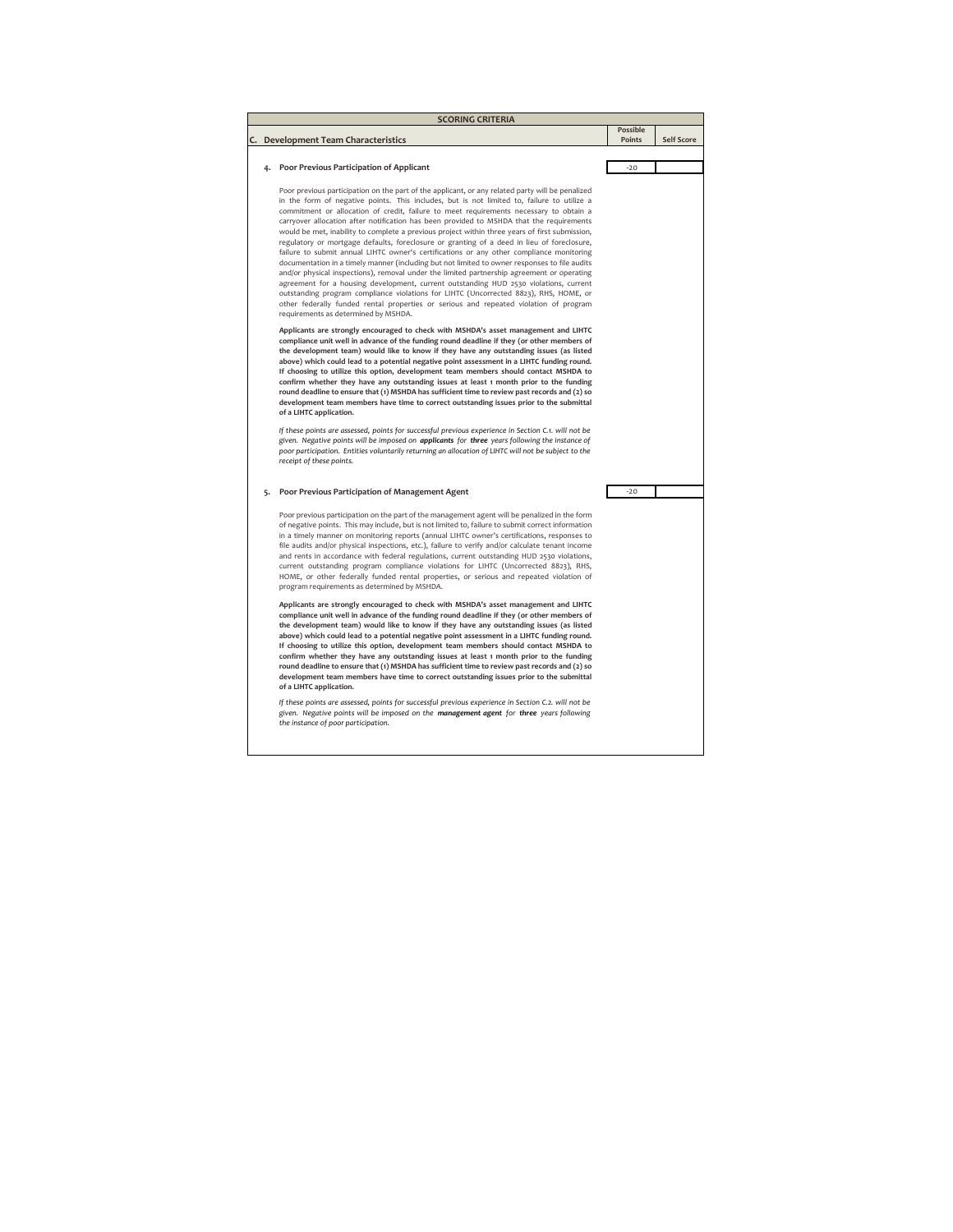| <b>SCORING CRITERIA</b> |                                                                                                                                                                                                                                                                                                                                                                                                                                                                                                                                                                                                                                                                                                                                                                       |                                  |                   |  |  |  |
|-------------------------|-----------------------------------------------------------------------------------------------------------------------------------------------------------------------------------------------------------------------------------------------------------------------------------------------------------------------------------------------------------------------------------------------------------------------------------------------------------------------------------------------------------------------------------------------------------------------------------------------------------------------------------------------------------------------------------------------------------------------------------------------------------------------|----------------------------------|-------------------|--|--|--|
|                         |                                                                                                                                                                                                                                                                                                                                                                                                                                                                                                                                                                                                                                                                                                                                                                       | <b>Possible</b><br><b>Points</b> | <b>Self Score</b> |  |  |  |
|                         | D. Development Financing                                                                                                                                                                                                                                                                                                                                                                                                                                                                                                                                                                                                                                                                                                                                              |                                  |                   |  |  |  |
|                         |                                                                                                                                                                                                                                                                                                                                                                                                                                                                                                                                                                                                                                                                                                                                                                       |                                  |                   |  |  |  |
| 1.                      | 4% / 9% Developments<br>Projects that are proposing to collocate a project utilizing 4%<br>non-competitive credits and a project utilizing 9% credits as part of the same<br>overall development plan will be considered for points. Applicants must be<br>able to demonstrate that the entire development plan (4% project and 9%)<br>project) is feasible and the applicant must be able to demonstrate that the<br>resulting transaction results in a material reduction in 9% resources used to<br>complete the development. Although not a requirement, MSHDA is<br>anticipating that most development plans that are approved to receive these<br>points will be at least have 50% of the total units financed by the 4%<br>LIHTC/Tax-Exempt Bond financing.    | 10                               |                   |  |  |  |
|                         | Applicants must submit documentation to MSHDA at least 45 days prior to<br>the funding round deadline that demonstrates the feasibility of both<br>individual projects (9% and 4%). The proposal will be reviewed by MSHDA<br>staff to determine whether the project is approved to proceed under the 4%<br>LIHTC/Tax-Exempt Bond Financing program. If MSHDA reviews and<br>approves the 4% proposal, the sponsor will receive a letter from MSHDA to<br>include with the 9% LIHTC funding round application to receive points in this<br>section. If, for whatever reason, the 9% LIHTC Award is made and the 4%<br>LIHTC transaction is not closed within 18 months, applicants may be subject<br>to penalties including negative points in future funding rounds. |                                  |                   |  |  |  |
|                         | PLEASE NOTE: In a 4%/9% development, the 9% LIHTC project will be subject to<br>the 9% LIHTC developer fee calculations and limits in the QAP and the 4% LIHTC<br>project will be subject to the 4% LIHTC developer fee calculation and limits in<br>the QAP. Further, the credits generated from the 4% LIHTC project will not<br>count against the Maximum Award per Principal as listed in the QAP.                                                                                                                                                                                                                                                                                                                                                                |                                  |                   |  |  |  |
| 2.                      | Replacement/Redevelopment of Public Housing                                                                                                                                                                                                                                                                                                                                                                                                                                                                                                                                                                                                                                                                                                                           | 5                                |                   |  |  |  |
|                         | Project involves the replacement or redevelopment of public housing units.                                                                                                                                                                                                                                                                                                                                                                                                                                                                                                                                                                                                                                                                                            |                                  |                   |  |  |  |
| 3.                      | RHS Section 515 Developments                                                                                                                                                                                                                                                                                                                                                                                                                                                                                                                                                                                                                                                                                                                                          | 5                                |                   |  |  |  |
|                         | Projects that involve the rehabilitation of an existing RHS 515 property that<br>has rental assistance will be eligible for points.                                                                                                                                                                                                                                                                                                                                                                                                                                                                                                                                                                                                                                   |                                  |                   |  |  |  |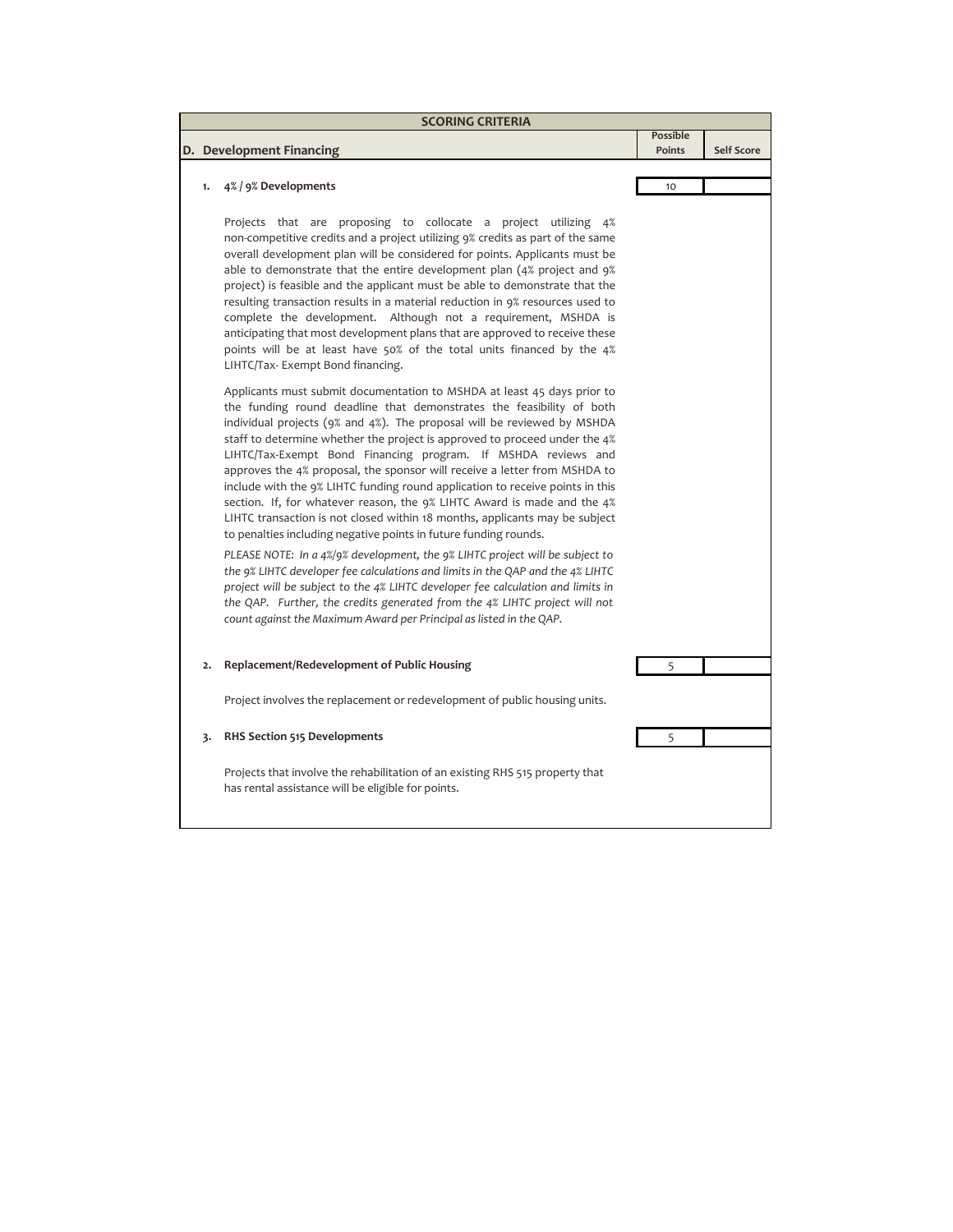|    | <b>SCORING CRITERIA</b>                                                                                                                                                                                                                                                                                                                                                                                                                                                                                                                                                                                                                                                                                                                                                                                                                                                                                                                                                                                                                                                                                                                                                                                                                                                                                                                                                                                                                                                                                                                                                                                                                                                                                           |                    |                   |
|----|-------------------------------------------------------------------------------------------------------------------------------------------------------------------------------------------------------------------------------------------------------------------------------------------------------------------------------------------------------------------------------------------------------------------------------------------------------------------------------------------------------------------------------------------------------------------------------------------------------------------------------------------------------------------------------------------------------------------------------------------------------------------------------------------------------------------------------------------------------------------------------------------------------------------------------------------------------------------------------------------------------------------------------------------------------------------------------------------------------------------------------------------------------------------------------------------------------------------------------------------------------------------------------------------------------------------------------------------------------------------------------------------------------------------------------------------------------------------------------------------------------------------------------------------------------------------------------------------------------------------------------------------------------------------------------------------------------------------|--------------------|-------------------|
|    | D. Development Financing                                                                                                                                                                                                                                                                                                                                                                                                                                                                                                                                                                                                                                                                                                                                                                                                                                                                                                                                                                                                                                                                                                                                                                                                                                                                                                                                                                                                                                                                                                                                                                                                                                                                                          | Possible<br>Points | <b>Self Score</b> |
|    |                                                                                                                                                                                                                                                                                                                                                                                                                                                                                                                                                                                                                                                                                                                                                                                                                                                                                                                                                                                                                                                                                                                                                                                                                                                                                                                                                                                                                                                                                                                                                                                                                                                                                                                   |                    |                   |
| 4. | <b>Project-Based Tenant Subsidies</b>                                                                                                                                                                                                                                                                                                                                                                                                                                                                                                                                                                                                                                                                                                                                                                                                                                                                                                                                                                                                                                                                                                                                                                                                                                                                                                                                                                                                                                                                                                                                                                                                                                                                             | 5                  |                   |
|    | Projects will be awarded 5 points for either 1) obtaining a new project-based<br>tenant subsidy contract (other than MSHDA PBV) or 2) preserving existing<br>project-based tenant subsidies for the length of the existing rental subsidy<br>compliance period and committing to renew the contract to the extent<br>available.                                                                                                                                                                                                                                                                                                                                                                                                                                                                                                                                                                                                                                                                                                                                                                                                                                                                                                                                                                                                                                                                                                                                                                                                                                                                                                                                                                                   |                    |                   |
|    | To be eligible for these points, a development must have project-based<br>tenant subsidies on the greater of 5 units or 15% of the total units in the<br>development. The project-based tenant subsidies must be available to the<br>project for, at a minimum, the length of the 15-year LIHTC compliance period<br>and the letter evidencing the Project-Based Tenant Subsidies must state that<br>the subsidies have been approved through whatever competitive process is<br>required (if applicable). Owner established sinking funds will not be eligible<br>to count for points in this section.                                                                                                                                                                                                                                                                                                                                                                                                                                                                                                                                                                                                                                                                                                                                                                                                                                                                                                                                                                                                                                                                                                           |                    |                   |
|    | NOTE: Section 811 Rental Assistance will count for points as Project-Based<br>Tenant Subsidies under this section. Please see the MSHDA website for more<br>information pertaining to this opportunity.                                                                                                                                                                                                                                                                                                                                                                                                                                                                                                                                                                                                                                                                                                                                                                                                                                                                                                                                                                                                                                                                                                                                                                                                                                                                                                                                                                                                                                                                                                           |                    |                   |
| 5. | <b>Tax Abatement</b>                                                                                                                                                                                                                                                                                                                                                                                                                                                                                                                                                                                                                                                                                                                                                                                                                                                                                                                                                                                                                                                                                                                                                                                                                                                                                                                                                                                                                                                                                                                                                                                                                                                                                              | 5                  |                   |
|    | A project application that submits evidence of local support in the form of<br>tax abatement may receive 5 points. These points will also be available to<br>existing projects for which tax abatement has previously been in place and<br>the municipality has agreed to provide tax abatement going forward.<br>Additionally, MSHDA will consider awarding these points for alternative tax<br>incentive structures such as Tax Increment Financing (or other structures)<br>that meet the intent of reducing the property tax burden and have a<br>duration at least as long as is otherwise required under this section.<br>Applicants with these alternative forms of tax incentives are encouraged to<br>contact MSHDA staff prior to the funding round to determine whether the<br>tax incentive structure will qualify for these points.<br>To receive points, the tax abatement must be in place and effective for<br>longer than the 15-year compliance period and one of the following<br>(depending on project location) must be submitted in accordance with<br>MSHDA's requirements:<br>- For projects located in a municipality with an area-wide ordinance:<br>Submission of either 1) a copy of the area-wide tax abatement ordinance<br>along with a qualifying project-specific resolution; or 2) a copy of the<br>area-wide tax abatement ordinance accompanied by a letter from the<br>municipality stating that the project is eligible for tax abatement and the<br>terms under which the tax abatement will be granted.<br>- For projects located in a municipality where no area-wide ordinance<br>exists: Submission of the appropriate project-specific tax abatement<br>ordinance(s). |                    |                   |
|    | PLEASE NOTE: The score for projects with multiple scattered sites will be<br>determined by a weighted average based on the percentage of the total<br>number of units at the sites that qualify for the points compared to the total<br>units in the project. No partial points will be awarded and points will be<br>rounded down in the case that a project's weighted average score contains<br>fractions of points.                                                                                                                                                                                                                                                                                                                                                                                                                                                                                                                                                                                                                                                                                                                                                                                                                                                                                                                                                                                                                                                                                                                                                                                                                                                                                           |                    |                   |
|    |                                                                                                                                                                                                                                                                                                                                                                                                                                                                                                                                                                                                                                                                                                                                                                                                                                                                                                                                                                                                                                                                                                                                                                                                                                                                                                                                                                                                                                                                                                                                                                                                                                                                                                                   |                    |                   |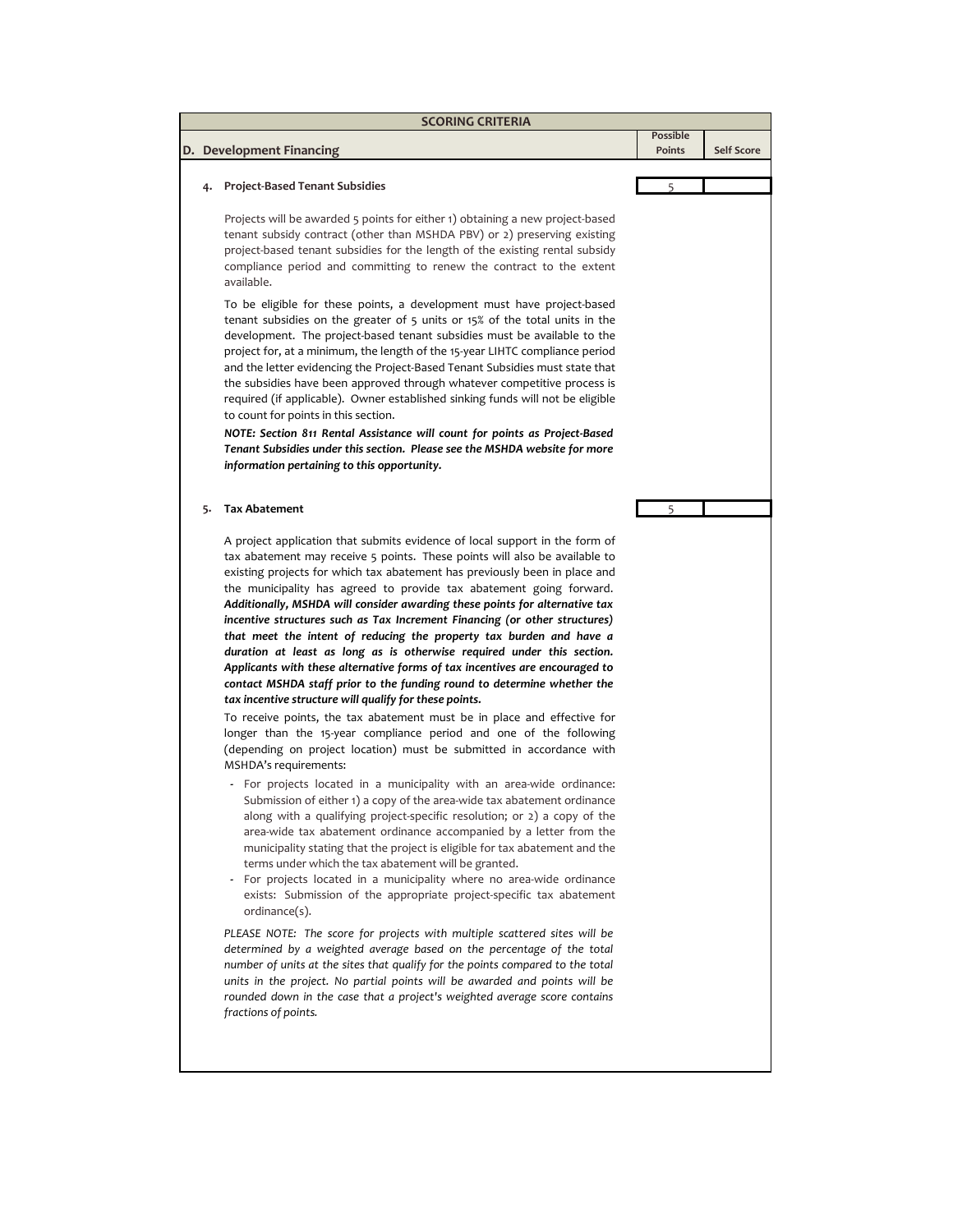|    | <b>SCORING CRITERIA</b>                                                                                                                                                                                                                                                                                                                                                                                                                                                                                                                                        |               |                   |  |  |  |  |
|----|----------------------------------------------------------------------------------------------------------------------------------------------------------------------------------------------------------------------------------------------------------------------------------------------------------------------------------------------------------------------------------------------------------------------------------------------------------------------------------------------------------------------------------------------------------------|---------------|-------------------|--|--|--|--|
|    |                                                                                                                                                                                                                                                                                                                                                                                                                                                                                                                                                                | Possible      |                   |  |  |  |  |
| E. | <b>Permanent Supportive Housing Developments</b>                                                                                                                                                                                                                                                                                                                                                                                                                                                                                                               | <b>Points</b> | <b>Self Score</b> |  |  |  |  |
|    | Permanent supportive housing projects which meet all of the requirements of<br>Addendum III, including all threshold criteria, are eligible for the points listed<br>below. Applicants should note that MSHDA will not take into consideration any<br>points for permanent supportive housing awarded in this Section E. of the LIHTC<br>scoring criteria when awarding credit from the undesignated category.                                                                                                                                                 |               |                   |  |  |  |  |
|    | <b>Supportive Service Coordination</b><br>1.                                                                                                                                                                                                                                                                                                                                                                                                                                                                                                                   | 6             |                   |  |  |  |  |
|    | To receive points, projects must provide on-site services as follows:                                                                                                                                                                                                                                                                                                                                                                                                                                                                                          |               |                   |  |  |  |  |
|    | Projects with 25 or fewer PSH units = 20 total hours per<br><b>6 Points</b><br>week                                                                                                                                                                                                                                                                                                                                                                                                                                                                            |               |                   |  |  |  |  |
|    | Projects with 26 - 50 PSH units = 40 total hours per week<br><b>6 Points</b>                                                                                                                                                                                                                                                                                                                                                                                                                                                                                   |               |                   |  |  |  |  |
|    | Projects with 51 - 75 PSH units = 60 total hours per week<br>6 Points                                                                                                                                                                                                                                                                                                                                                                                                                                                                                          |               |                   |  |  |  |  |
|    | Projects exceeding 75 units must have 60 hours of case<br>6 Points<br>management with 20 hours of staffing for every 25<br>additional units. For example: 150 units $/25 = 6 \times 20$ hrs =<br>120 hours of staffing per week.                                                                                                                                                                                                                                                                                                                               |               |                   |  |  |  |  |
|    | In Addendum III, applicants must describe how the project will meet the<br>supportive service needs of the targeted tenants. Include how many hours<br>of on-site services will be provided and include documentation in the<br>Addendum III submission of a funding commitment from the agency(s) that<br>will provide staff for these services. The funding commitment must be<br>detailed in a letter signed by the executive director of the agency providing<br>the services. The services cannot be funded through the operations of the<br>development. |               |                   |  |  |  |  |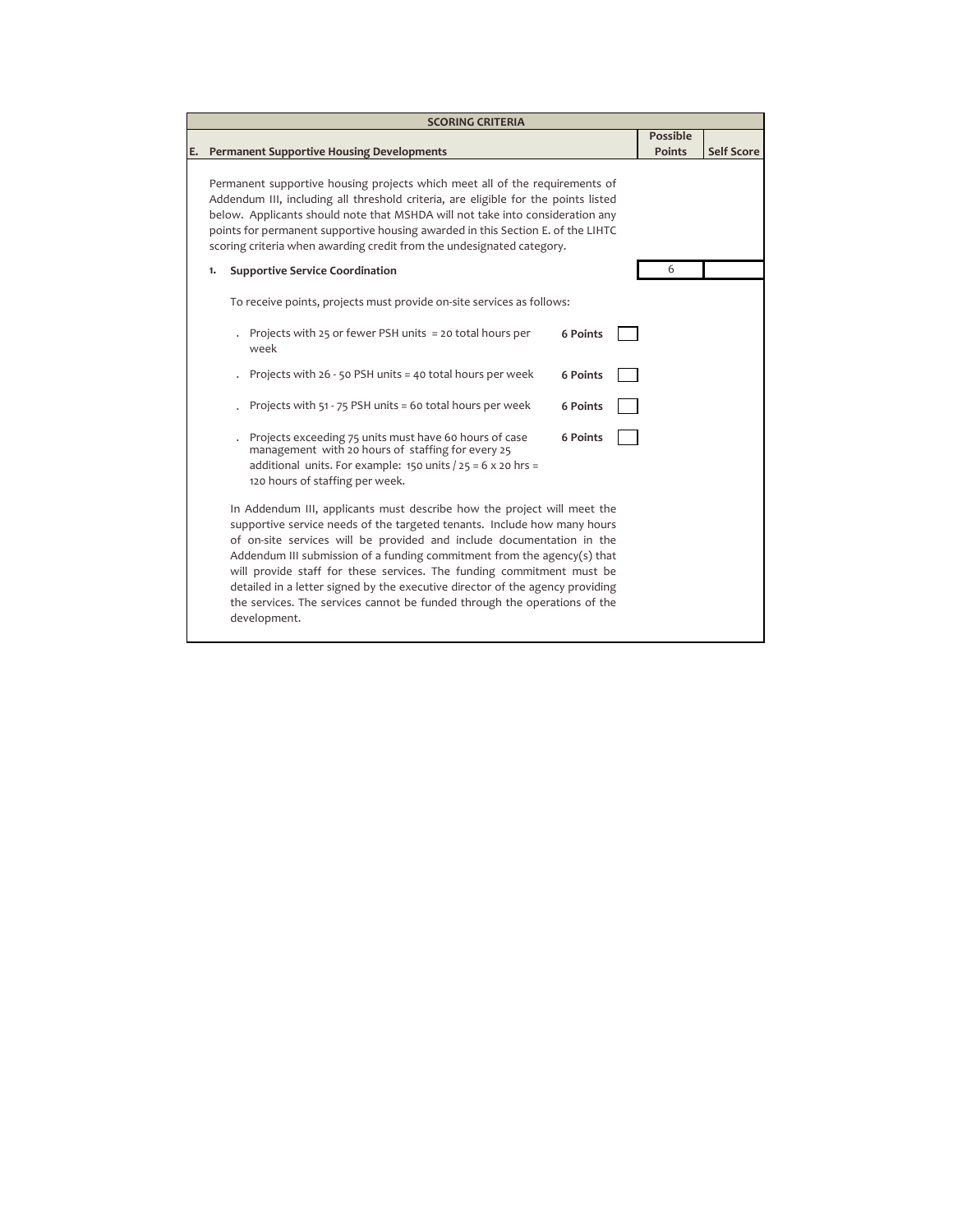| <b>SCORING CRITERIA</b>                                |                                                         |                                                                                 |         |  |          |                   |
|--------------------------------------------------------|---------------------------------------------------------|---------------------------------------------------------------------------------|---------|--|----------|-------------------|
|                                                        |                                                         |                                                                                 |         |  | Possible |                   |
| <b>Permanent Supportive Housing Developments</b><br>Е. |                                                         |                                                                                 |         |  |          | <b>Self Score</b> |
|                                                        |                                                         |                                                                                 |         |  |          |                   |
| 2. Service Funding Commitments                         |                                                         |                                                                                 |         |  | 5        |                   |
|                                                        |                                                         |                                                                                 |         |  |          |                   |
|                                                        |                                                         | Projects employing other sources of federal, state and/or private financing     |         |  |          |                   |
|                                                        |                                                         | or contributions for services will receive additional points for the sources of |         |  |          |                   |
|                                                        |                                                         | financing listed below. Firm commitment letters must be provided to             |         |  |          |                   |
|                                                        |                                                         | receive points and must indicate the funding is to be used for the              |         |  |          |                   |
|                                                        |                                                         | development.                                                                    |         |  |          |                   |
|                                                        |                                                         | a. Permanent Supportive Housing programs funded through                         | 1 Point |  |          |                   |
|                                                        |                                                         | the Continuum of Care.                                                          |         |  |          |                   |
|                                                        |                                                         |                                                                                 |         |  |          |                   |
|                                                        |                                                         | b. Capital Contribution targeted for supportive services                        | 1 Point |  |          |                   |
|                                                        |                                                         | developer fee (\$4,000 per supportive housing unit).                            |         |  |          |                   |
|                                                        | <b>Example: 20 PSH units x \$4,000 each = \$80,000.</b> |                                                                                 |         |  |          |                   |
|                                                        |                                                         |                                                                                 |         |  |          |                   |
|                                                        |                                                         | c. Private/Foundation - minimum of \$4,000 per supportive                       | 1 Point |  |          |                   |
|                                                        |                                                         | housing unit must be committed.                                                 |         |  |          |                   |
|                                                        |                                                         | <b>Example:</b> 20 PSH units $x$ \$4,000 each = \$80,000                        |         |  |          |                   |
|                                                        |                                                         |                                                                                 |         |  |          |                   |
|                                                        |                                                         | d. Other State Agencies - minimum of \$4,000 per supportive                     | 1 Point |  |          |                   |
|                                                        |                                                         | housing unit must be committed.                                                 |         |  |          |                   |
|                                                        |                                                         | <b>Example:</b> 20 PSH units x \$4,000 = \$80,000                               |         |  |          |                   |
|                                                        |                                                         | e. Federal Funding for supportive housing programs such as                      | 1 Point |  |          |                   |
| the HUD 811 Program, Veteran Housing programs,         |                                                         |                                                                                 |         |  |          |                   |
|                                                        |                                                         | NAHASDA, or other Special HUD funded program                                    |         |  |          |                   |
|                                                        |                                                         | targeted for special needs or homeless populations.                             |         |  |          |                   |
|                                                        |                                                         |                                                                                 |         |  |          |                   |
|                                                        |                                                         |                                                                                 |         |  |          |                   |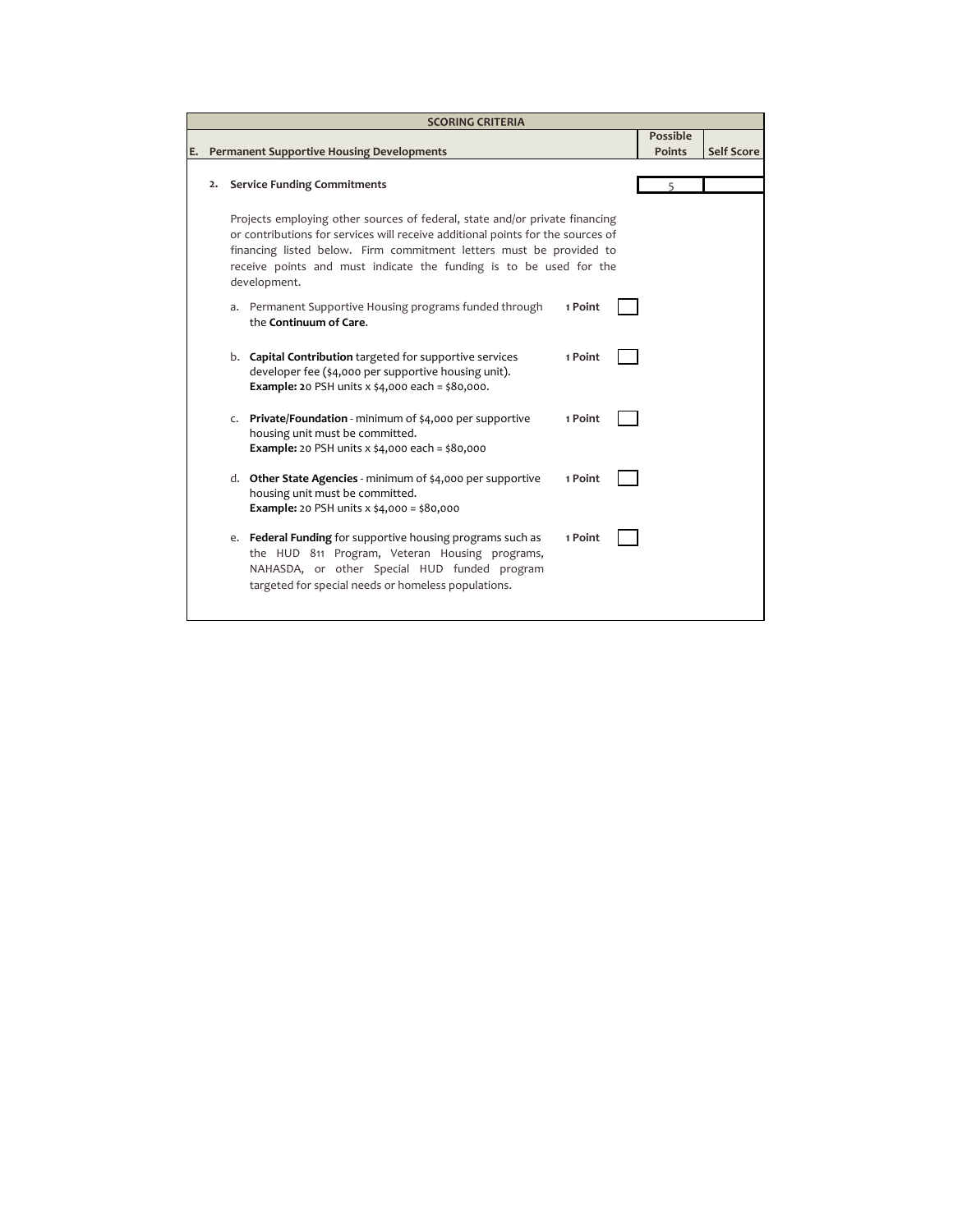|    |    | <b>SCORING CRITERIA</b>                                                                                                                                                                                                                                                                                                                                                                               |                 |                   |
|----|----|-------------------------------------------------------------------------------------------------------------------------------------------------------------------------------------------------------------------------------------------------------------------------------------------------------------------------------------------------------------------------------------------------------|-----------------|-------------------|
|    |    |                                                                                                                                                                                                                                                                                                                                                                                                       | <b>Possible</b> |                   |
| E. |    | <b>Permanent Supportive Housing Developments</b>                                                                                                                                                                                                                                                                                                                                                      | Points          | <b>Self Score</b> |
|    | 3. | <b>Targeted Supportive Housing Populations</b>                                                                                                                                                                                                                                                                                                                                                        | 15              |                   |
|    |    | Projects that have demonstrated in their Supportive Service Plan to serve<br>the most vulnerable supportive housing populations as outlined below will<br>receive points under either OPTION 1 or OPTION 2 below.                                                                                                                                                                                     |                 |                   |
|    |    | OPTION <sub>1</sub>                                                                                                                                                                                                                                                                                                                                                                                   |                 |                   |
|    |    | 5 Points<br>a. Developments that exclusively serve the following<br>populations with their PSH units:                                                                                                                                                                                                                                                                                                 |                 |                   |
|    |    | i. Households that meet the Chronically Homeless definition (length and<br>disability)                                                                                                                                                                                                                                                                                                                |                 |                   |
|    |    | AND/OR                                                                                                                                                                                                                                                                                                                                                                                                |                 |                   |
|    |    | ii. Households who meet the Category 1 Homeless definition and have a<br>disability as defined by HUD Continuum of Care Program or Veterans<br>with a disability rating                                                                                                                                                                                                                               |                 |                   |
|    |    | AND/OR                                                                                                                                                                                                                                                                                                                                                                                                |                 |                   |
|    |    | iii. Households who meet the Category 4 Homeless definition and have<br>a disability as defined by HUD Continuum of Care Program or Veterans<br>with a disability rating                                                                                                                                                                                                                              |                 |                   |
|    |    | AND/OR                                                                                                                                                                                                                                                                                                                                                                                                |                 |                   |
|    |    | iv. Households referred from the Data Match list (based on set criteria as<br>determined by the State or an equivalent local effort approved by the<br>State                                                                                                                                                                                                                                          |                 |                   |
|    |    |                                                                                                                                                                                                                                                                                                                                                                                                       |                 |                   |
|    |    | <b>OPTION 2</b><br>10 Points<br>a. Developments that dedicate a minimum of 25% of the<br>total project units to the most vulnerable populations can<br>receive 10 points. Most vulnerable populations are<br>defined as:                                                                                                                                                                              |                 |                   |
|    |    | i. Households that meet the Chronically Homeless definition (length and<br>disability)                                                                                                                                                                                                                                                                                                                |                 |                   |
|    |    | <b>AND/OR</b>                                                                                                                                                                                                                                                                                                                                                                                         |                 |                   |
|    |    | ii. Households referred from the Data Match list (based on set criteria as<br>determined by the State or an equivalent local effort approved by the<br>State)                                                                                                                                                                                                                                         |                 |                   |
|    |    | <b>AND/OR</b>                                                                                                                                                                                                                                                                                                                                                                                         |                 |                   |
|    |    | iii. Top 10% of the local Continuum of Care's prioritized list scoring<br>households based on the Service Prioritization Decision Assistance Tool<br>(SPDAT) or other local assessment tool                                                                                                                                                                                                           |                 |                   |
|    |    | 5 Points<br>b. Developments that dedicate at least 50% of the total<br>project units to the most vulnerable populations, as<br>defined in OPTION 2 above, can receive an additional five<br>points.                                                                                                                                                                                                   |                 |                   |
|    |    | If units will be targeted toward these populations for points, the targeted population                                                                                                                                                                                                                                                                                                                |                 |                   |
|    |    | must be included in the tenant selection plan. There must be a commitment from a<br>service agency for this specific population. In addition, the screening tools and<br>prioritization for the referrals must be clearly outlined in the tenant selection plan. A<br>preferenced waiting list will be established and these units must be occupied by tenants<br>that meet the established criteria. |                 |                   |
|    |    | PLEASE NOTE: It is intended that Recovery Housing developments will be able to qualify<br>under this criteria through implementing a Data Match that would identify individuals<br>that are participants of a local drug treatment court with a substance use disorder and<br>are experiencing homelessness under HUD Category 1 or HUD Category 4.                                                   |                 |                   |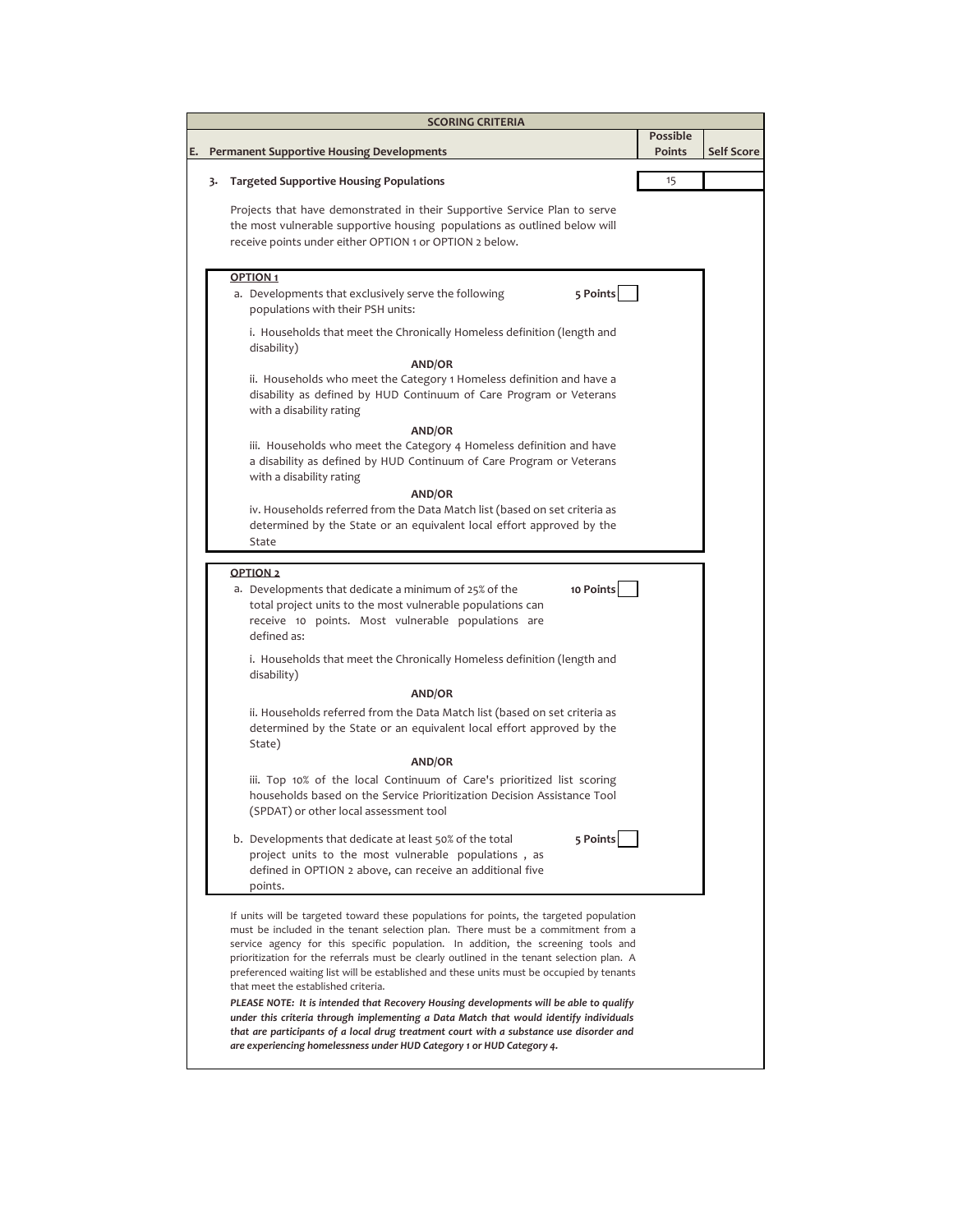|    | <b>SCORING CRITERIA</b>                                                                                                                                                                                                                                                                                                                                    |                 |                 |                   |
|----|------------------------------------------------------------------------------------------------------------------------------------------------------------------------------------------------------------------------------------------------------------------------------------------------------------------------------------------------------------|-----------------|-----------------|-------------------|
|    |                                                                                                                                                                                                                                                                                                                                                            |                 | <b>Possible</b> |                   |
|    | <b>Permanent Supportive Housing Developments</b>                                                                                                                                                                                                                                                                                                           |                 | Points          | <b>Self Score</b> |
| 4. | Developing in a High Need Area                                                                                                                                                                                                                                                                                                                             |                 | 8               |                   |
|    | Projects will be awarded points under one of the items below based on the<br>number of homeless persons in the county in which the project(s) will be<br>located. Please provide the county's most recent annual literally homeless<br>(category 1) count.<br>a. 500 - 1249 literally homeless people in the county                                        | 2 Points        |                 |                   |
|    | b. 1250 - 1999 literally homeless people in the county                                                                                                                                                                                                                                                                                                     | 4 Points        |                 |                   |
|    | 2000 - 3500 literally homeless people in the county<br>C.                                                                                                                                                                                                                                                                                                  | <b>6 Points</b> |                 |                   |
|    | d. 3500+ literally homeless people in the county                                                                                                                                                                                                                                                                                                           | 8 Points        |                 |                   |
| 5. | <b>Experienced Supportive Housing Development Team</b><br>Points will be awarded to a development team that has experience with<br>supportive housing for the target population selected. Experience can be<br>included for LIHTC PSH units or HUD funded PSH units through programs<br>such as HUD 811 or HUD PSH programs through the Continuum of Care. |                 | 9               |                   |
|    | a. General Partner/Member owns and operates 50 or more<br>units of supportive housing.                                                                                                                                                                                                                                                                     | 3 Points        |                 |                   |
|    | b. Management Agent has experience managing 50 or<br>more units of supportive housing.                                                                                                                                                                                                                                                                     | 3 Points        |                 |                   |
|    | c. Lead Agency has experience providing services for 50 or<br>more units of permanent supportive housing.                                                                                                                                                                                                                                                  | 3 Points        |                 |                   |
|    | In Addendum III Supportive Housing Development Team Experience form,<br>please list the name of the development(s) and the total number of supportive<br>housing units and their target populations or attach a separate sheet with this<br>information.                                                                                                   |                 |                 |                   |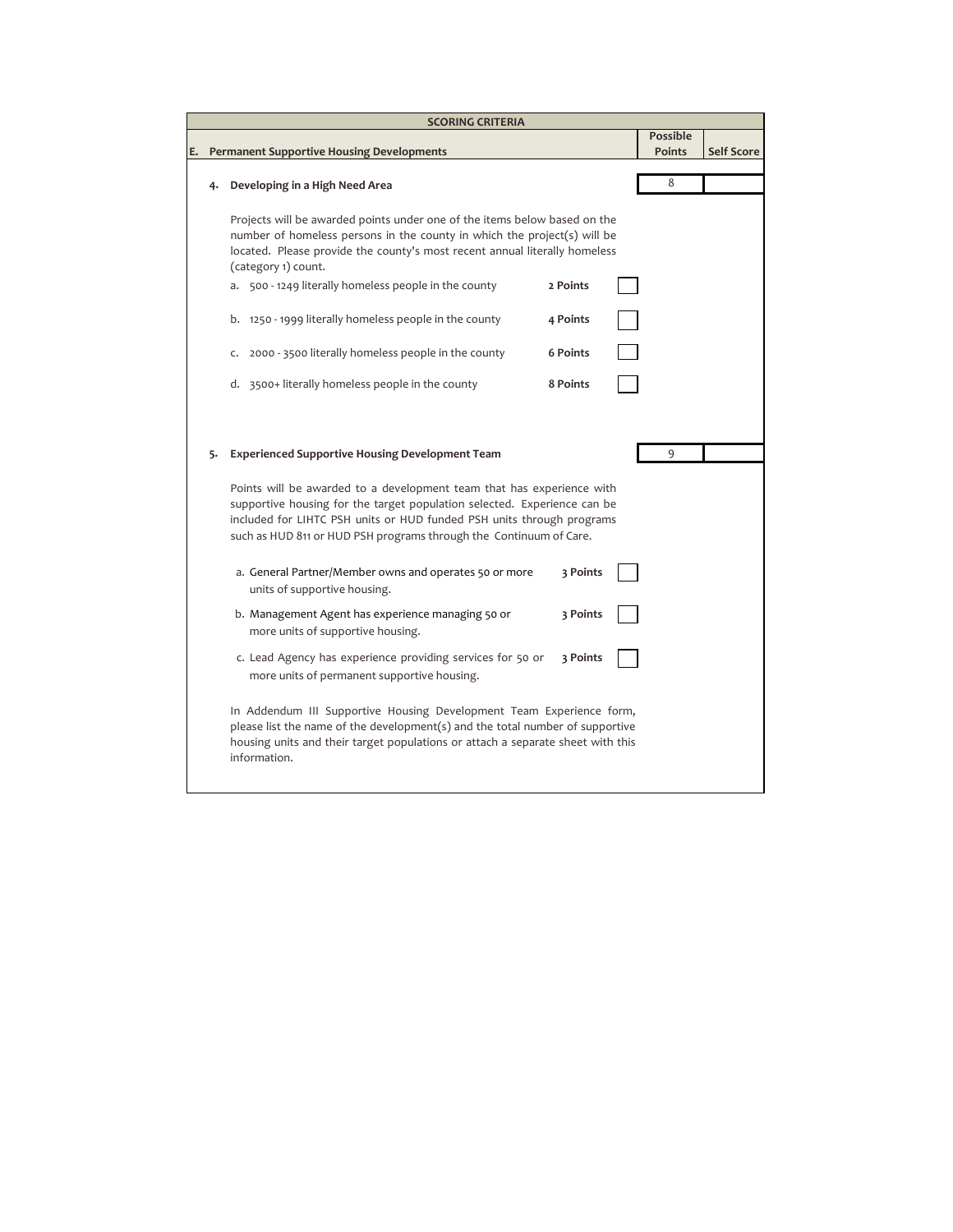|    |    | <b>SCORING CRITERIA</b>                                                                                                                                                                                                                                                                                                                                                                                                                                                                                                                                                                                                                                                                                                                                                                                                                                                                                                                                                                                                                                                                                                                                                                                                                                                                                                                                                                  |                 |                   |
|----|----|------------------------------------------------------------------------------------------------------------------------------------------------------------------------------------------------------------------------------------------------------------------------------------------------------------------------------------------------------------------------------------------------------------------------------------------------------------------------------------------------------------------------------------------------------------------------------------------------------------------------------------------------------------------------------------------------------------------------------------------------------------------------------------------------------------------------------------------------------------------------------------------------------------------------------------------------------------------------------------------------------------------------------------------------------------------------------------------------------------------------------------------------------------------------------------------------------------------------------------------------------------------------------------------------------------------------------------------------------------------------------------------|-----------------|-------------------|
|    |    |                                                                                                                                                                                                                                                                                                                                                                                                                                                                                                                                                                                                                                                                                                                                                                                                                                                                                                                                                                                                                                                                                                                                                                                                                                                                                                                                                                                          | <b>Possible</b> |                   |
| E. |    | <b>Permanent Supportive Housing Developments</b>                                                                                                                                                                                                                                                                                                                                                                                                                                                                                                                                                                                                                                                                                                                                                                                                                                                                                                                                                                                                                                                                                                                                                                                                                                                                                                                                         | Points          | <b>Self Score</b> |
|    |    |                                                                                                                                                                                                                                                                                                                                                                                                                                                                                                                                                                                                                                                                                                                                                                                                                                                                                                                                                                                                                                                                                                                                                                                                                                                                                                                                                                                          |                 |                   |
|    | 6. | <b>Successful PSH Outcomes</b>                                                                                                                                                                                                                                                                                                                                                                                                                                                                                                                                                                                                                                                                                                                                                                                                                                                                                                                                                                                                                                                                                                                                                                                                                                                                                                                                                           | 6               |                   |
|    |    | For owners, management agents, and lead agencies who earn points for<br>their experience under E.5 - Experienced Supportive Housing Development<br>Team, additional points will be awarded if the applicants can clearly<br>demonstrate their successful outcomes. Projects are eligible for up to six<br>points (two points each for the general partner/member, management<br>agent, and lead agency). If any member of the development team does not<br>receive points for Experienced Supportive Housing Development Team,<br>they are not eligible for Successful PSH Outcomes points.<br>Successful outcomes are defined as the percentage of PSH tenants that<br>remained housed for at least 12 months. Points will be awarded for team<br>members who can demonstrate 85% or more of the PSH tenants remained<br>housed for at least 12 months over the last three years. A report will be<br>required to be submitted that shows the annual move-ins and move-outs to<br>demonstrate this.<br>Owner - General Partner/Member<br>2 Points<br>a.<br>2 Points<br>b. Management Agent<br>2 Points<br>c. Lead Agency<br>In the Addendum III Successful PSH Outcomes forms, please list the name of<br>the development(s), the total number of supportive housing units, their<br>target populations and move-in/move-out dates or attach a separate sheet<br>with this information. |                 |                   |
|    |    | <b>Medicaid Experience</b>                                                                                                                                                                                                                                                                                                                                                                                                                                                                                                                                                                                                                                                                                                                                                                                                                                                                                                                                                                                                                                                                                                                                                                                                                                                                                                                                                               |                 |                   |
|    | 7. |                                                                                                                                                                                                                                                                                                                                                                                                                                                                                                                                                                                                                                                                                                                                                                                                                                                                                                                                                                                                                                                                                                                                                                                                                                                                                                                                                                                          | 5               |                   |
|    |    | Developments will receive 5 points if a member of the service team<br>currently bills Medicaid or contracts with a Medicaid billing agency to<br>provide services in a Permanent Supportive Housing, Behavioral Health, or<br>Substance Use Disorder setting. This experience should be highlighted in<br>the Addendum III Application form.                                                                                                                                                                                                                                                                                                                                                                                                                                                                                                                                                                                                                                                                                                                                                                                                                                                                                                                                                                                                                                             |                 |                   |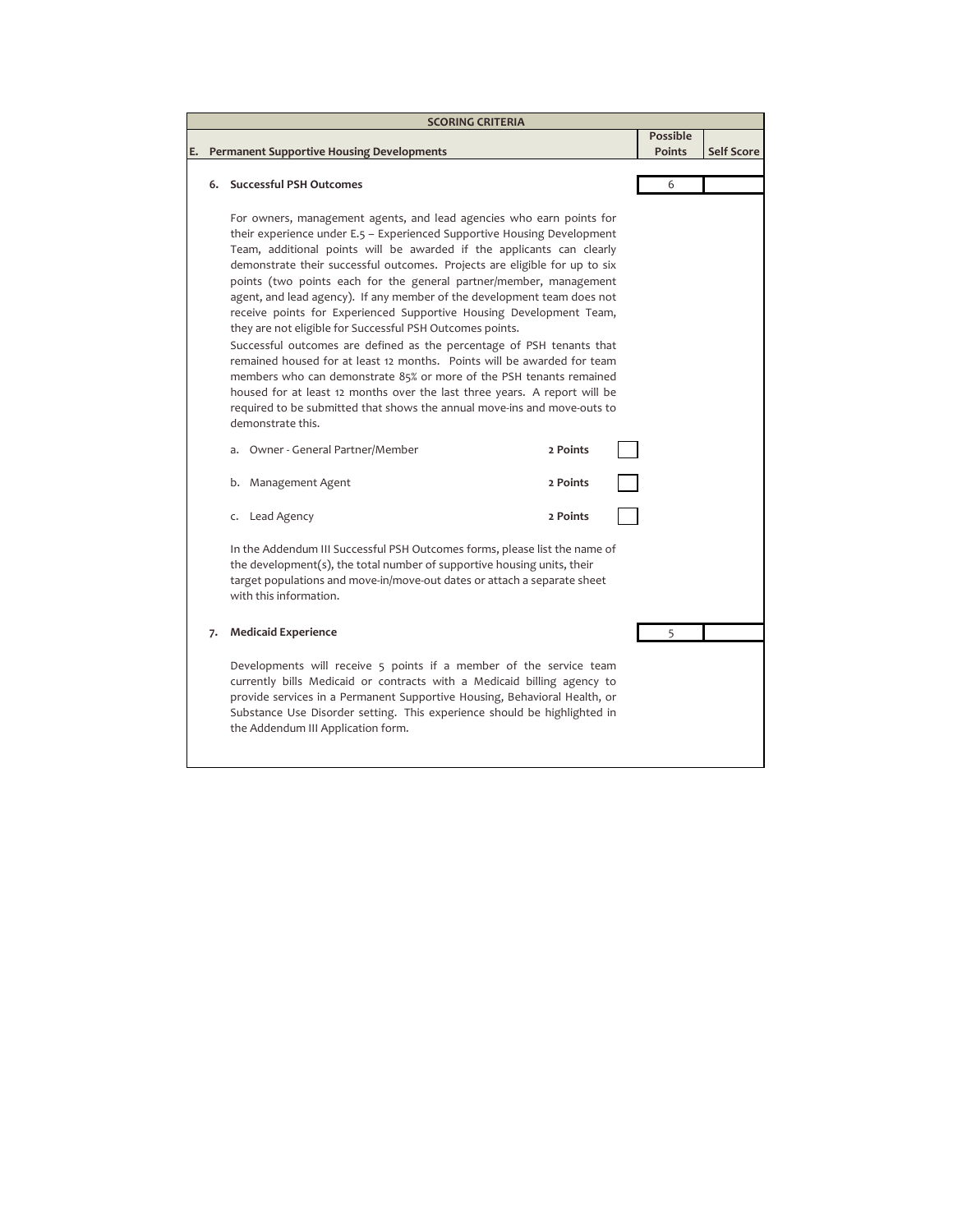|    |                                                                                                                                                                                                                                                                                                                                                                                                                                                                                                                                                                                                                                                                                                                                                                                                                               | <b>SCORING CRITERIA</b>                                                                                                                                                                                                                                                                                                                                                                                                               |          |               |                   |
|----|-------------------------------------------------------------------------------------------------------------------------------------------------------------------------------------------------------------------------------------------------------------------------------------------------------------------------------------------------------------------------------------------------------------------------------------------------------------------------------------------------------------------------------------------------------------------------------------------------------------------------------------------------------------------------------------------------------------------------------------------------------------------------------------------------------------------------------|---------------------------------------------------------------------------------------------------------------------------------------------------------------------------------------------------------------------------------------------------------------------------------------------------------------------------------------------------------------------------------------------------------------------------------------|----------|---------------|-------------------|
|    |                                                                                                                                                                                                                                                                                                                                                                                                                                                                                                                                                                                                                                                                                                                                                                                                                               |                                                                                                                                                                                                                                                                                                                                                                                                                                       | Possible |               |                   |
| Е. |                                                                                                                                                                                                                                                                                                                                                                                                                                                                                                                                                                                                                                                                                                                                                                                                                               | <b>Permanent Supportive Housing Developments</b>                                                                                                                                                                                                                                                                                                                                                                                      |          | <b>Points</b> | <b>Self Score</b> |
|    |                                                                                                                                                                                                                                                                                                                                                                                                                                                                                                                                                                                                                                                                                                                                                                                                                               |                                                                                                                                                                                                                                                                                                                                                                                                                                       |          | 4             |                   |
|    | <b>Specific On-Site Services</b><br>8.                                                                                                                                                                                                                                                                                                                                                                                                                                                                                                                                                                                                                                                                                                                                                                                        |                                                                                                                                                                                                                                                                                                                                                                                                                                       |          |               |                   |
|    |                                                                                                                                                                                                                                                                                                                                                                                                                                                                                                                                                                                                                                                                                                                                                                                                                               | Developments with specific supportive services being offered on-site will be<br>awarded 2 points for each of the services listed below in this area up to a<br>maximum of 4 points. To qualify for these points, a narrative should be<br>included in the Addendum III Application, along with an MOU or letter of<br>intent from the partner agency(ies). Frequency of service must be specified<br>in the supportive services plan. |          |               |                   |
|    | Please note: Service providers that agree to offer the specific service(s) to the<br>tenant in the tenant's unit will be eligible to count for these points. Further,<br>this scoring item is intended to create more options for tenants and does not<br>create a requirement that a tenant needs to receive the specific service(s) in<br>their unit or at the development if they would prefer to receive the service(s)<br>at a different location. With the exception of certain federal programs,<br>tenants cannot be mandated to participate in any of the offered or available<br>services, nor can non-participation itself be a factor in their lease or rental<br>history. Tenants are not required to participate in the offered services or may<br>choose to participate in these or similar services off-site. |                                                                                                                                                                                                                                                                                                                                                                                                                                       |          |               |                   |
|    |                                                                                                                                                                                                                                                                                                                                                                                                                                                                                                                                                                                                                                                                                                                                                                                                                               | Out-patient level substance use rehabilitation services<br>a.                                                                                                                                                                                                                                                                                                                                                                         | 2 Points |               |                   |
|    |                                                                                                                                                                                                                                                                                                                                                                                                                                                                                                                                                                                                                                                                                                                                                                                                                               | b. Physical or behavioral health services offered by a local<br>Federally Qualified Health Center or hospital system                                                                                                                                                                                                                                                                                                                  | 2 Points |               |                   |
|    |                                                                                                                                                                                                                                                                                                                                                                                                                                                                                                                                                                                                                                                                                                                                                                                                                               | Behavioral health services provided by the local<br>c.<br>Community Mental Health provider or partner<br>organization                                                                                                                                                                                                                                                                                                                 | 2 Points |               |                   |
|    |                                                                                                                                                                                                                                                                                                                                                                                                                                                                                                                                                                                                                                                                                                                                                                                                                               | d. Child Care or Head Start type program, youth<br>programming, or other evidence-based youth<br>development initiatives                                                                                                                                                                                                                                                                                                              | 2 Points |               |                   |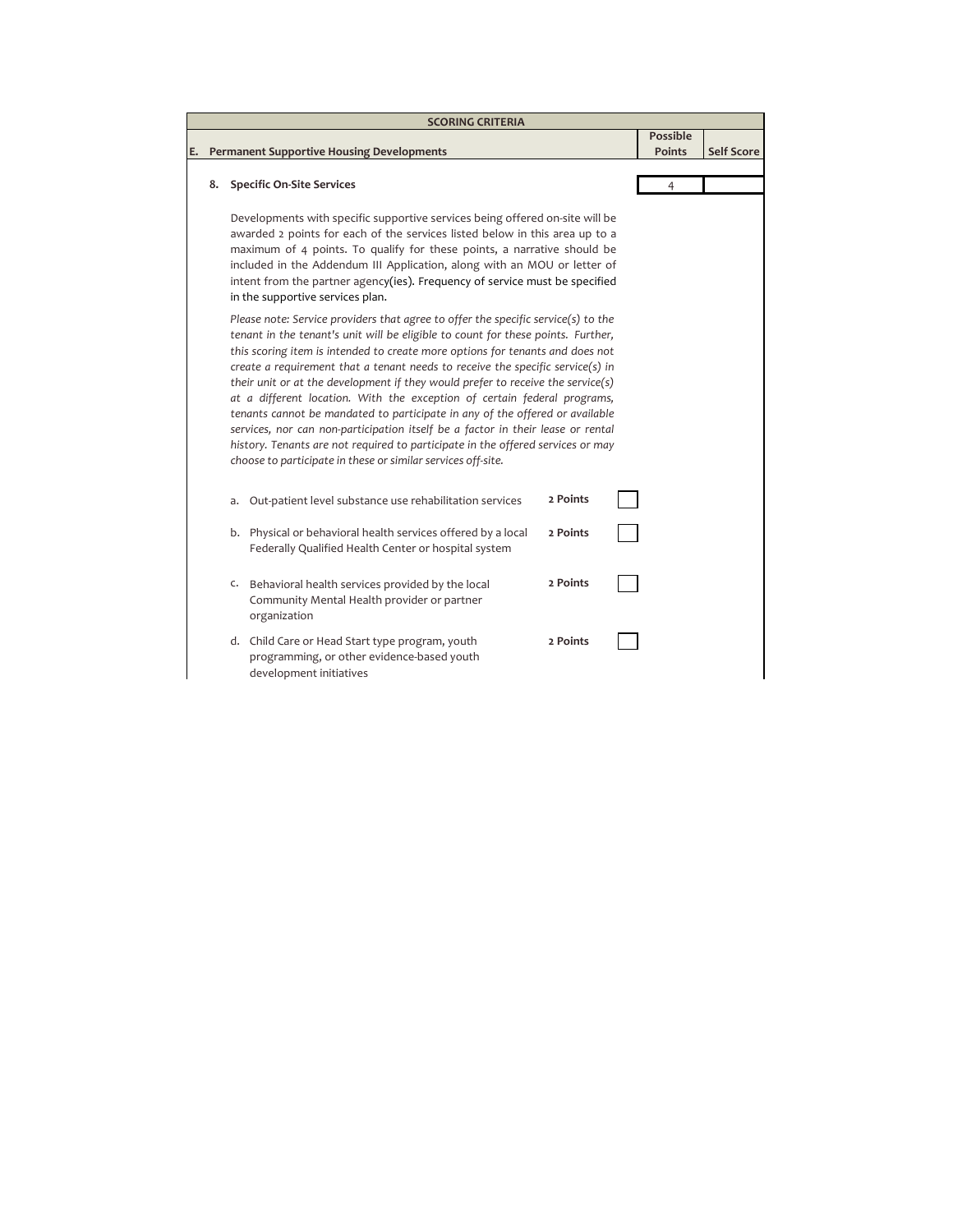|    | <b>SCORING CRITERIA</b>               |                                                                                                                                                                                                                                                                                                                                                                                                                                                                                                                                                                                           |                 |                   |  |  |
|----|---------------------------------------|-------------------------------------------------------------------------------------------------------------------------------------------------------------------------------------------------------------------------------------------------------------------------------------------------------------------------------------------------------------------------------------------------------------------------------------------------------------------------------------------------------------------------------------------------------------------------------------------|-----------------|-------------------|--|--|
|    |                                       |                                                                                                                                                                                                                                                                                                                                                                                                                                                                                                                                                                                           | <b>Possible</b> |                   |  |  |
| Е. |                                       | <b>Permanent Supportive Housing Developments</b>                                                                                                                                                                                                                                                                                                                                                                                                                                                                                                                                          | <b>Points</b>   | <b>Self Score</b> |  |  |
|    |                                       |                                                                                                                                                                                                                                                                                                                                                                                                                                                                                                                                                                                           |                 |                   |  |  |
|    | Inclusive Tenant Selection Plan<br>۹. |                                                                                                                                                                                                                                                                                                                                                                                                                                                                                                                                                                                           | 5               |                   |  |  |
|    |                                       | Developments can receive 5 points for furthering Fair Housing by adopting                                                                                                                                                                                                                                                                                                                                                                                                                                                                                                                 |                 |                   |  |  |
|    |                                       | screening criteria that is not more restrictive than the MSHDA Housing<br>Choice Voucher criteria, with the exception of specific violent property<br>crimes.                                                                                                                                                                                                                                                                                                                                                                                                                             |                 |                   |  |  |
|    |                                       | 10. Coordinated Entry System                                                                                                                                                                                                                                                                                                                                                                                                                                                                                                                                                              | 5               |                   |  |  |
|    |                                       |                                                                                                                                                                                                                                                                                                                                                                                                                                                                                                                                                                                           |                 |                   |  |  |
|    |                                       | Developments will receive 5 points if their only referral source is through<br>the local Continuum of Care's Coordinated Entry process.                                                                                                                                                                                                                                                                                                                                                                                                                                                   |                 |                   |  |  |
|    |                                       | If the targeted populations include the Data Match list population, it must<br>be identified in the CoC's Coordinated Entry policies and prioritization<br>process.                                                                                                                                                                                                                                                                                                                                                                                                                       |                 |                   |  |  |
|    | 11.                                   | <b>Recovery Housing Developments</b>                                                                                                                                                                                                                                                                                                                                                                                                                                                                                                                                                      | 5               |                   |  |  |
|    |                                       | Projects that are proposing to create Recovery Housing will be eligible for<br>points. Recovery Housing projects must have been reviewed and approved<br>by the Recovery Housing steering committee that will be composed of<br>representatives from the Michigan Association of Treatment Court<br>Professionals prior to application submission as evidenced by submission of<br>an approval letter with the project application. If a Recovery Housing<br>project does not receive approval by the Recovery Housing steering<br>committee, it will not be eligible for these 5 points. |                 |                   |  |  |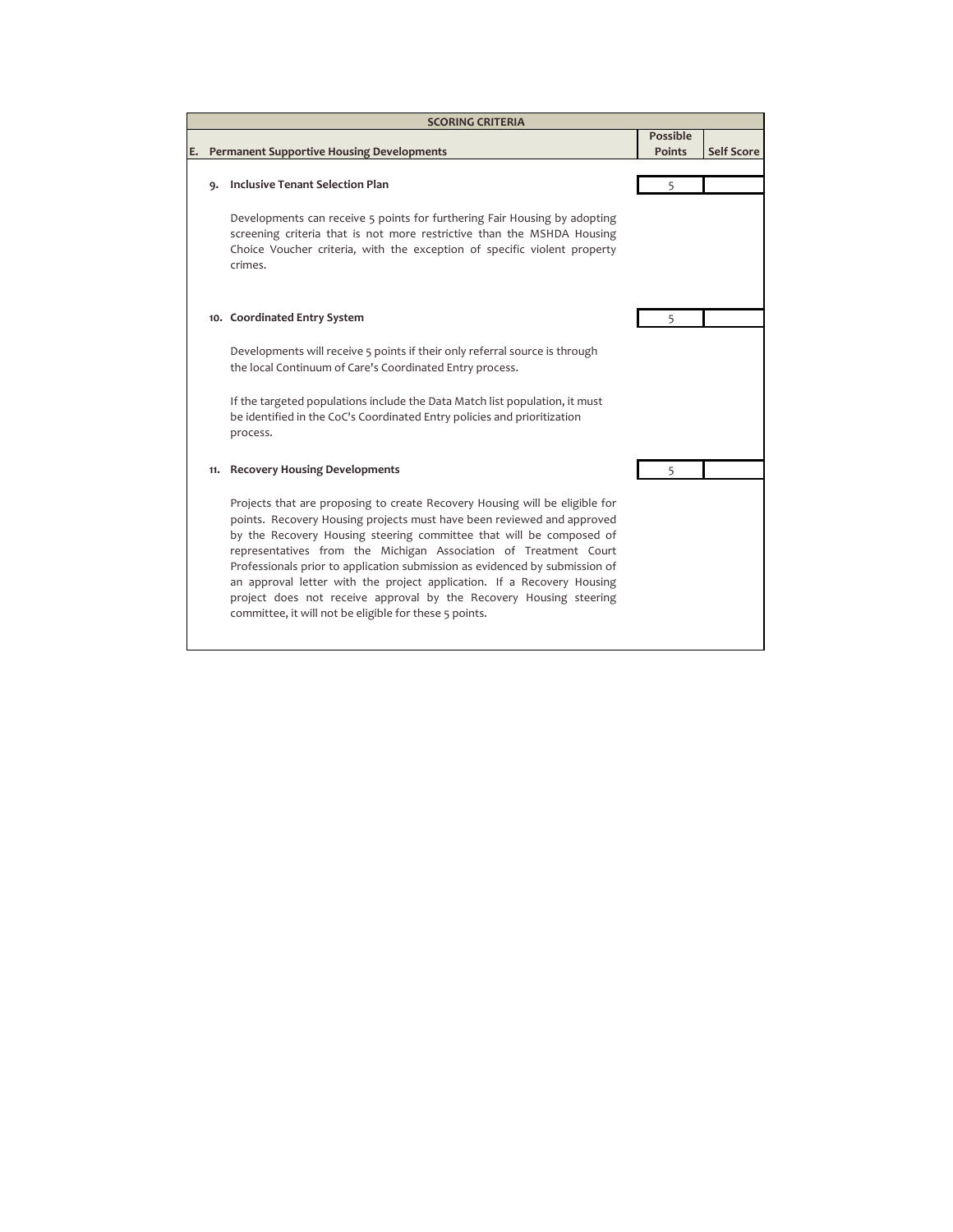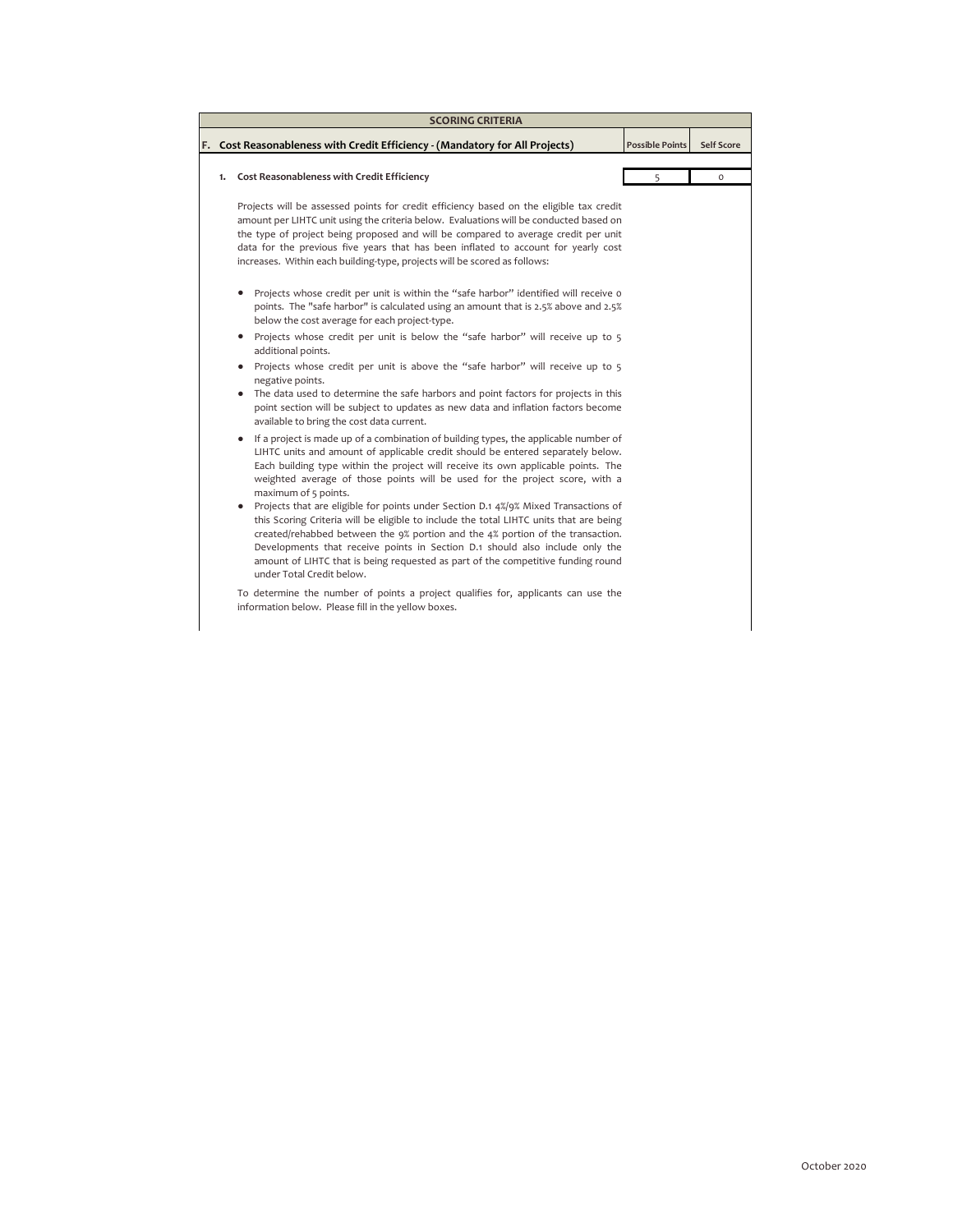## **Total New Construction LIHTC Units:**

|                                                             | # of Bedrooms | # of units   | Factor | <b>Effective Unit Count</b> |  |
|-------------------------------------------------------------|---------------|--------------|--------|-----------------------------|--|
|                                                             | o Bedroom     |              | 0.90   |                             |  |
|                                                             | 1 Bedroom     |              | 1.00   |                             |  |
|                                                             | 2 Bedroom     |              | 1.15   |                             |  |
|                                                             | 3+ Bedroom    |              | 1.25   |                             |  |
|                                                             | <b>TOTAL</b>  |              |        |                             |  |
| <b>Total Preservation/Existing Development LIHTC Units:</b> |               |              |        |                             |  |
|                                                             | # of Bedrooms | $#$ of units | Factor | <b>Effective Unit Count</b> |  |

| $\pi$ of bearvoins. | $\pi$ or units | i accoi | LUCCUVE ONL COUNT |
|---------------------|----------------|---------|-------------------|
| o Bedroom           |                | 0.90    |                   |
| 1 Bedroom           |                | 1.00    |                   |
| 2 Bedroom           |                | 1.15    |                   |
| 3+ Bedroom          |                | 1.25    |                   |
| <b>TOTAL</b>        | O              |         |                   |

## **Total Vacant Uninhabitable Rehab or Adaptive/Reuse LIHTC Units:**

| # of Bedrooms | $#$ of units | Factor | <b>Effective Unit Count</b> |
|---------------|--------------|--------|-----------------------------|
| o Bedroom     |              | 0.90   |                             |
| 1 Bedroom     |              | 1.00   |                             |
| 2 Bedroom     |              | 1.15   |                             |
| 3+ Bedroom    |              | 1.25   |                             |
| <b>TOTAL</b>  | O            |        |                             |

## **Total Credit:**

Total New Construction Credit:

Total Preservation/Existing Development Credit:

Total Vacant Uninhabitable Rehab or Adaptive/Reuse Credit:

Total Credit:

## **Total Credit per Effective LIHTC Unit:**

New Construction:

Preservation/Existing Development:



|                                    | Safe<br>Harbor Min      | Safe<br>Harbor<br>Max | Positive<br>Point Factor<br>per \$\$<br>below safe<br>harbor: | Negative<br>Point Factor<br>per \$\$<br>above safe<br>harbor: | Possible<br>Points for<br>project type | Weighted<br>Average<br>points (if<br>multiple<br>project<br>types) |
|------------------------------------|-------------------------|-----------------------|---------------------------------------------------------------|---------------------------------------------------------------|----------------------------------------|--------------------------------------------------------------------|
| New Construction:                  | \$22,026.96 \$23,156.54 |                       | 0.0012                                                        | $-0.0012$                                                     |                                        |                                                                    |
| Preservation/Existing Development: | \$7,804.37              | \$8,204.59            | 0.0025                                                        | $-0.0025$                                                     |                                        |                                                                    |
| Vacant Uninhabitable Rehab or      | \$22,273.20             | \$23,415.41           | 0.0006                                                        | $-0.0006$                                                     |                                        |                                                                    |
| Adaptive/Reuse:                    |                         |                       |                                                               | <b>Total Points</b>                                           | $\Omega$                               | $\Omega$                                                           |
|                                    |                         |                       |                                                               |                                                               |                                        |                                                                    |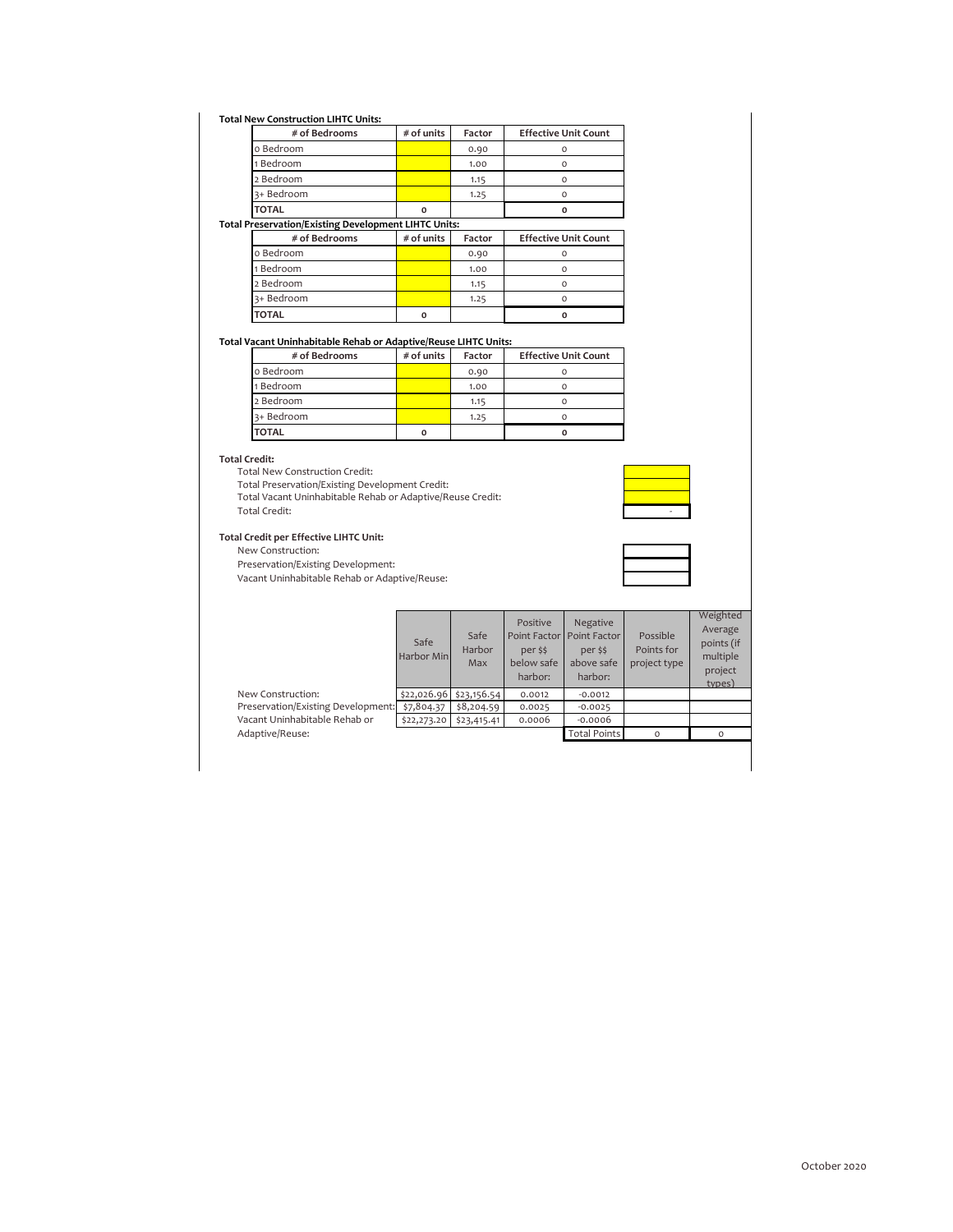| <b>MAXIMUM TOTAL DEVELOPMENT COST PER UNIT EVALUATION:</b> |         |  |
|------------------------------------------------------------|---------|--|
| Fill in all boxes highlighted in Yellow above and below    |         |  |
| <b>Total Development Cost</b>                              |         |  |
| <b>Total Number of LIHTC Units</b>                         |         |  |
| <b>Total Number of Market Rate Units</b>                   |         |  |
| Project Within TDC/Unit Limit?                             | #DIV/o! |  |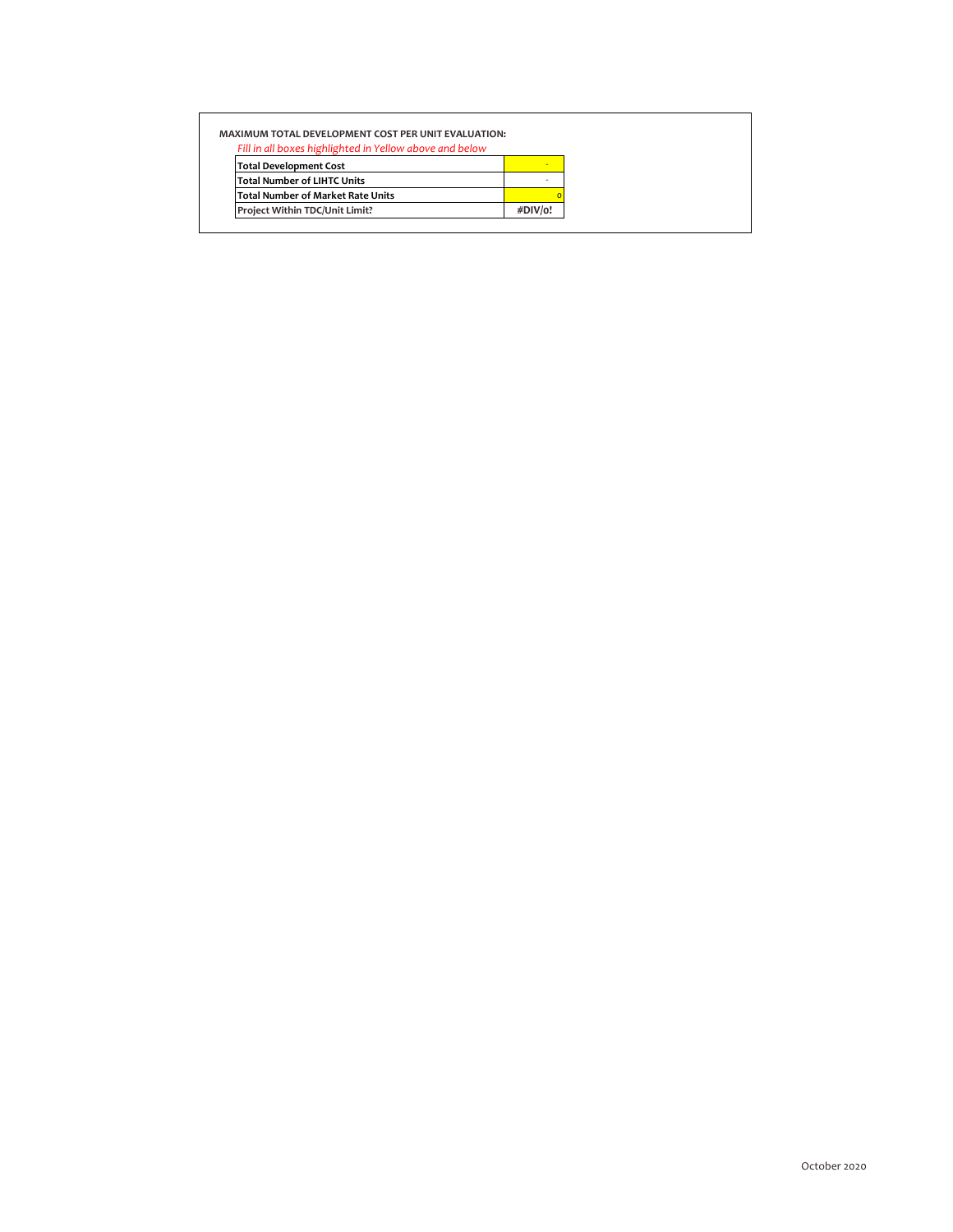|                             |                                  | <b>QUICK REFERENCE SHEET</b>                                                                                  |                    |                   |  |  |  |  |
|-----------------------------|----------------------------------|---------------------------------------------------------------------------------------------------------------|--------------------|-------------------|--|--|--|--|
|                             |                                  |                                                                                                               | Possible<br>Points | <b>Self Score</b> |  |  |  |  |
|                             |                                  |                                                                                                               |                    |                   |  |  |  |  |
| А.                          |                                  | <b>Opportunity Criteria</b>                                                                                   |                    |                   |  |  |  |  |
|                             | 1.                               | Proximity to Transportation                                                                                   | 5                  | o                 |  |  |  |  |
|                             | 2.1                              | Proximity to Amenities<br>3. Education, Health and Well-Being, Economic Security, and Jobs, Goods, & Services | 12                 | O                 |  |  |  |  |
|                             |                                  |                                                                                                               | 4                  | o                 |  |  |  |  |
|                             |                                  | 4. Developments near Downtowns or Corridors                                                                   | 12                 | o                 |  |  |  |  |
|                             |                                  | 5. Developments near an Employment Center                                                                     | 5                  | 0                 |  |  |  |  |
|                             |                                  | 6. Neighborhood Investment Activity Areas                                                                     | 10                 | 0                 |  |  |  |  |
|                             | 7. I                             | Affordable/Market Rent Differential                                                                           | 5                  | 0                 |  |  |  |  |
|                             | 8. I                             | Developments in Opportunity Zones or Rising Tide Communities                                                  | 3                  | o                 |  |  |  |  |
|                             | <b>Section Total:</b><br>56<br>O |                                                                                                               |                    |                   |  |  |  |  |
| в.                          |                                  | <b>Development Characteristics</b>                                                                            |                    |                   |  |  |  |  |
|                             | 1.                               | Historic Rehabilitation Projects                                                                              | 5                  | 0                 |  |  |  |  |
|                             | 2.1                              | Native American Housing                                                                                       | 5                  | 0                 |  |  |  |  |
|                             | 3.1                              | Affordable Assisted Living                                                                                    | 5                  | 0                 |  |  |  |  |
|                             |                                  | 4. Low Income Targeting                                                                                       | 20                 | #DIV/o!           |  |  |  |  |
|                             | 5.                               | Affordability Commitment                                                                                      | 5                  | O                 |  |  |  |  |
|                             |                                  | 6. Tenant Ownership                                                                                           | 1                  | 0                 |  |  |  |  |
|                             | 7.                               | Mixed Income Development                                                                                      | 2                  | #DIV/o!           |  |  |  |  |
|                             |                                  | 8. Accessible Community Space                                                                                 | 3                  | o                 |  |  |  |  |
|                             |                                  | 9. QAP Green Policy Points                                                                                    | 10                 | 0                 |  |  |  |  |
|                             |                                  | 10. Evidence of Proper Zoning                                                                                 | 5                  | 0                 |  |  |  |  |
|                             |                                  | 11. Evidence of Site Plan Approval                                                                            | 5                  | 0                 |  |  |  |  |
|                             |                                  | 12. Visitable Units                                                                                           | 3                  | 0                 |  |  |  |  |
|                             |                                  | 13. Barrier-Free/Fully-Adaptable-to-Barrier-Free Units                                                        | 3                  | 0                 |  |  |  |  |
|                             |                                  | <b>Section Total:</b>                                                                                         | 72                 | #DIV/o!           |  |  |  |  |
| C.                          |                                  | <b>Development Team Characteristics</b>                                                                       |                    |                   |  |  |  |  |
|                             |                                  |                                                                                                               |                    |                   |  |  |  |  |
|                             | 1.<br>2.1                        | Previous Experience of GP/Member                                                                              | 10                 | $\circ$           |  |  |  |  |
|                             |                                  | Previous Experience of Management Agent                                                                       | 10                 | O                 |  |  |  |  |
|                             |                                  | 3. Temporary Point Reduction                                                                                  | $-5$               | O                 |  |  |  |  |
|                             | 4.1                              | Poor Previous Participation of Applicant                                                                      | -20                | O                 |  |  |  |  |
|                             | 5. I                             | Poor Previous Participation of Management Agent                                                               | $-20$              | O<br>o            |  |  |  |  |
| <b>Section Total:</b><br>20 |                                  |                                                                                                               |                    |                   |  |  |  |  |
|                             |                                  | D. Development Financing                                                                                      |                    |                   |  |  |  |  |
|                             |                                  | 1. 4% / 9% Developments                                                                                       | 10                 | 0                 |  |  |  |  |
|                             |                                  | Replacement/Redevelopment of Public Housing                                                                   | 5                  | 0                 |  |  |  |  |
|                             |                                  | RHS Section 515 Property                                                                                      | 5                  | O                 |  |  |  |  |
|                             |                                  | 4. Project-Based Tenant Subsidies                                                                             | 5                  | 0                 |  |  |  |  |
|                             | 5.                               | Tax Abatement                                                                                                 | 5                  | 0                 |  |  |  |  |
|                             |                                  | <b>Section Total:</b>                                                                                         | 30                 | 0                 |  |  |  |  |
| E.                          |                                  | <b>Permanent Supportive Housing Developments</b>                                                              |                    |                   |  |  |  |  |
|                             | 1.                               | Supportive Service Coordination                                                                               | 6                  | 0                 |  |  |  |  |
|                             |                                  | 2. Service Funding Commitments                                                                                | 5                  | 0                 |  |  |  |  |
|                             |                                  | 3. Targeted Supportive Housing Populations                                                                    | 15                 | 0                 |  |  |  |  |
|                             | 4.1                              | Developing in a High Need Area                                                                                | 8                  | 0                 |  |  |  |  |
|                             |                                  | 5. Experienced Supportive Housing Development Team                                                            | 9                  | 0                 |  |  |  |  |
|                             |                                  | 6. Successful PSH Outcomes                                                                                    | 6                  | 0                 |  |  |  |  |
|                             |                                  | 7. Medicaid Experience                                                                                        | 5                  | 0                 |  |  |  |  |
|                             |                                  | 8. Specific On-Site Services                                                                                  | $\overline{4}$     | 0                 |  |  |  |  |
|                             |                                  | 9. Inclusive Tenant Selection Plan                                                                            | 5                  | 0                 |  |  |  |  |
|                             |                                  | 10. Coordinated Entry System                                                                                  | 5                  | 0                 |  |  |  |  |
|                             |                                  | 11. Recovery Housing Developments                                                                             | 5                  | 0                 |  |  |  |  |
|                             |                                  | <b>Section Total:</b>                                                                                         | 73                 | O                 |  |  |  |  |
| F.                          |                                  | Cost Reasonableness & Credit Efficiency                                                                       |                    |                   |  |  |  |  |
|                             | 1.                               | Credit Efficiency                                                                                             | 5                  | 0                 |  |  |  |  |
|                             |                                  | <b>Section Total:</b>                                                                                         | 5                  | O                 |  |  |  |  |
|                             |                                  |                                                                                                               |                    |                   |  |  |  |  |
| <b>GRAND TOTAL:</b>         |                                  |                                                                                                               |                    |                   |  |  |  |  |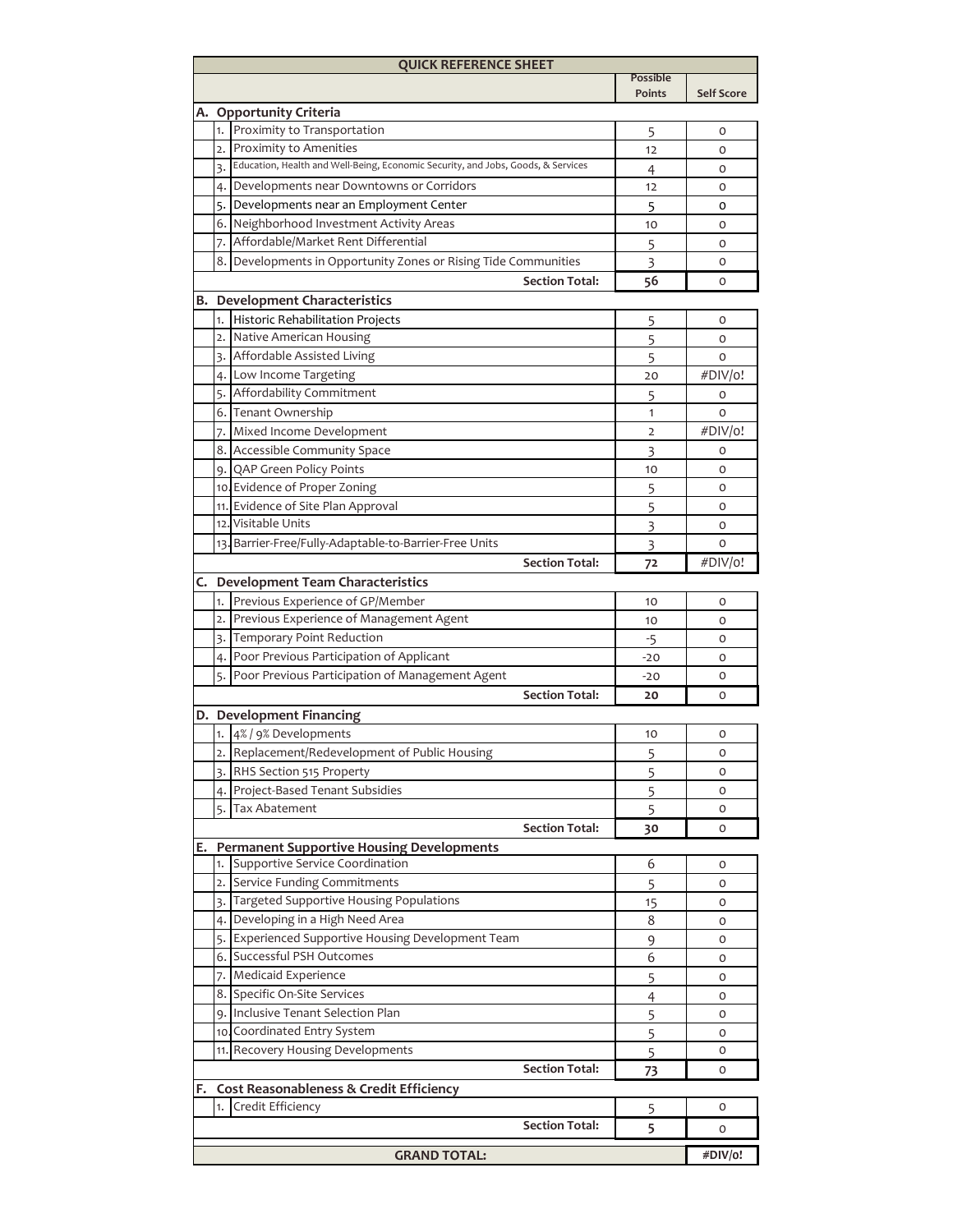| Please only enter data in the highlighted cells.                                                                                                                                                                                                     |                                     |  |               |  |  |  |
|------------------------------------------------------------------------------------------------------------------------------------------------------------------------------------------------------------------------------------------------------|-------------------------------------|--|---------------|--|--|--|
|                                                                                                                                                                                                                                                      |                                     |  |               |  |  |  |
| <b>Project Information Entry</b>                                                                                                                                                                                                                     |                                     |  |               |  |  |  |
|                                                                                                                                                                                                                                                      |                                     |  |               |  |  |  |
| = Indicates input required by Applicant                                                                                                                                                                                                              |                                     |  |               |  |  |  |
| <b>Type of Project:</b>                                                                                                                                                                                                                              |                                     |  |               |  |  |  |
| <b>Minimum Set-Aside Election:</b>                                                                                                                                                                                                                   |                                     |  |               |  |  |  |
| <b>Target Population:</b><br>Total Units in the Development:                                                                                                                                                                                         |                                     |  |               |  |  |  |
| <b>Total Market Rate Units:</b>                                                                                                                                                                                                                      |                                     |  |               |  |  |  |
| Will the Market Rate Units be owned by a separate legal entity?                                                                                                                                                                                      |                                     |  |               |  |  |  |
|                                                                                                                                                                                                                                                      | Total PSH units in the Development: |  |               |  |  |  |
| Total PBRA units in the Development:                                                                                                                                                                                                                 |                                     |  |               |  |  |  |
|                                                                                                                                                                                                                                                      |                                     |  |               |  |  |  |
|                                                                                                                                                                                                                                                      |                                     |  |               |  |  |  |
|                                                                                                                                                                                                                                                      |                                     |  |               |  |  |  |
|                                                                                                                                                                                                                                                      |                                     |  |               |  |  |  |
|                                                                                                                                                                                                                                                      |                                     |  | <b>Points</b> |  |  |  |
|                                                                                                                                                                                                                                                      |                                     |  |               |  |  |  |
|                                                                                                                                                                                                                                                      |                                     |  |               |  |  |  |
| MIXED INCOME DEVELOPMENT (Market-Rate Units)<br>Projects can score points under this section based on the grid below:<br>- Greater or equal to 10% of units at market rate = 1 point<br>- Greater or equal to 20% of units at market rate = 2 points |                                     |  |               |  |  |  |
|                                                                                                                                                                                                                                                      |                                     |  |               |  |  |  |
| Number of market-rate units:                                                                                                                                                                                                                         | $\Omega$                            |  |               |  |  |  |
| Total residential units:*                                                                                                                                                                                                                            | $\Omega$                            |  |               |  |  |  |
| Percentage of market-rate units:                                                                                                                                                                                                                     | #DIV/o!                             |  |               |  |  |  |
| * Including market rate units, but excluding management units.                                                                                                                                                                                       |                                     |  | #DIV/o!       |  |  |  |
|                                                                                                                                                                                                                                                      |                                     |  |               |  |  |  |